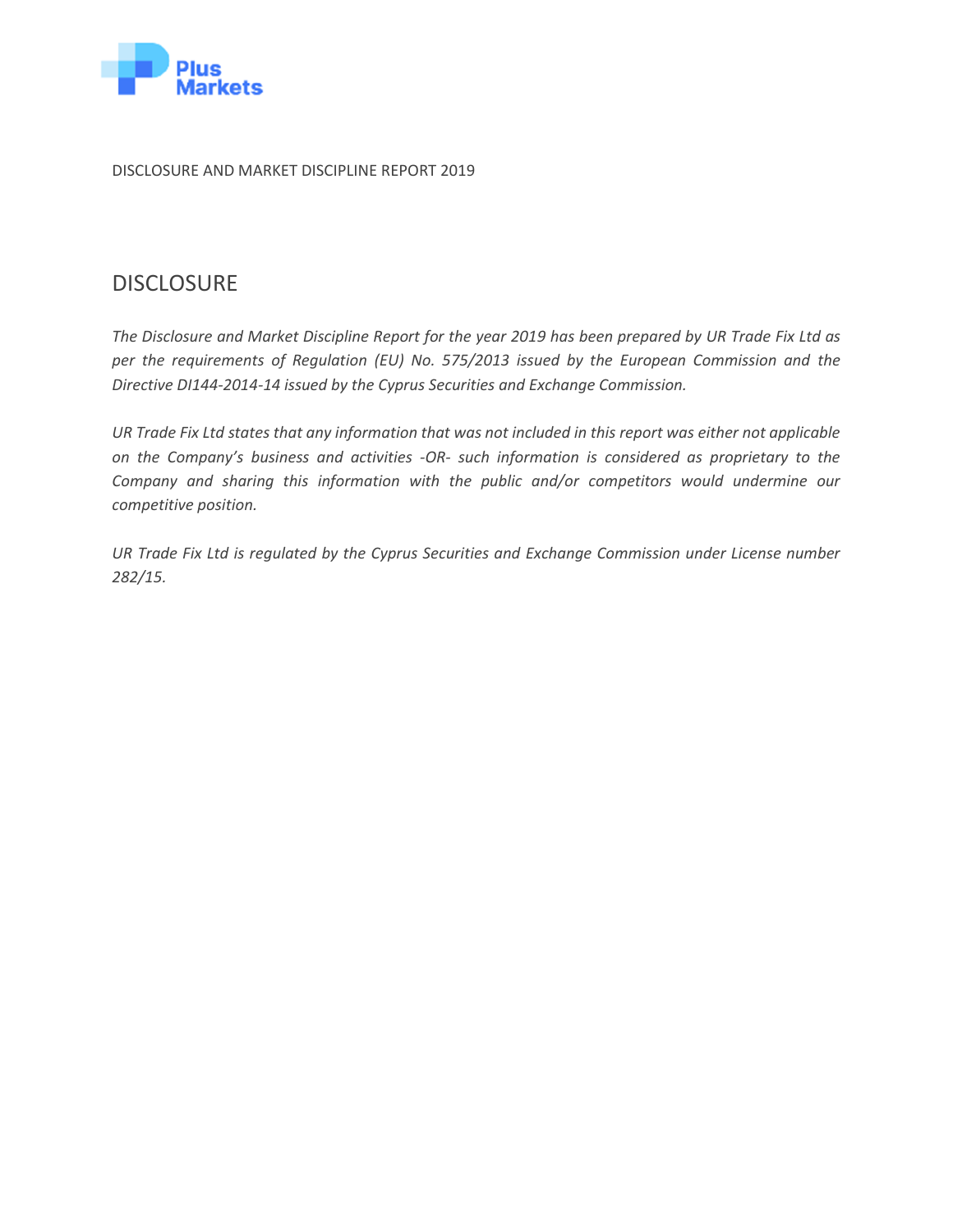*The Board of Directors is ultimately responsible for the risk management framework of the Company. The Risk Management framework is the sum of systems, policies, processes and people within the Company that identify, assess, mitigate and monitor all sources of risk that could have a material impact on the Company's operations.*

*The Board of Directors approves in full the adequacy of Risk Management arrangements of the institution providing assurance that the risk management systems in place are adequate with regards to the institution's profile and strategy.*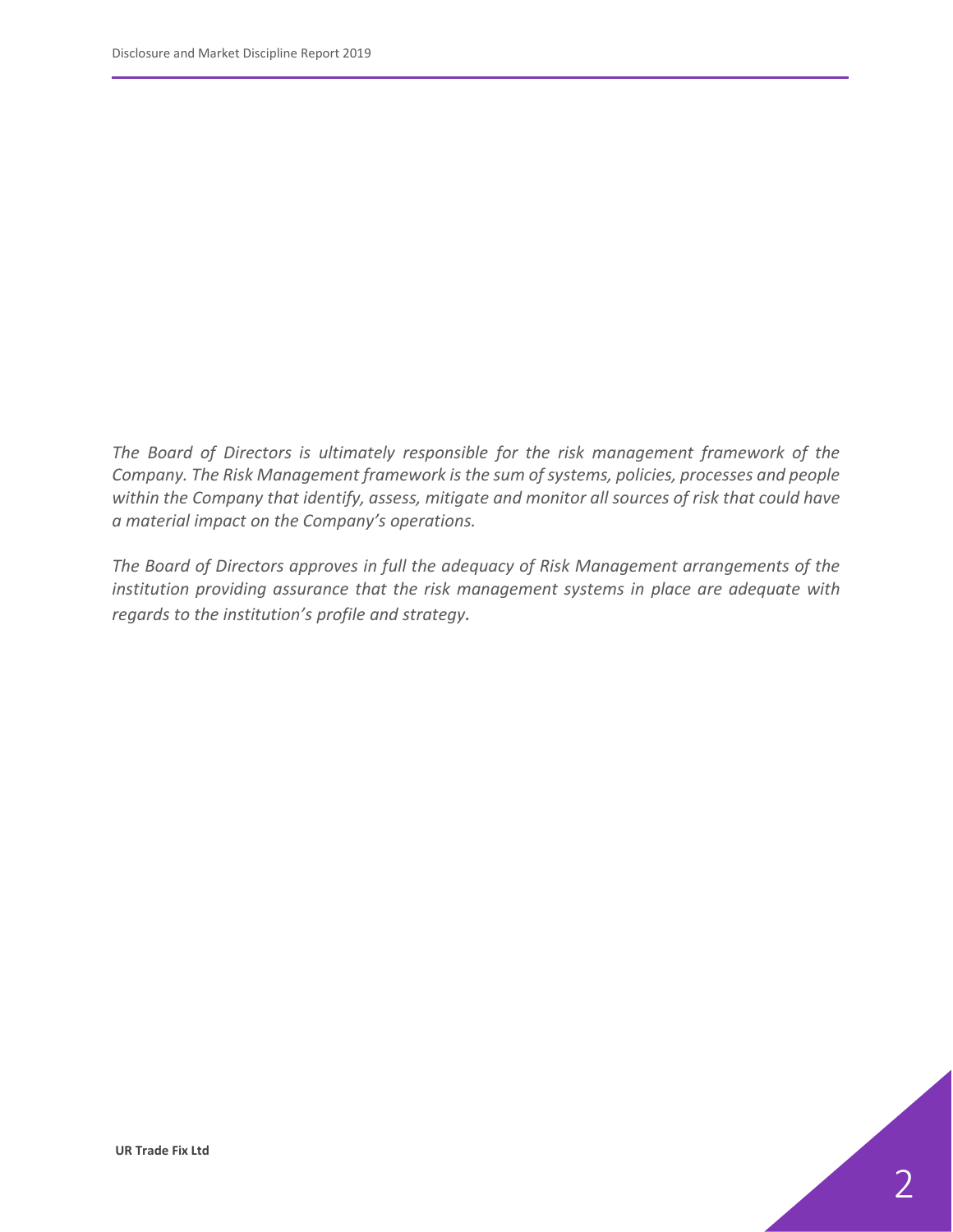## **Contents**

| <u>1.</u>      | <b>INTRODUCTION</b>                                             | 6                       |
|----------------|-----------------------------------------------------------------|-------------------------|
| 1.1.           | <b>INVESTMENT FIRM</b>                                          | 6                       |
| 1.2.           | <b>PURPOSE</b>                                                  | 6                       |
| 1.3.           | <b>THE COMPANY</b>                                              | $\overline{\mathbf{z}}$ |
| 1.4.           | <b>REGULATORY SUPERVISION</b>                                   | 9                       |
| 2.             | <b>GOVERNANCE AND RISK MANAGEMENT</b>                           | 10                      |
| 2.1.           | <b>TYPES OF RISKS</b>                                           | 10                      |
| 2.2.           | <b>RISK APPETITE</b>                                            | 11                      |
| 2.3.           | <b>INTERNAL CAPITAL ADEQUACY ASSESSMENT PROCESS</b>             | 11                      |
| 2.4.           | <b>STRESS TESTS</b>                                             | 12                      |
| 2.5.           | <b>RISK MANAGEMENT COMMITTEE</b>                                | 13                      |
| 2.6.           | <b>DIVERSITY POLICY</b>                                         | 13                      |
| 2.7.           | <b>BOARD RECRUITMENT</b>                                        | 13                      |
| 2.8.           | <b>REMUNERATION</b>                                             | 14                      |
| 2.9.           | <b>PERFORMANCE RELATED PAY</b>                                  | 15                      |
| 2.10.          | <b>DIRECTORSHIPS HELD BY MEMBERS OF THE MANAGEMENT BODY</b>     | 16                      |
| 2.11.          | <b>REPORTING AND CONTROL</b>                                    | 17                      |
| 3 <sub>1</sub> | CAPITAL MANAGEMENT AND ADEQUACY                                 | 18                      |
| 3.1.           | <b>THE REGULATORY FRAMEWORK</b>                                 | 18                      |
| 3.2.           | <b>REGULATORY CAPITAL</b>                                       | 19                      |
| 3.3.           | <b>SOLVENCY RATIO (CAPITAL RATIO OR CAPITAL ADEQUACY RATIO)</b> | 20                      |
| 3.4.           | <b>CAPITAL MANAGEMENT</b>                                       | 20                      |
| <u>4.</u>      | <b>CREDIT RISK</b>                                              | 23                      |
| 4.1.           | <b>EXTERNAL RATINGS</b>                                         | 23                      |
| 4.2.           | <b>QUANTITATIVE INFORMATION</b>                                 | 24                      |
| 5.             | <b>MARKET RISK</b>                                              | 28                      |
|                | <b>5.1. QUANTITATIVE INFORMATION</b>                            | 28                      |
| 6.             | <b>OPERATIONAL RISK</b>                                         | 29                      |
| 6.1.           | <b>FIXED OVERHEADS RISK</b>                                     | 31                      |
| 6.2.           | <b>PANDEMIC RISK</b>                                            | 31                      |
| <u>7.</u>      | <b>LIQUIDITY RISK</b>                                           | 31                      |
|                | 8. COMPLIANCE, REPUTATIONAL AND LEGAL RISKS                     | 33                      |
|                | 8.1. COMPLIANCE TRANSFORMATION PROGRAMME                        | 34                      |
|                | 8.2. PREVENTION OF MONEY LAUNDERING AND TERRORISM FINANCING     | 34                      |
| 9.             | <b>APPENDIX - SPECIFIC REFERENCES TO CRR</b>                    | 36                      |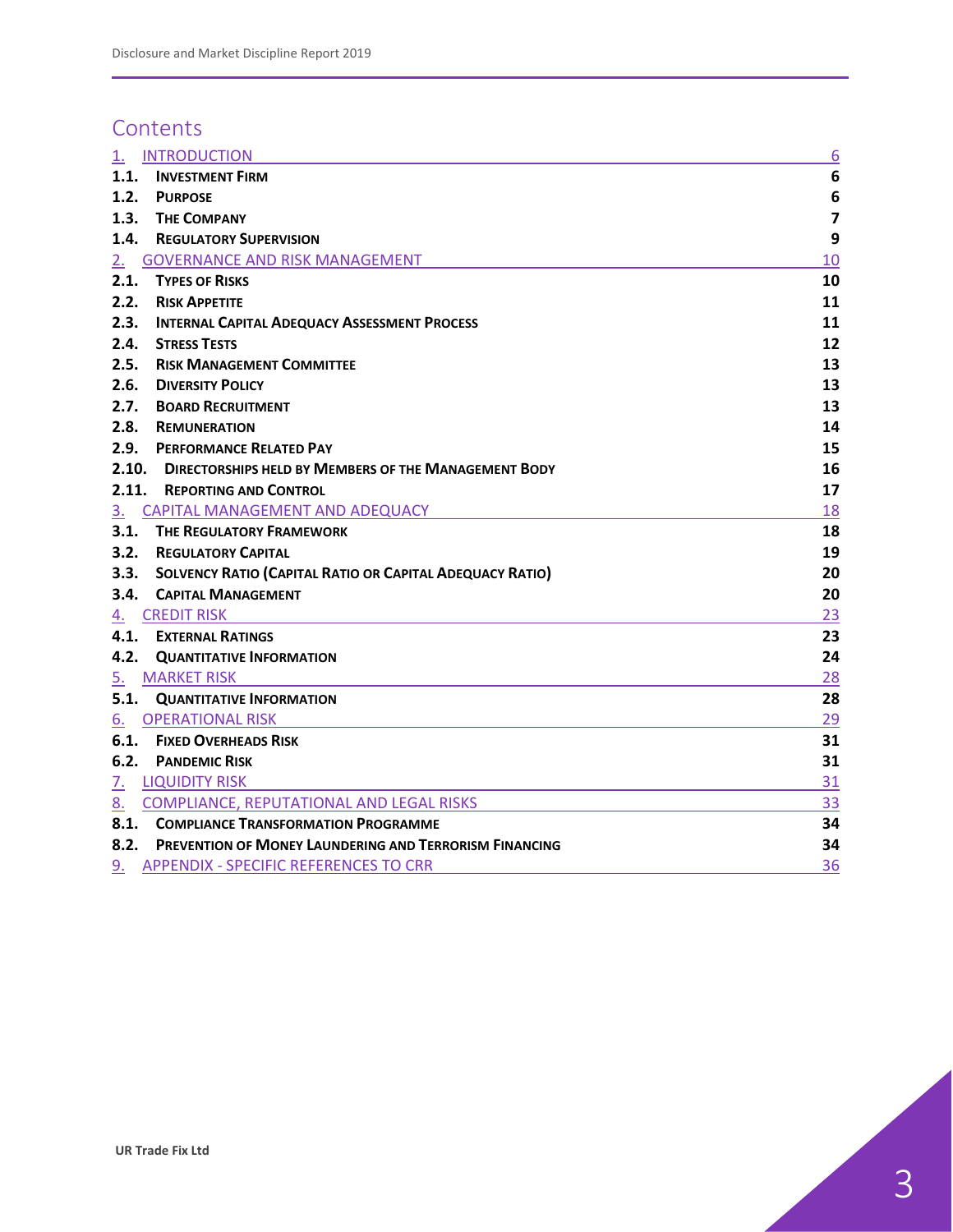| TABLE 2: AGGREGATE QUANTITATIVE INFORMATION ON REMUNERATION BROKEN DOWN BY BUSINESS AREA 14                            |  |
|------------------------------------------------------------------------------------------------------------------------|--|
|                                                                                                                        |  |
|                                                                                                                        |  |
|                                                                                                                        |  |
|                                                                                                                        |  |
| TABLE 7: ASSET CLASS BREAKDOWN OF NET CREDIT RISK EXPOSURE AND MINIMUM CAPITAL REQUIREMENT 25                          |  |
| TABLE 8: EXPOSURES POST VALUE ADJUSTMENTS (BEFORE APPLYING CREDIT RISK MITIGATION AND AFTER APPLYING CREDIT CONVERSION |  |
|                                                                                                                        |  |
| TABLE 9: EXPOSURES POST VALUE ADJUSTMENTS (BEFORE APPLYING CREDIT RISK MITIGATION AND AFTER APPLYING CREDIT CONVERSION |  |
|                                                                                                                        |  |
| TABLE 10: EXPOSURES POST VALUE ADJUSTMENTS (BEFORE APPLYING CREDIT RISK MITIGATION AND AFTER APPLYING CREDIT           |  |
|                                                                                                                        |  |
| TABLE 11: EXPOSURES POST VALUE ADJUSTMENTS (BEFORE APPLYING CREDIT RISK MITIGATION AND AFTER APPLYING CREDIT           |  |
|                                                                                                                        |  |
|                                                                                                                        |  |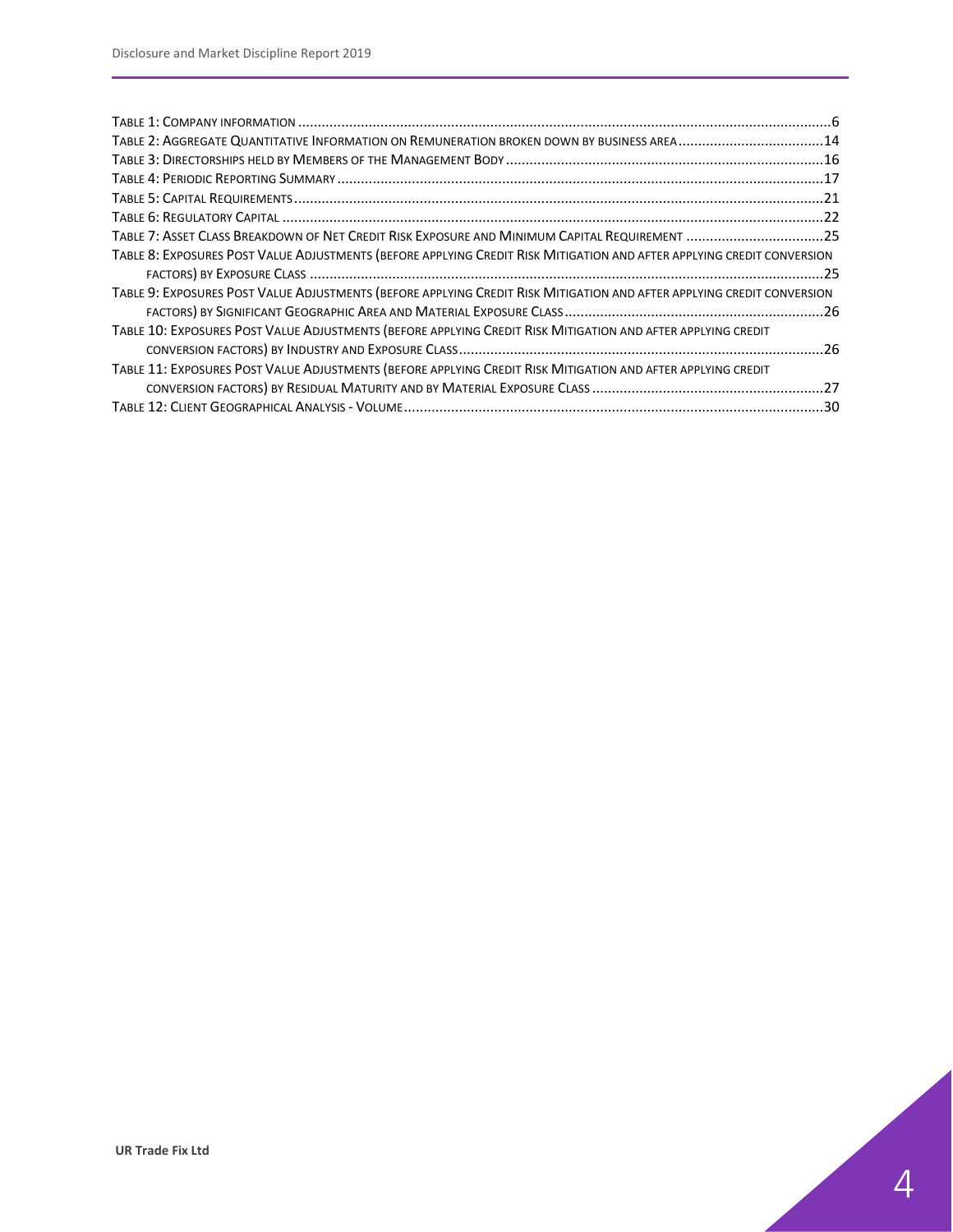| <b>Abbreviation</b> | <b>Full description</b>                                 |
|---------------------|---------------------------------------------------------|
| <b>BoD</b>          | <b>Board of Directors</b>                               |
| <b>CAR</b>          | Capital Adequacy Ratio                                  |
| <b>CCR</b>          | <b>Counterparty Credit Risk</b>                         |
| CET <sub>1</sub>    | Common Equity Tier 1                                    |
| <b>CIF</b>          | <b>Cyprus Investment Firm</b>                           |
| <b>CRD IV</b>       | <b>Capital Requirements Directive</b>                   |
| <b>CRR</b>          | Capital Requirements Regulation                         |
| EBA                 | <b>European Banking Authority</b>                       |
| <b>ECB</b>          | European Central Bank                                   |
| <b>EMIR</b>         | European Market Infrastructure Regulation               |
| <b>ESMA</b>         | <b>European Securities and Markets Authority</b>        |
| <b>ESRB</b>         | European Systemic Risk Board                            |
| <b>FATF</b>         | <b>Financial Action Task Force</b>                      |
| <b>FOH</b>          | <b>Fixed Overheads</b>                                  |
| <b>GDPR</b>         | <b>General Data Protection Regulation</b>               |
| <b>IAS</b>          | <b>International Accounting Standards</b>               |
| <b>ICAAP</b>        | <b>Internal Capital Adequacy Assessment Process</b>     |
| ICF                 | <b>Investors Compensation Fund</b>                      |
| <b>IFRS</b>         | <b>International Financial Reporting Standards</b>      |
| <b>IOM</b>          | <b>Internal Operations Manual</b>                       |
| <b>MIFID II</b>     | Markets in Financial Instruments Directive 2014         |
| <b>OECD</b>         | Organisation for Economic Co-Operation and Development  |
| <b>OTC</b>          | Over the Counter                                        |
| <b>PRIIP</b>        | Packaged Retail and Insurance-based Investment Products |
| <b>PSP</b>          | Payment Service Provider                                |
| RAG                 | Red-Amper-Green                                         |
| <b>RAS</b>          | <b>Risk Appetite Statement</b>                          |
| RBS-F               | Risk Based Supervision Framework                        |
| <b>RMF</b>          | <b>Risk Management Framework</b>                        |
| <b>RWA</b>          | <b>Risk Weighted Assets</b>                             |
| SME                 | Small and Medium-sized Enterprise                       |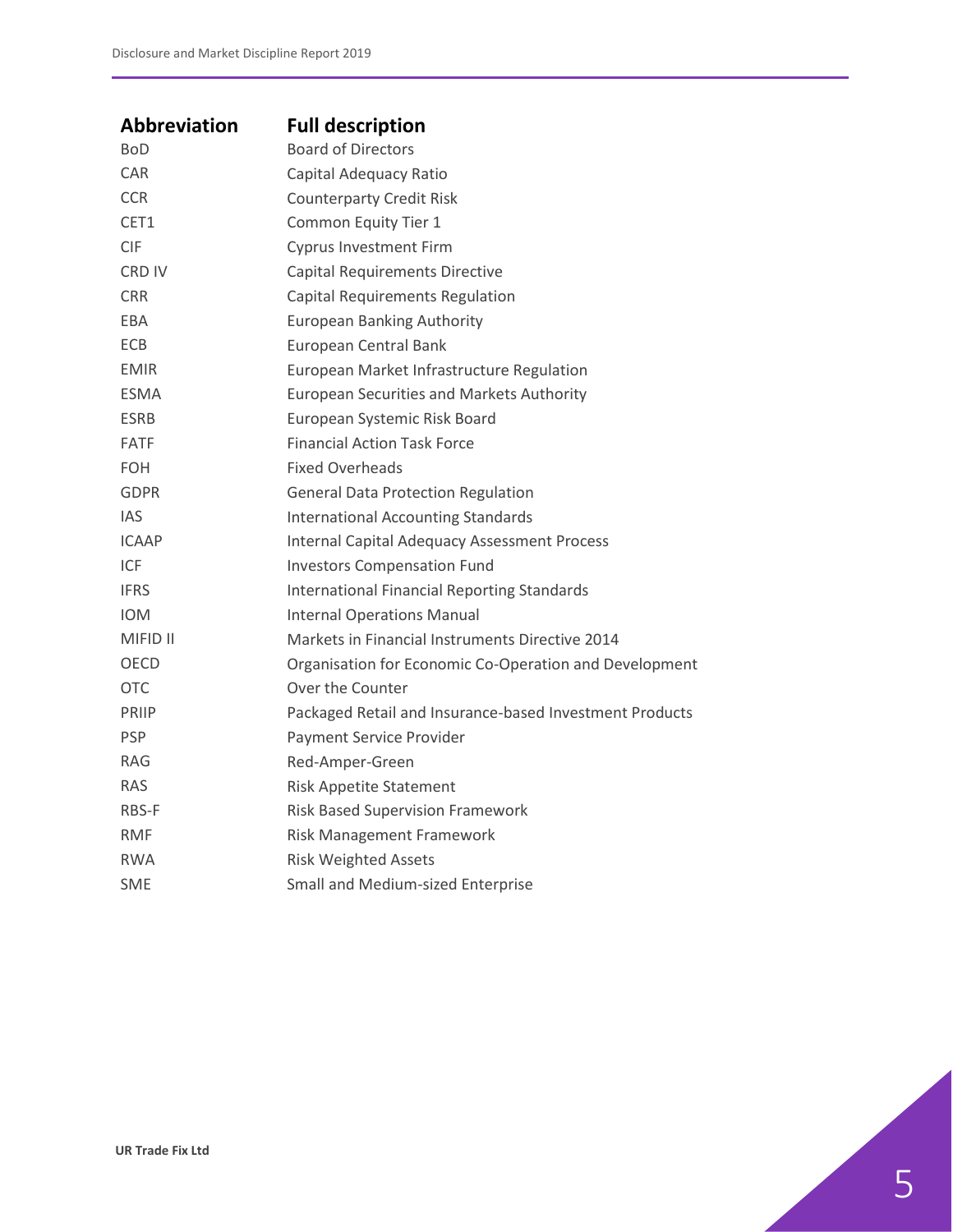# <span id="page-5-0"></span>1. Introduction

## <span id="page-5-1"></span>1.1. Investment Firm

<span id="page-5-3"></span>

| Table 1: Company information                                                                          |                  |  |  |  |  |
|-------------------------------------------------------------------------------------------------------|------------------|--|--|--|--|
| <b>Company name</b>                                                                                   | UR Trade Fix Ltd |  |  |  |  |
| <b>CIF Authorization date</b><br>28/09/2015                                                           |                  |  |  |  |  |
| 282/15<br><b>CIF License number</b>                                                                   |                  |  |  |  |  |
| 10/10/2014<br><b>Company Registration Date</b>                                                        |                  |  |  |  |  |
| <b>Company Registration Number</b><br>HE 336677                                                       |                  |  |  |  |  |
| <b>Investment Services</b>                                                                            |                  |  |  |  |  |
| Reception and transmission of orders in relation to one or more financial instruments                 |                  |  |  |  |  |
| <b>Execution of Orders on Behalf of Clients</b>                                                       |                  |  |  |  |  |
| <b>Portfolio Management</b>                                                                           |                  |  |  |  |  |
| <b>Ancillary Services</b>                                                                             |                  |  |  |  |  |
| Safekeeping and administration of financial instruments, including custodianship and related services |                  |  |  |  |  |
| Foreign exchange services where these are connected to the provision of investment services           |                  |  |  |  |  |

### <span id="page-5-2"></span>1.2. Purpose

The present report is prepared by *UR Trade Fix Ltd* (the "Company"), a Cyprus Investment Firm ("CIF") authorized and regulated by the Cyprus Securities and Exchange Commission (the "CySEC", the "Commission") under the license number 282/15 and operates in harmonisation with the Markets in Financial Instruments Directive ("MiFID II").

In accordance with Regulation (EU) No. 575/2013 (the Capital Requirements Regulation, "CRR"), which was introduced in late 2014, the Company is required to disclose information relating to its risk exposure and management, capital structure, capital adequacy as well as the most important characteristics of the Company's corporate governance including its remuneration system. The scope of this report is to promote market discipline and to improve transparency of market participants.

This document is updated and published annually; it will, however, be published more frequently if there are significant changes to the business (such as changes to the scale of operations, range of activities, etc.). CySEC is responsible for implementing and enforcing the European Capital Requirements Directive ('CRD'), a capital adequacy framework consisting of three 'pillars':

- **Pillar I** sets minimum capital requirements comprising of base capital resources requirements; Credit, Market and Fixed Overheads risk capital requirements;
- **Pillar II**requires firms to undertake an overall internal assessment of their capital adequacy, taking into account all the which the firm is exposed to and whether additional capital should be held to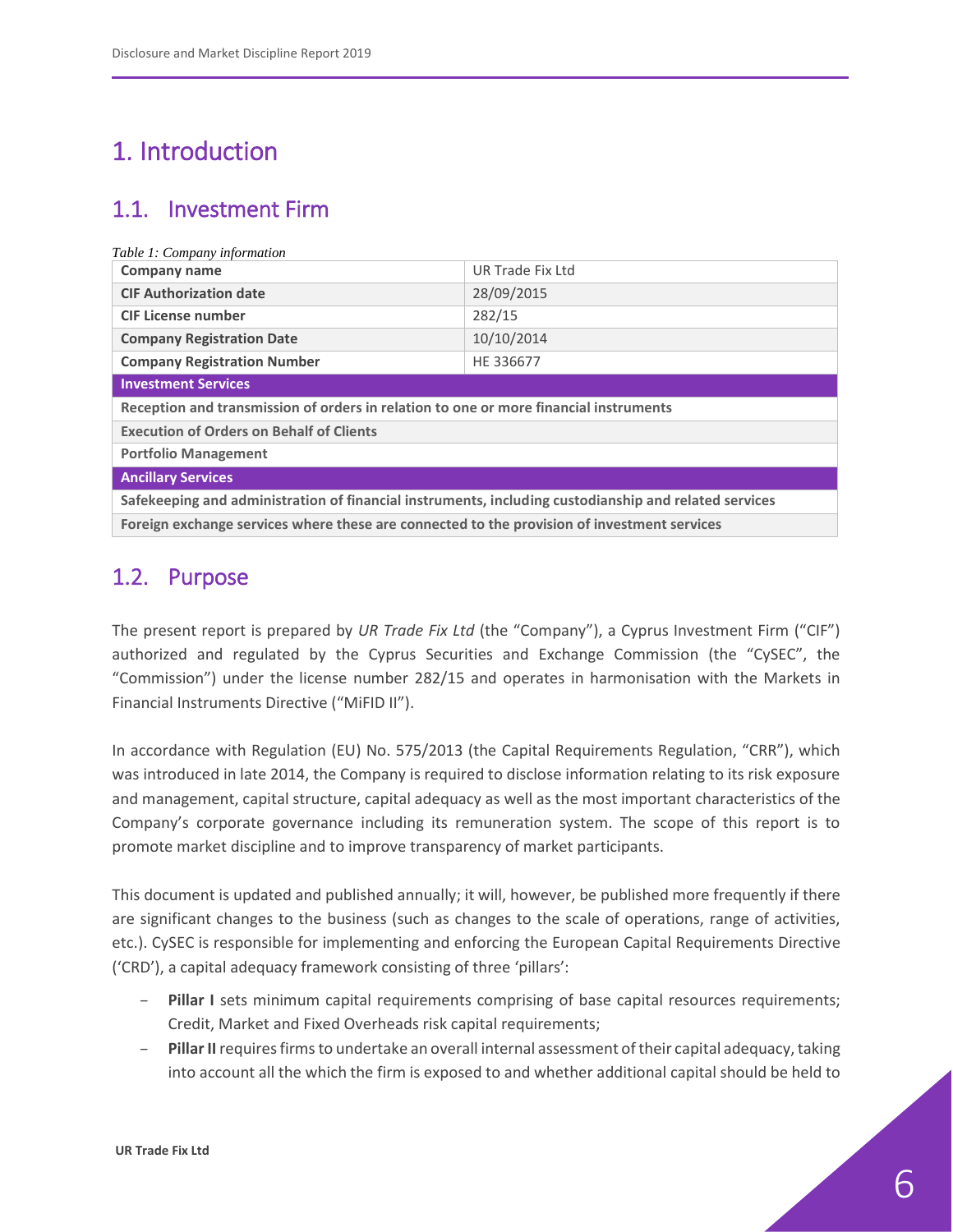cover risks not adequately covered by Pillar I requirements. This is achieved through the Internal Capital Adequacy Assessment Process ("ICAAP")

– **Pillar III** complements Pillars I and II and improves market discipline by requiring firms to disclose information on their capital resources and Pillar I capital requirements, risk exposures and their risk management framework

The 2019 Pillar III Disclosures Report sets out both quantitative and qualitative information required in accordance with Part 8 of the CRR and in particular articles 431 to 455, which set the requirements of the disclosures.

The information contained in the Pillar III Market Discipline and Disclosure Report will be audited by the Firm's external auditors and published on the Company's approved domains on an annual basis.

Furthermore, the Board of Directors and the Senior Management have the overall responsibility for the internal control systemsin the process of capital adequacy assessment and they have established effective processes to ensure that the full spectrum of risks faced by the Company is properly identified, measured, monitored and controlled to minimise adverse outcomes.

The Company's business effectiveness is based on the guidelines of the risk management policies and procedures put in place. The Board of Directors, Internal Audit, Risk Manager, Compliance and Anti-Money Laundering Officer control and supervise the overall risk system so that all units charged with risk management perform their roles effectively on a continuous basis.

As with all Investment Firms, the Company is exposed to a variety of risks and in particular to credit risk, Fixed Overheads risk and slightly exposed to market risk. More information can be found in the sections below.

The Company is making the disclosures on a solo basis. This report is prepared using the Audited financial statements.

## <span id="page-6-0"></span>1.3. The Company

UR Trade Fix Ltd is a Cyprus Investment Firm (CIF) supervised and regulated by the Cyprus Securities and Exchange Commission (CySEC) with CIF Licence number 282/15 and Company registration number HE 336677, located at 140 Vasileos Konstantinou, 3080, Limassol, Cyprus, offering investment and ancillary services in relation to Forex/CFDs.

UR Trade Fix Ltd, as a CIF, operates in Western and Eastern Europe, offering Contracts for Difference ("CFD") products, and as at 31/12/2019, had 13 employees located in Cyprus.

The Company has a stable business model, and this is reflected in:

**UR Trade Fix Ltd**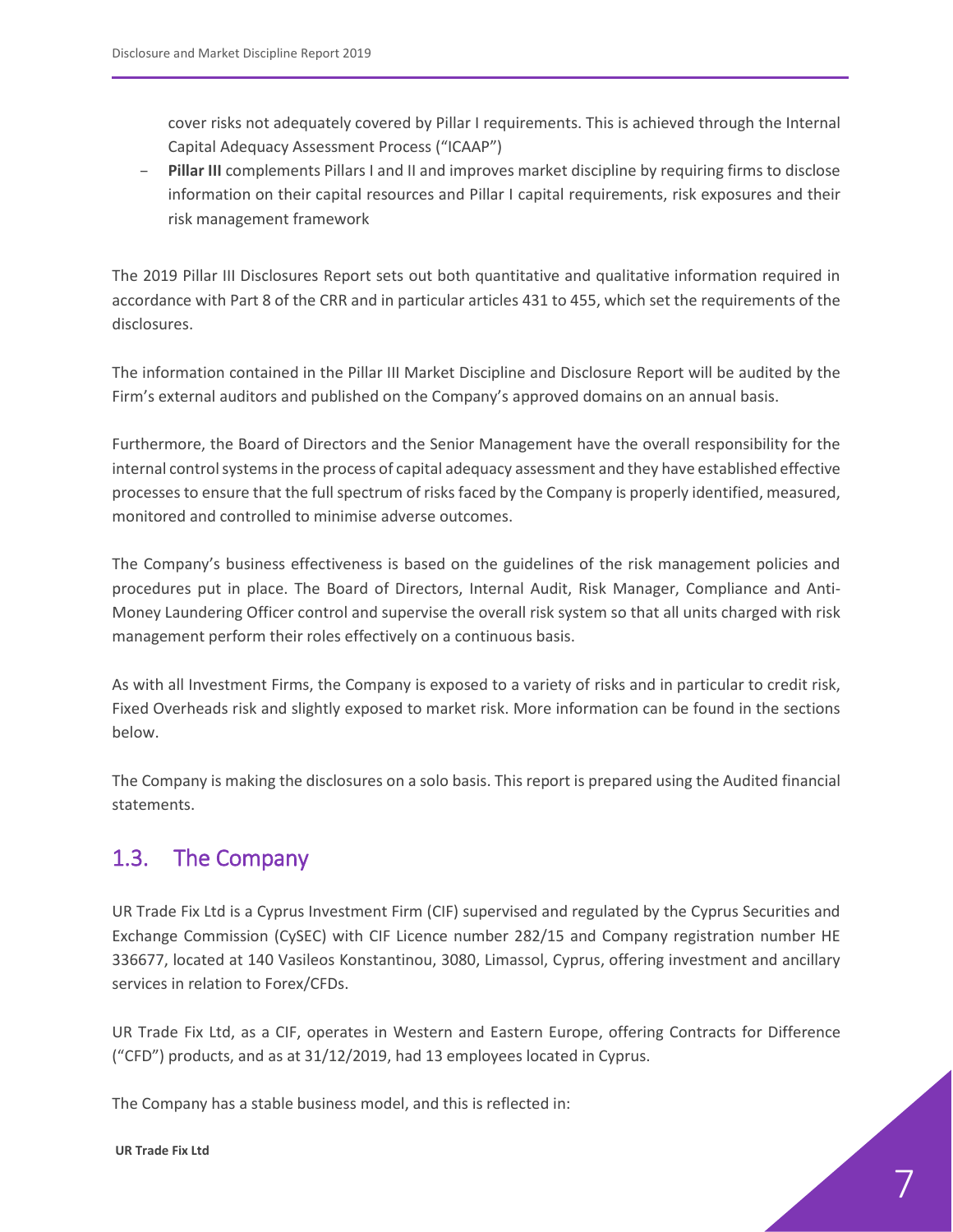- A well-balanced capital allocation between the Company's operations
- A geographically balanced model with a high percentage of revenues.

The Company's growth strategy focuses on its existing areas of expertise and the quality of its customer base. The Company strives for sustainable profitability consistent with its cost of capital and a balanced business model. To this end, the Company:

- Seeks to contain the volatility of its results
- Calibrates its capital ratio to ensure a significant safety margin relative to the minimum regulatory requirements
- Monitors the stability and diversification of its funding sources
- Ensures sufficient resilience in scenarios of liquidity shortages
- Tightly controls its foreign-exchange risks

The Company aims to maintain a diversified customer base.

The Company ensures that compliance rules are rigorously respected, especially in the area of anti-money laundering and counterterrorism financing. The Company monitors the loyalty of the behaviour of its employees with regard to customers and all its stakeholders, as well as the integrity of its investment and financial practices.

The Company considers its reputation to be an asset of great value that must be protected to ensure its sustainable development. The prevention and detection of the risk of harm to its reputation are integrated within all the Company's operating practices. The Company's reputation is protected by making its employees aware of the values of responsibility, ethical behaviour and commitment.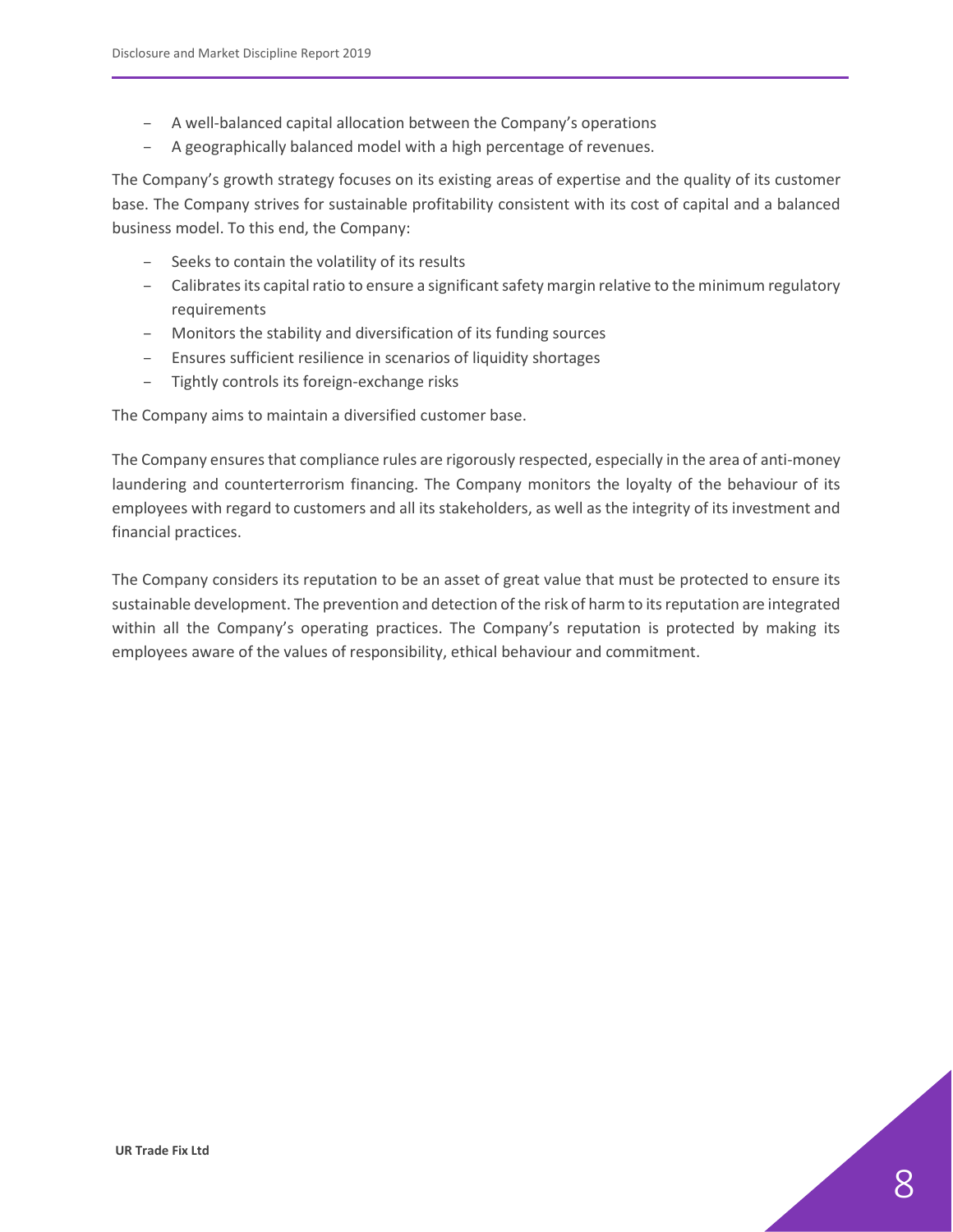### <span id="page-8-0"></span>1.4. Regulatory Supervision

The minimum capital requirements as at 31 December 2019 for the CRD IV were calculated in accordance with the 'Pillar I' rules as set out by the Laws and Regulations, published by the CySEC. All CIFs under CySEC's authority must meet the requirements with respect to capital adequacy and market discipline, which are comprised by the following:

- Law 87(I)/2017: Provision of investment services, the exercise of investment activities, the operation of regulated markets and other related matters (hereafter "the Law")
- Regulation (EU) No. 2019/876 Capital Requirements Regulation II (Transitional)
- Regulation (EU) No. 575/2013 Capital Requirements Regulation
- Regulation (EU) No. 648/2012 European Markets Infrastructure Regulation
- Directive (EU) 2019/878 amending the Capital Requirements Directive IV as regards exempted entities, financial holding companies, mixed financial holding companies, remuneration, supervisory measures and powers and capital conservation measures (CRD V - Transitional)
- Directive 2013/36/EU on access to the activity of credit institutions and the prudential supervision of credit institutions and investment firms, amending Directive 2002/87/EC and repealing Directives 2006/48/EC and 2006/49/EC – Capital Requirements Directive IV
- Directive DI144-2014-14: For the prudential supervision of Investment Firms
- Directive DI144-2014-15: On the discretions of CySEC arising from Regulation (EU) No. 575/2013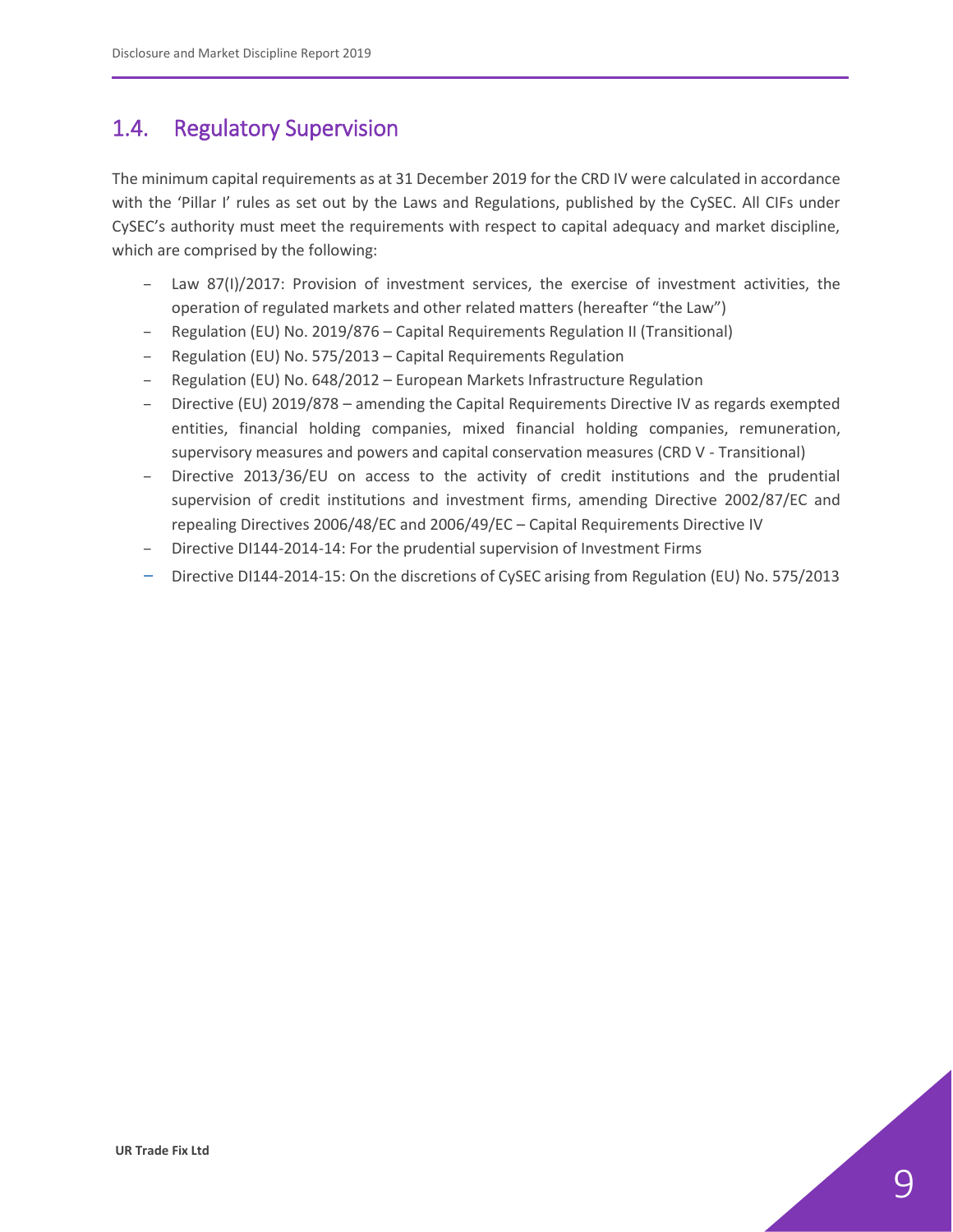# <span id="page-9-0"></span>2. Governance and Risk Management

Implementing a high-performance and efficient risk management structure is a critical undertaking for the Company, in all businesses, markets and regions in which it operates, as are maintaining a strong risk culture and promoting good corporate governance. The Company's risk management supervised at the highest level is compliant with the regulations enforced by CySEC and the European regulatory framework.

## <span id="page-9-1"></span>2.1. Types of Risks

Given the diversity and evolution of the Company's activities, risk management involves the following main categories:

- **Credit and Counterparty risk** (including Country risk): risk of losses arising from the inability of the Company's customers, issuers or other counterparties to meet their financial commitments. Credit risk includes Counterparty risk linked to market transactions (Replacement risk) and securitisation activities. In addition, Credit risk may be further amplified by Concentration risk, which arises from a large exposure to a given risk, to one or more counterparties, or to one or more homogeneous groups of counterparties; Country risk arises when an exposure (loan, security, guarantee or derivative) becomes liable to negative impact from changing political, economic, social and financial conditions in the country of exposure.
- **Market risk**: risk of a loss of value on financial instruments arising from changes in market parameters, the volatility of these parameters and correlations between them. These parameters include but are not limited to exchange rates, interest rates, and the price of securities (equity, bonds), commodities, derivatives and other assets, including real estate assets.
- **Operational risks** (including Accounting and Environmental risks): risk of losses arising from inadequacies or failures in internal procedures, systems or staff, or from external events, including low-probability events that entail a high risk of loss.
- **Liquidity risk**: risk of the Company not being able to meet its cash or collateral requirements as they arise and at a reasonable cost.
- **Compliance risk** (including Legal and Tax risks): risk of legal, administrative or disciplinary sanction, or of material financial losses, arising from failure to comply with the provisions governing the Company's activities.
- **Reputational risk**: risk arising from a negative perception on the part of customers, counterparties, shareholders, investors or regulators that could negatively impact the Company's ability to maintain or engage in business relationships and to sustain access to sources of financing.
- **Strategic risk**: risks inherent in the choice of a given business strategy or resulting from the Company's inability to execute its strategy.
- **Business risk**: risk of lower than anticipated profits or experiencing losses rather than a profit.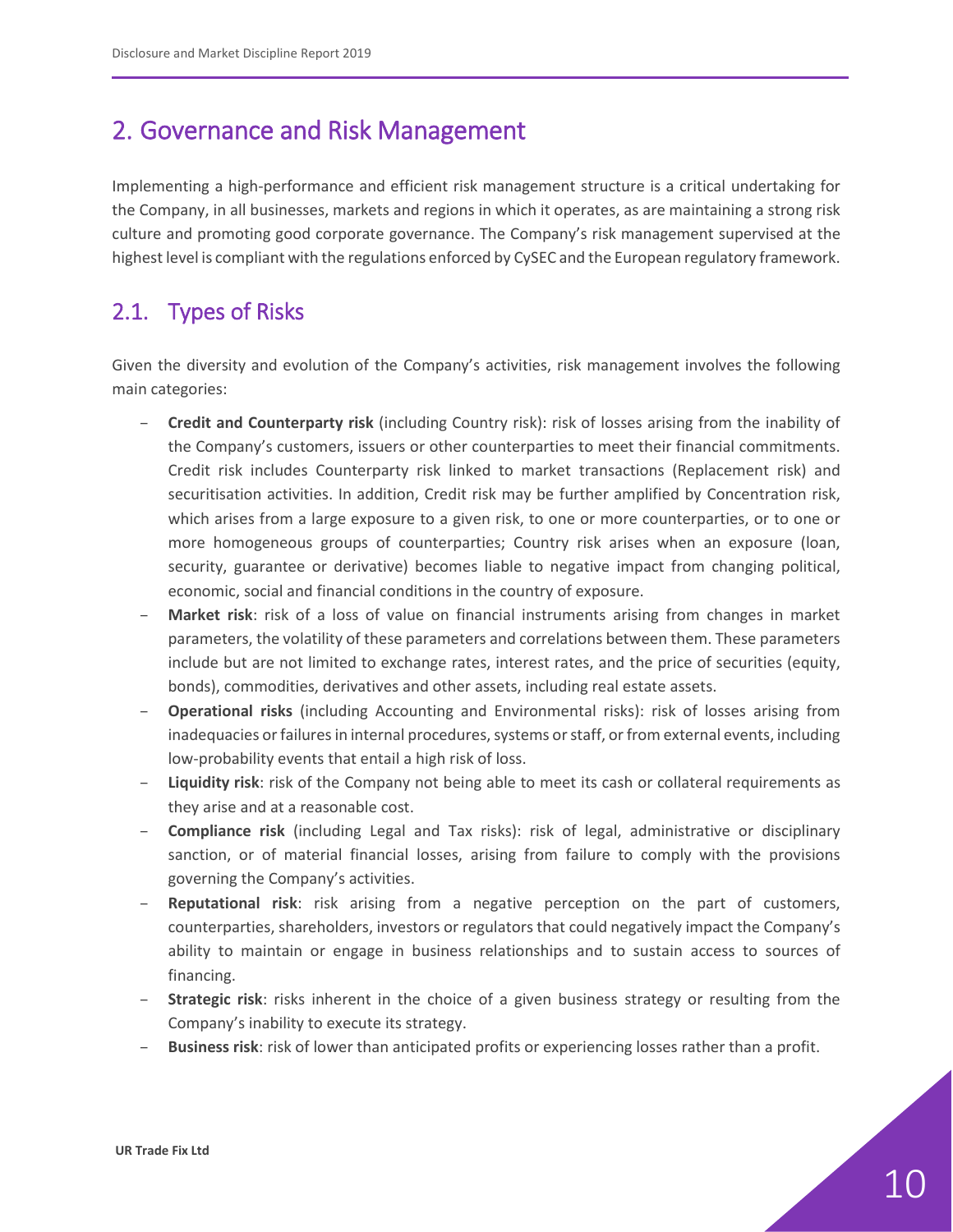### <span id="page-10-0"></span>2.2. Risk Appetite

The Company defines Risk Appetite as the level of risk, by type and by business that the Company is prepared to incur given its strategic targets. Risk Appetite is defined using both quantitative and qualitative criteria.

The Risk Appetite Framework takes into account earnings sensitivities to business cycles and credit, market and operational events. The Risk Appetite is one of the strategic oversight tools available to the Management bodies. It underpins the budgeting process and draws on the ICAAP, which is also used to ensure capital adequacy under stressed economic scenarios.

Furthermore, the positioning of the business in terms of risk/return ratio as well as the Company's risk profile by type of risk are analysed and approved by the BoD. The Company's risk appetite strategy is implemented by the Senior Management in collaboration with the BoD and applied by all divisions through an appropriate operational steering system for risks, covering:

- Governance (decision-making, management and supervisory bodies)
- Management (identification of risk areas, authorisation and risk-taking processes, risk management policies through the use of limits and guidelines, resource management)
- Supervision (budgetary monitoring, reporting, leading risk indicators, permanent controls and internal audits)

Essential indicators for determining the Risk Appetite and their adaptations are regularly supervised over the year in order to detect any events that may result in unfavourable developments on the Company's risk profile. Such events may give rise to remedial action, up to the deployment of the recovery plan in the most severe cases.

The Company has established a Risk Appetite and all the relevant thresholds based on the Company's business.

### <span id="page-10-1"></span>2.3. Internal Capital Adequacy Assessment Process

The Internal Capital Adequacy Assessment Process ("ICAAP") requires institutions to identify and assess risks not adequately covered in Pillar I, maintain sufficient capital to face these risks and apply appropriate risk-management techniques to maintain adequate capitalization on an ongoing and forward-looking basis, i.e., internal capital supply to exceed internal capital demand.

The Company maintains compliance with the ICAAP, as required under Pillar II of Basel III and its local implementation in Cyprus, through risk management and governance framework, methodologies, processes and infrastructure. The company is in the process of updating its ICAAP for the year 2019, in which each risk will be taken into account and be stress tested.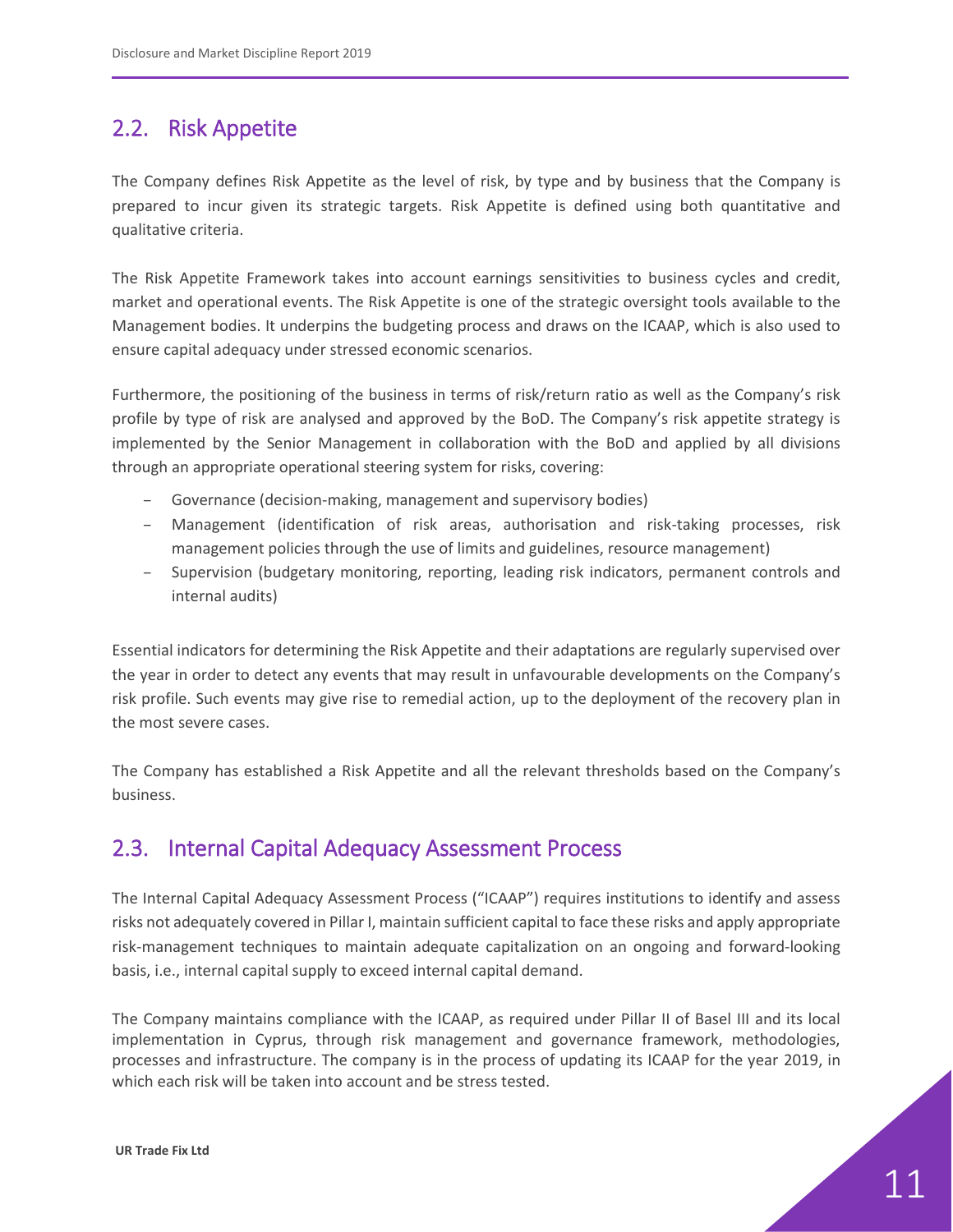### <span id="page-11-0"></span>2.4. Stress Tests

Stress testing is a key risk management tool used by the Company to rehearse the business response to a range of scenarios, based on variations of market, economic and other operating environment conditions. Stress tests are performed for both internal and regulatory purposes and serve an important role in:

- Understanding the risk profile of the Company
- The evaluation of the Company's capital adequacy in absorbing potential losses under stressed conditions: This takes place in the context of the Company's ICAAP on an annual basis
- The evaluation of the Company's strategy: Senior management considers the stress test results against the approved business plans and determines whether any corrective actions need to be taken. Overall, stress testing allows senior management to determine whether the Company's exposures correspond to its risk appetite
- The establishment or revision of limits: Stress test results, where applicable, are part of the risk management processes for the establishment or revision of limits across products, different market risk variables and portfolios

The ultimate responsibility and ownership of the Company's stress testing policy rests with the Board of Directors. If the stress testing scenarios reveal vulnerability to a given set of risks, the management should make recommendations to the Board of Directors for mitigation measures or actions. These may vary depending on the circumstances and include one or more of the following:

- Review the overall business strategy, risk appetite, capital and liquidity planning
- Review limits
- Reduce underlying risk positions through risk mitigation strategies
- Consider an increase in capital
- Enhance contingency planning

The Company performs financial modelling and stress analysis on a frequent basis especially when yearend financial results are available or when it revises its business plan.

The Company has performed a qualitative analysis of the material Pillar II risks, as well as weighted them against the Company's future development. By doing so, it has been deduced that in the future, whilst the probability of occurrence of any material risk is likely to remain the same, the associated/respective financial cost is likely to increase in light of the future enlargement of the organisation. The Company has thus, reached the decision that in planning its projected Capital for Pillar II purposes for the 3 years projected period, it shall maintain the same assumptions as it did in the first year's Risk Register calculations in terms of the probability of risk occurrence and probability/impact Matrix, while it will only amend the financial impact element of each risk.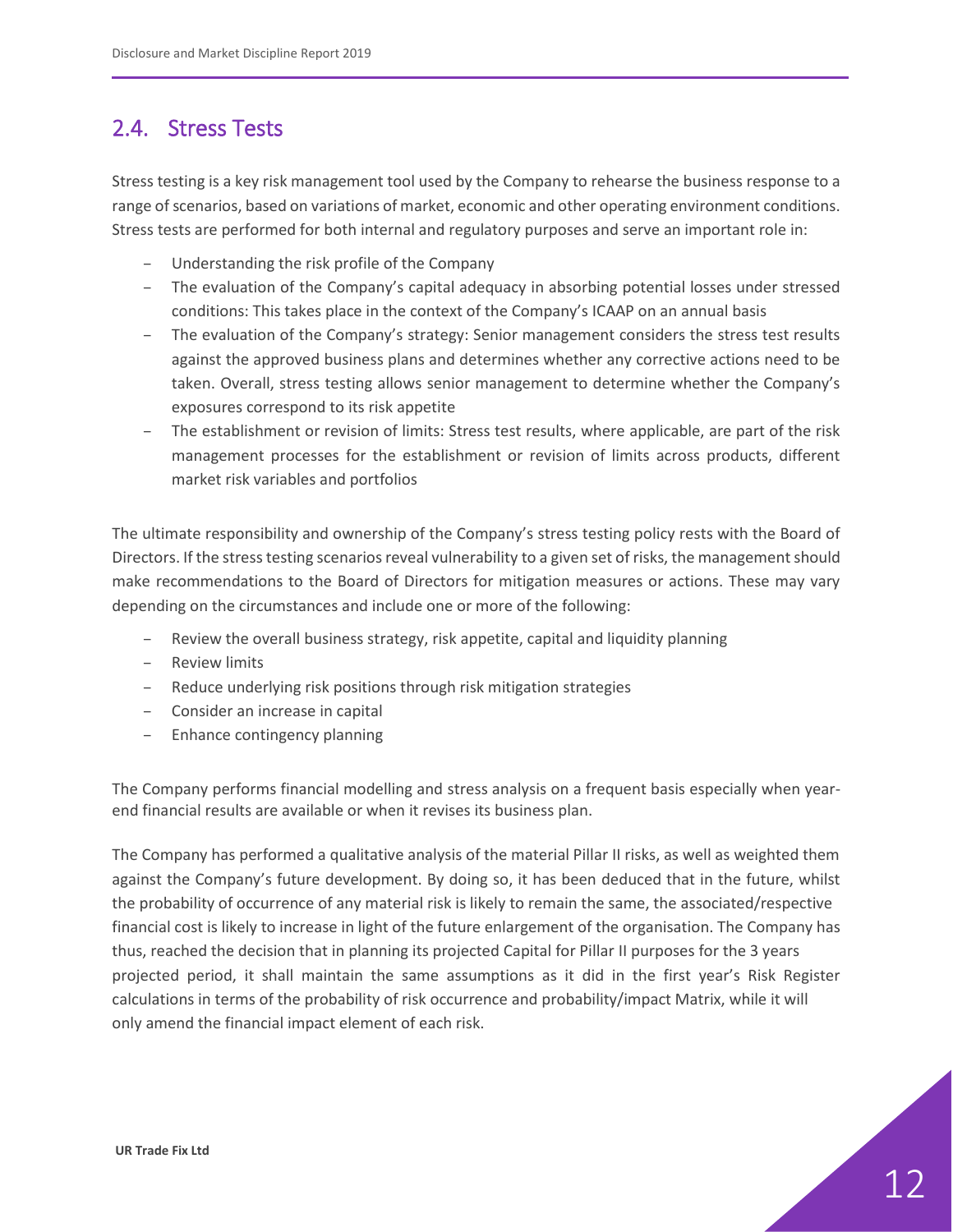## <span id="page-12-0"></span>2.5. Risk Management Committee

The Risk Management Committee ("RMC") advises the Board of Directors on the overall strategy and the appetite to all kinds of risks, both current and future, and helps the Board when it verifies that this strategy is implemented. In particular, it is responsible for:

- Reviewing the risk control procedures and is consulted about setting overall risk limits
- Reviewing on a regular basis the strategies, policies, procedures and systems used to detect, manage and monitor the liquidity risk and submitting its conclusions to the Board of Directors
- Reviewing the policies in place and the reports prepared to comply with the regulations on internal control
- Reviewing the policy concerning risk management and the monitoring of off-balance sheet commitments, especially in light of the memoranda drafted to this end by the without prejudice to the Compensation Committee's missions, reviewing whether the incentives provided by the compensation policy and practices are compatible with the Company's situation with regard to the risks it is exposed to, its share capital, its liquidity and the probability and timing of expected benefits.

The Company established a Risk Committee and held meetings during 2019.

## <span id="page-12-1"></span>2.6. Diversity Policy

Diversity is increasingly seen as an asset to organizations and linked to better economic performance. It is an integral part of how the Company does business and imperative to commercial success.

The Company recognizes the value of a diverse and skilled workforce and management body, which includes and makes use of differences in the age, skills, experience, background, race and gender between them. A balance of these differences will be considered when determining the optimum composition.

The Company is committed to creating and maintaining an inclusive and collaborative workplace culture that will provide sustainability for the organization into the future. This is also documented as best practises in the Corporate Governance Code of many EU countries.

In line with the changes in the regulatory reporting framework, the Company has established a dedicated diversity policy in relation to the Management body.

## <span id="page-12-2"></span>2.7. Board Recruitment

One of the BoD's main responsibilities is to identify, evaluate and select candidates for the Board and ensure appropriate succession planning. The Senior Management is assigned the responsibility to review the qualifications of potential director candidates and make recommendations to the BoD.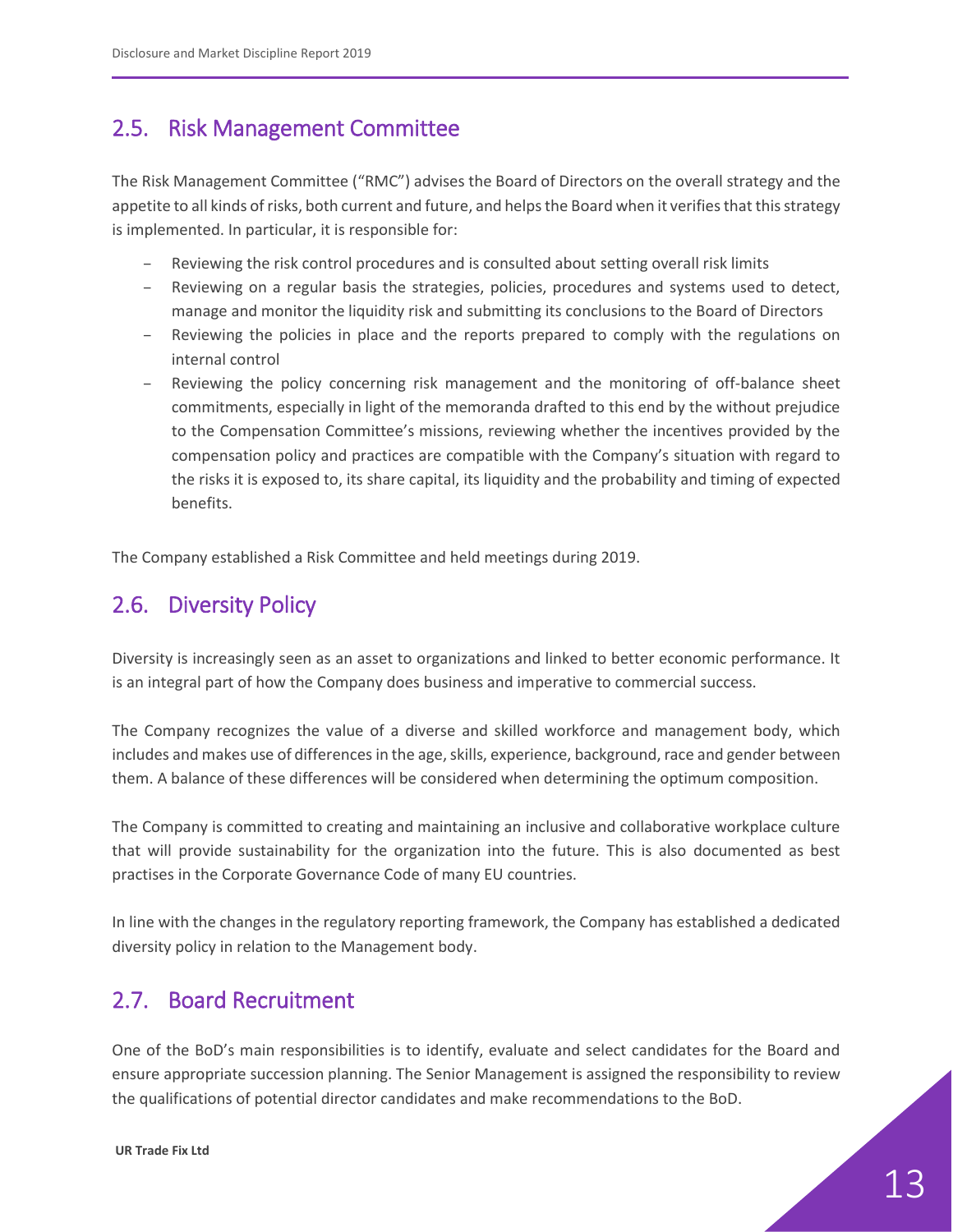The persons proposed for the appointment should have specialised skills and/or knowledge to enhance the collective knowledge of the BoD and must be able to commit the necessary time and effort to fulfil their responsibilities.

Factors considered in the review of potential candidates include:

- Specialised skills and/or knowledge in accounting, finance, banking, law, business administration or related subject
- Knowledge of and experience with financial institutions ("fit-and-proper")
- Integrity, honesty and the ability to generate public confidence
- Knowledge of financial matters including understanding financial statements and financial ratios
- Demonstrated sound business judgment
- Risk management experience

The Company has established a dedicated recruitment policy in relation to the BoD.

### <span id="page-13-0"></span>2.8. Remuneration

Remuneration refers to payments or compensations received for services or employment. The remuneration system includes the base salary and any bonuses or other economic benefits that an employee or executive receives during employment and shall be appropriate to the CIF's size, internal organization and the nature, the scope and the complexity of its activities to the provisions of the Directive DI144-2014-14.

During 2019, the Company's remuneration system is concerned with practices of the Company for those categories of staff whose professional activities have a material impact on its risk profile, i.e. the Senior Management, members of the Board of Directors and the Heads of the Departments; the said practices are established to ensure that the rewards for the 'Executive Management' provide the right incentives to achieve the key business aims.

The total remuneration of staff consists of fixed and variable components. Fixed and variable components are appropriately balanced, and the fixed component represents a sufficiently high proportion of the total remuneration to allow the operation of a fully flexible policy on variable remuneration components, including the possibility to pay no variable remuneration component.

<span id="page-13-1"></span>*Table 2: Aggregate Quantitative Information on Remuneration broken down by business area*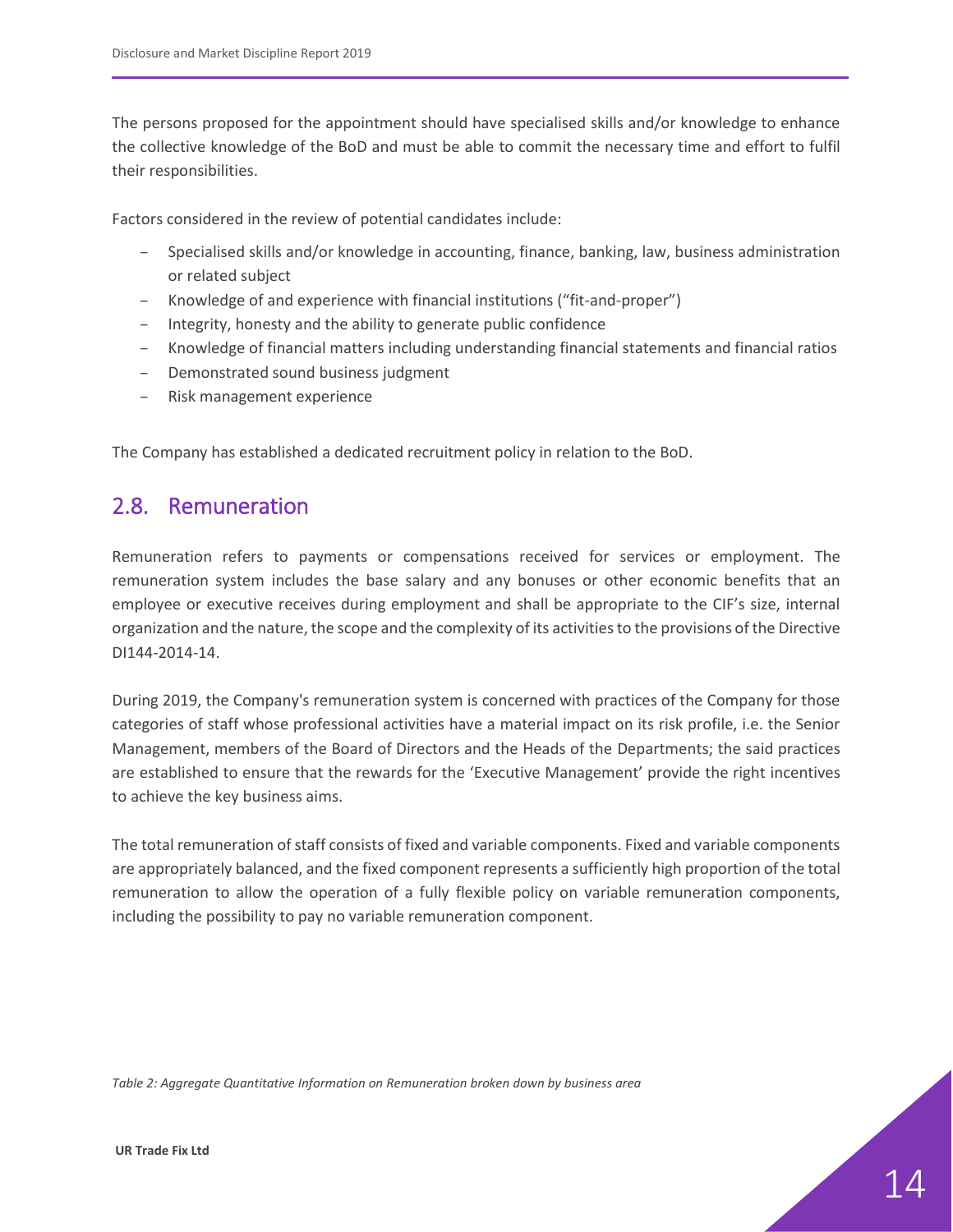| <b>Figures in EUR</b>                                                                                                         | No. of staff<br>for the<br>whole year | No. of staff<br>as at<br>31/12/2019 | <b>Fixed</b> | Variable                 | Non-<br>cash             | <b>Total</b>      |
|-------------------------------------------------------------------------------------------------------------------------------|---------------------------------------|-------------------------------------|--------------|--------------------------|--------------------------|-------------------|
| <b>Back Office</b>                                                                                                            |                                       |                                     | 9,200        | $\overline{\phantom{a}}$ |                          | 9,200             |
| <b>Finance, Accounting &amp; IT</b>                                                                                           | $\overline{\phantom{a}}$              | $\overline{\phantom{m}}$            | $\sim$       | $\overline{\phantom{a}}$ | $\overline{\phantom{a}}$ | $\qquad \qquad -$ |
| <b>Trading &amp; Sales</b>                                                                                                    | 13                                    | 5                                   | 60,785       | 5,843                    |                          | 66,629            |
| <b>Senior Management and other</b><br>staff whose actions have a<br>material impact on the risk profile<br>of the Institution | 10                                    | 7                                   | 154,953      | 5,534                    |                          | 160,488           |
| <b>Grand Total</b>                                                                                                            | 24                                    | 13                                  | 224,939      | 11,378                   |                          | 236,316           |

| <b>Figures in EUR</b>                                                                                                        | No. of staff<br>for the<br>whole year | No. of staff<br>as at<br>31/12/2019 | <b>Fixed</b> | Variable                 | Non-cash | <b>Total</b> |
|------------------------------------------------------------------------------------------------------------------------------|---------------------------------------|-------------------------------------|--------------|--------------------------|----------|--------------|
| Senior Management - Executive<br><b>Directors</b>                                                                            |                                       |                                     | 59,103       | $\overline{\phantom{0}}$ |          | 59,103       |
| <b>Members of staff whose actions</b><br>have a material impact on the risk<br>profile of the institution and<br>other staff | 8                                     | 5                                   | 66.350       | 2.219                    |          | 68,569       |
| <b>Non-Executive Directors</b>                                                                                               | $\mathcal{P}$                         | $\mathfrak{D}$                      | 12000        | $\Omega$                 | 0        | 12000        |
| <b>Grand Total</b>                                                                                                           | 12                                    | 9                                   | 137,453      | 2,219                    |          | 139,672      |

\* *Included in "Members of staff whose actions have a material impact on the risk profile of the institution" are the senior management employees*

## <span id="page-14-0"></span>2.9. Performance Related Pay

The Company shall ensure that where remuneration is linked with performance, the total amount of remuneration is based on a combination of the assessment of the performance of:

- The individual
- The business unit concerned.
- The overall results of the Company.

Examples of qualitative criteria include compliance with regulatory requirements (especially conduct of business rules) and internal procedures, fair treatment of clients and client satisfaction.

The Company implements a performance appraisal program, mainly to foster talent and promote healthy competition amongst personnel, which is based on a set of Key Performance Indicators and Targets, developed for each department.

The remuneration Committee ensures that any forms of performance related pay schemes do not give rise to any potential conflict of interest between the firm and the employees or the firm and the clients.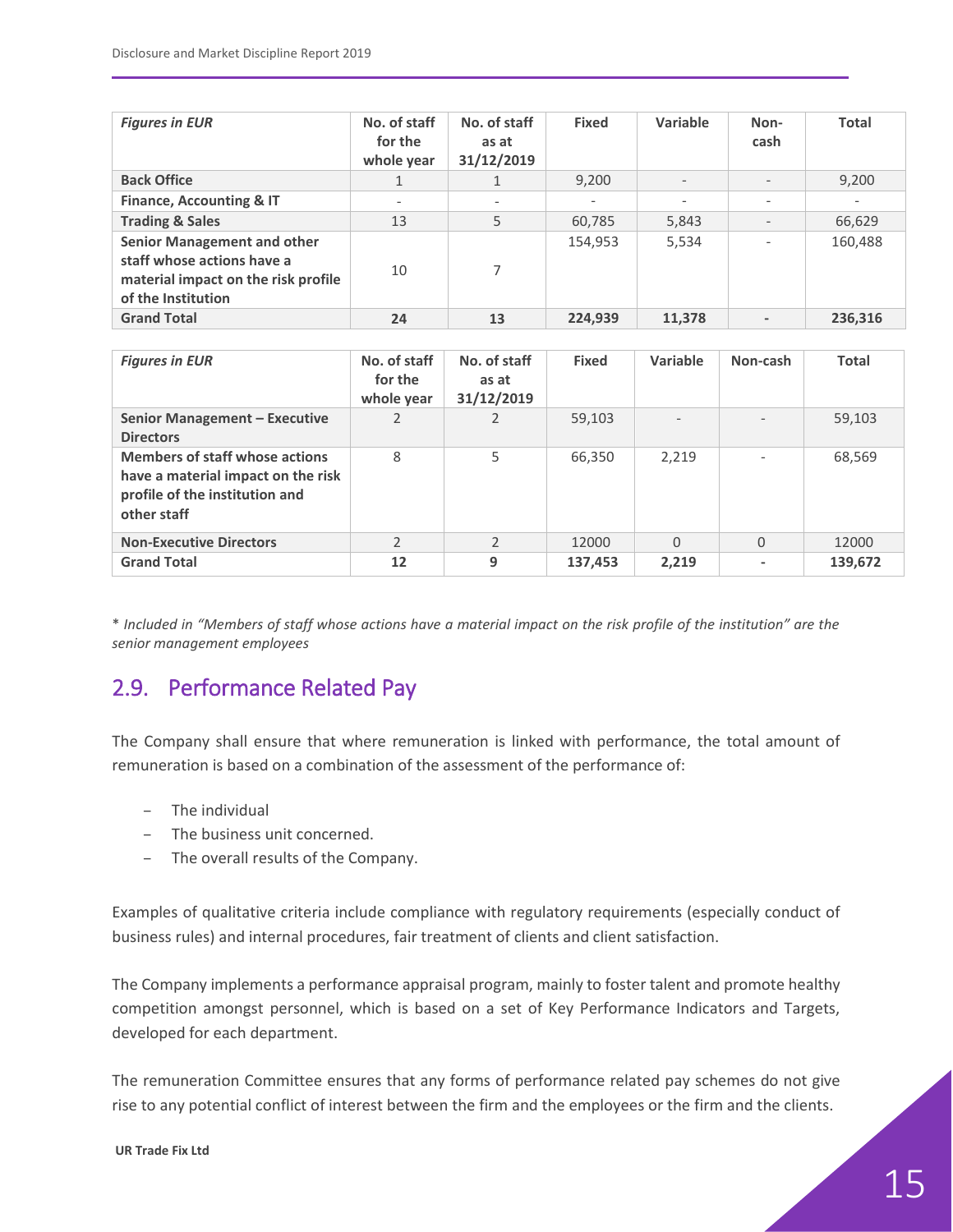# <span id="page-15-0"></span>2.10. Directorships held by Members of the Management Body

In 2019, the members of the Management body of the Company, given their industry experience, have been taking seats in other Company boards. In line with this, the following table indicates the number of positions that each member holds as at 31/12/2019:

| <b>Name</b>               | <b>Position in the CIF</b>              | <b>Directorships</b><br>(Executive) | <b>Directorships</b><br>(Non-Executive) |
|---------------------------|-----------------------------------------|-------------------------------------|-----------------------------------------|
| <b>Pantelis Christou</b>  | <b>Executive Director</b>               |                                     | 0                                       |
| <b>George Spitaliotis</b> | <b>Executive Director</b>               |                                     | 0                                       |
| <b>Michael Damianos</b>   | Independent Non - Executive<br>Director | 0                                   |                                         |
| <b>Donming Dou</b>        | Independent Non - Executive<br>Director |                                     |                                         |
| Leonid Okun               | Non - Executive Director                | 0                                   |                                         |

<span id="page-15-1"></span>*Table 3: Directorships held by Members of the Management Body*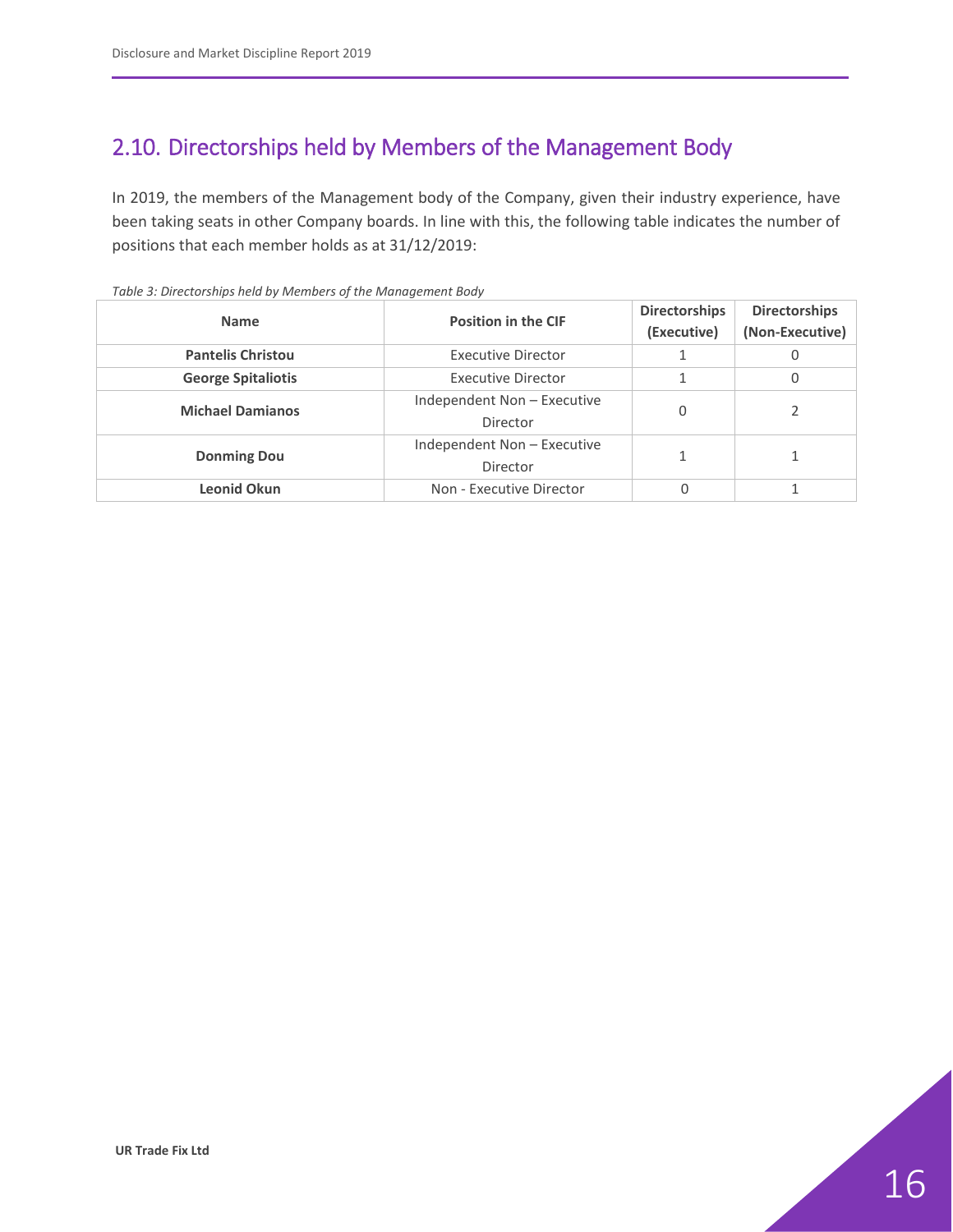# <span id="page-16-0"></span>2.11. Reporting and Control

In line with the requirements set out in the Cyprus Investment Firms Law and subsequent Directives, the Company has been able to maintain a good information flow to the Management body, as it can be seen below:

#### <span id="page-16-1"></span>*Table 4: Periodic Reporting Summary*

| <b>Report Name</b>                                                                   | <b>Report Description</b>                                                                                                                                                                            | Owner                           | Recipient                      | <b>Frequency</b> | <b>Due Date</b>                                                                  |
|--------------------------------------------------------------------------------------|------------------------------------------------------------------------------------------------------------------------------------------------------------------------------------------------------|---------------------------------|--------------------------------|------------------|----------------------------------------------------------------------------------|
|                                                                                      |                                                                                                                                                                                                      |                                 |                                |                  | /Extension*                                                                      |
| Annual<br>Compliance<br><b>Report</b>                                                | To inform the Senior<br>Management & the BoD of the<br>Company regarding the<br>Performance of Compliance<br>function during the year                                                                | Compliance<br>Officer           | BoD, CySEC                     | Annual           | 30/04/2020<br>31/07/2020                                                         |
| <b>Annual Internal</b><br><b>Audit Report</b>                                        | To inform the Senior<br>Management & the BoD of the<br>Company regarding the<br>Internal Auditor during the<br>year                                                                                  | Internal<br>Auditor             | BoD, CySEC                     | Annual           | 30/04/2020<br>31/07/2020                                                         |
| <b>Annual Risk</b><br><b>Management</b><br>Report                                    | Represents the work &<br>activities undertaken by the<br>Risk Manager during the year                                                                                                                | Risk<br>Manager                 | BoD, CySEC                     | Annual           | 30/04/2020<br>31/07/2020                                                         |
| Pillar III<br><b>Disclosures</b><br>(Market<br><b>Discipline and</b><br>Disclosures) | The Company is required to<br>disclose information regarding<br>its risk management, capital<br>structure, capital adequacy<br>and risk exposures                                                    | Risk<br>Manager                 | BoD, CySEC,<br>Public          | Annual           | 30/04/2020<br>31/07/2020                                                         |
| Independent<br><b>Auditors</b><br><b>Verification on</b><br>the Pillar III<br>Report | The verification of the Pillar III<br>Disclosures (Market Discipline<br>and Disclosures) Report by the<br>Independent Auditor                                                                        | External<br>Auditor             | BoD, CySEC                     | Annual           | 30/04/2020<br>31/08/2020                                                         |
| <b>Financial</b><br><b>Reporting</b>                                                 | It is a formal record of the<br>financial activities of the CIF                                                                                                                                      | External<br>Auditor             | BoD, CySEC                     | Annual           | 30/04/2020<br>31/07/2020                                                         |
| Capital<br><b>Adequacy</b><br><b>Reporting</b>                                       | A measure of the CIF's capital.<br>It is expressed as a percentage<br>and is used to protect<br>depositors and promote the<br>stability and efficiency of<br>financial systems all over the<br>world | Risk<br>Manager /<br>Accounting | Senior<br>Management,<br>CySEC | Quarterly        | 12/05/2019<br>11/08/2019<br>11/11/2019<br>11/02/2020<br>30/05/2020<br>31/07/2020 |
| <b>ICAAP (Pillar II)</b><br>Report                                                   | The Internal Capital Adequacy<br>Assessment Process, relating<br>to the monitoring and<br>assessment of the risks that<br>are not fully covered by Pillar I                                          | Risk<br>Manager                 | BoD, CySEC                     | Annual           | N/A                                                                              |

**\*It Is noted that CySEC has granted an extension to all annual reports mentioned above for 2019 submissions.**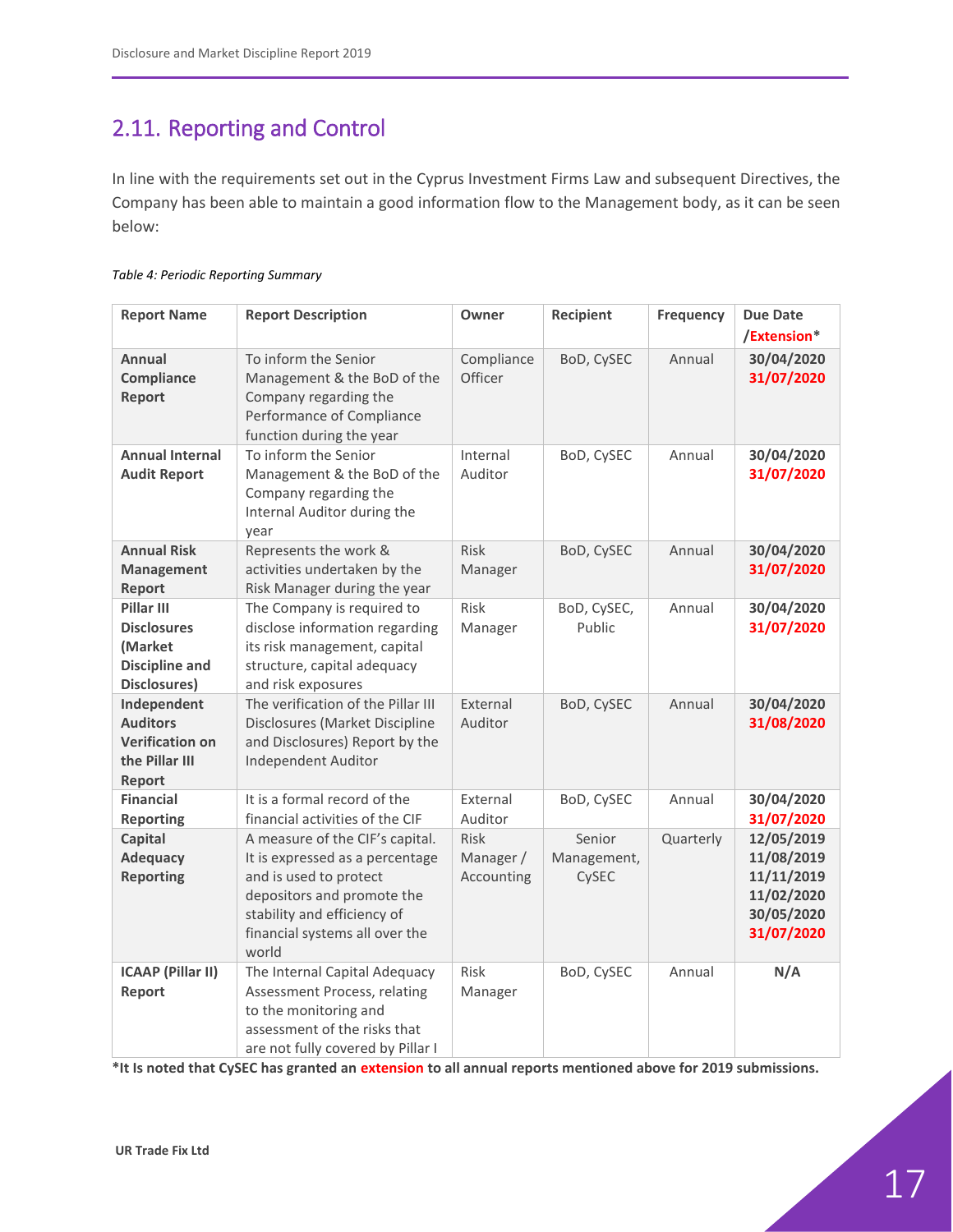# <span id="page-17-0"></span>3. Capital Management and Adequacy

## <span id="page-17-1"></span>3.1. The Regulatory Framework

In response to the financial crisis of recent years, the Basel Committee, mandated by the G20, has defined the new rules governing capital and liquidity aimed at making the financial sector more resilient. The new Basel III rules were published in December 2010. They were translated into European law by a directive (CRDIV) and a regulation (CRR) which entered into force on 1st January 2014.

The general framework defined by Basel III is structured around three pillars, as in Basel II:

- **Pillar I** sets the minimum solvency requirements and defines the rules that institutions, that are required to comply with the regulation, must use to measure risks and calculate associated capital requirements, according to standard or more advanced methods
- **Pillar II** relates to the discretionary supervision implemented by the competent authority, which allows them – based on a constant dialogue with supervised credit institutions – to assess the adequacy of capital requirements as calculated under Pillar I, and to calibrate additional capital requirements with regard to risks
- **Pillar III** encourages market discipline by developing a set of qualitative or quantitative disclosure requirements which will allow market participants to make a better assessment of a given institution's capital, risk exposure, risk assessment processes and, accordingly, capital adequacy

In terms of capital, the main new measures introduced to strengthen institutions' solvency were as follows:

- The complete revision and harmonisation of the definition of capital, particularly with the amendment of the deduction rules, the definition of a standardised Common Equity Tier 1 (or CET1) ratio, and new Tier 1 capital eligibility criteria for hybrid securities
- New capital requirements for the counterparty risk of market transactions, to factor in the risk of a change in CVA (Credit Value Adjustment) and hedge exposures on the central counterparties (CCP)
- The set-up of capital buffers that can be mobilised to absorb losses in case of difficulties. The new rules require institutions to create a conservation buffer and a countercyclical buffer to preserve their solvency in the event of adverse conditions
- Capital conservation buffers came into force in January 2016 and have been annually phasing towards their full application in January 2019
- The set-up of restrictions on distributions, relating to dividends, Additional Tier 1 instruments and variable remuneration, via the maximum distributable amount (MDA) mechanism. At end-2015, the European Banking Authority (EBA) issued an opinion to clarify that the MDA should be applied when an institution no longer complies with its CET1 ratio requirements, including those of Pillar II and capital buffers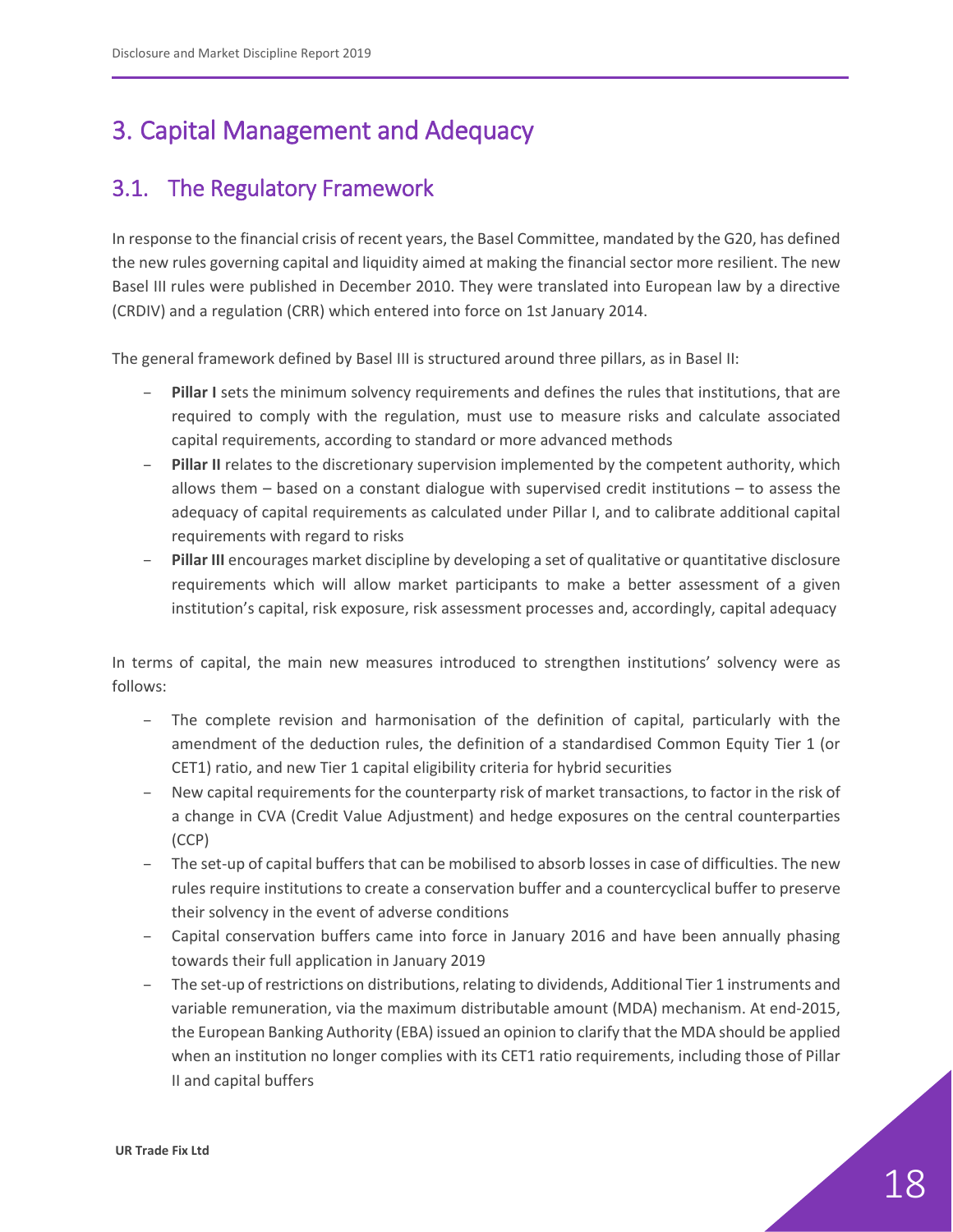– In addition to these measures, there will be measures to contain the size and consequently the use of excessive leverage. To this end, the Basel Committee defined a leverage ratio, for which the definitive regulations were published in January 2014. The Basel leverage ratio compares the institution's Tier 1 capital to the balance sheet and off-balance sheet items, with restatements for derivatives and pensions. Full scope institutions have been obliged to publish this ratio since 2015.

### <span id="page-18-0"></span>3.2. Regulatory Capital

According to the International Financial Reporting Standards (IFRS), the Company's regulatory capital consists of Common Equity Tier 1 and Tier 2 Capital.

#### **Common Equity Tier 1 Capital (CET1 Capital)**

According to CRR/CRDIV regulations, Common Equity Tier 1 capital is made up primarily of the following:

- Ordinary shares (net of repurchased shares and treasury shares) and related share premium accounts
- Retained earnings
- Other reserves
- Minority interest limited by CRR/CRDIV

Deductions from Common Equity Tier 1 capital essentially involve the following:

- Estimated dividend payment
- Goodwill and intangible assets, net of associated deferred tax liabilities
- Unrealised capital gains and losses on cash flow hedging
- Deferred tax assets on tax loss carry forwards
- Deferred tax assets resulting from temporary differences beyond a threshold
- Any positive difference between expected losses on customer loans and receivables, riskweighted using the standardised approach, and the sum of related value adjustments and collective impairment losses
- Expected loss on equity portfolio exposures
- Value adjustments resulting from the requirements of prudent valuation
- Investors' Compensation Fund ('ICF') & the additional cash buffer of ICF

#### **Tier 2 Capital**

Tier 2 capital includes:

- Dated subordinated notes
- Any positive difference between (i) the sum of value adjustments and collective impairment losses on customer loans and receivables exposures, risk-weighted using the standardised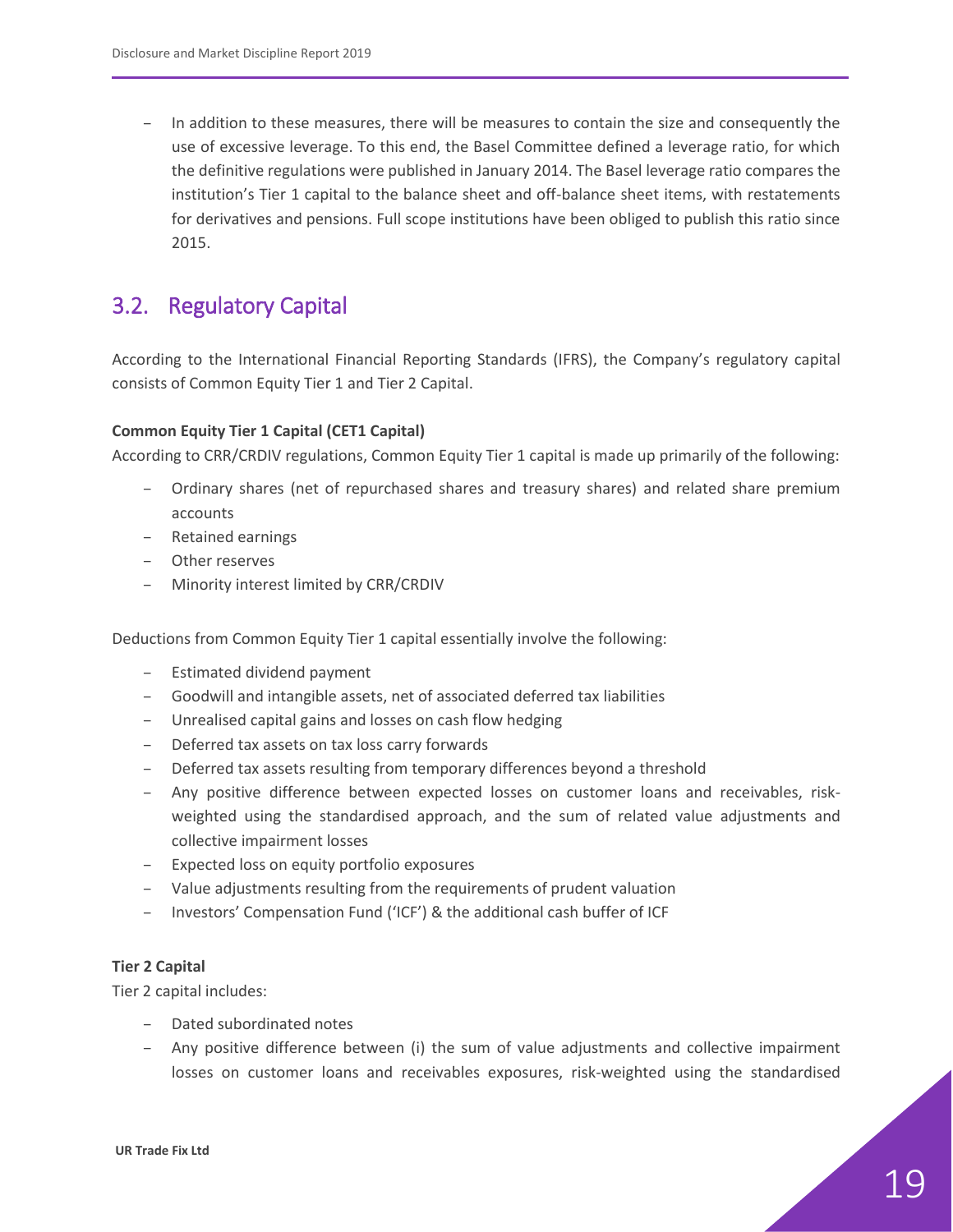approach and (ii) expected losses, up to 0.6% of the total credit risk-weighted assets using the Internal Ratings Based approach;

– Value adjustments for general credit risk related to collective impairment losses on customer loans and receivables exposures, risk-weighted using the standardised approach, up to 1.25% of the total credit risk-weighted assets

Deductions of Tier 2 capital essentially apply to the following:

- Tier 2 hybrid treasury shares
- Holding of Tier 2 hybrid shares issued by financial sector entities
- Share of non-controlling interest in excess of the minimum capital requirement in the entities concerned

## <span id="page-19-0"></span>3.3. Solvency Ratio (Capital Ratio or Capital Adequacy Ratio)

The solvency ratio is calculated by comparing the institutions' equity with the sum of risk-weighted assets for credit risk and the capital requirement multiplied by 12.5 for market risk and operational risk.

Since 1st January 2014, the new regulatory framework sets minimum requirements to be met for the CET1 ratio and the Tier 1 ratio. For 2015, the minimum requirement for CET1 was 4% and that of Tier 1 5.5%, excluding the Pillar II requirement. The total equity requirement, including CET1, AT1 and Tier 2 equity, was set at 8%. In 2016, the minimum requirement for CET1 was 4.5%, and that of Tier 1 6% with an overall ratio of 8% (including Tier 2).

In addition to the minimum requirements, CET1 and total Capital Requirements, full-Scope investment firms are also expected to comply with a Capital Conservation Buffer. This buffer was introduced in 2016 and required full-scope companies to maintain additional capital of 0.625% of Total Risk Weighted Assets above the minimum requirements. The capital conservation buffer increased to 1.25% in 2017, then to 1.875% in 2018, and to 2.5% in 2019.

### <span id="page-19-1"></span>3.4. Capital Management

Capital management is implemented by the Senior Management. As part of managing its capital, the Company ensures that its solvency level is always compatible with the following objectives:

- Maintaining its financial solidity and respecting the Risk Appetite targets
- Preserving its financial flexibility to finance organic growth
- Adequate allocation of capital among the various business lines according to the Company's strategic objectives
- Maintaining the Company's resilience in the event of stress scenarios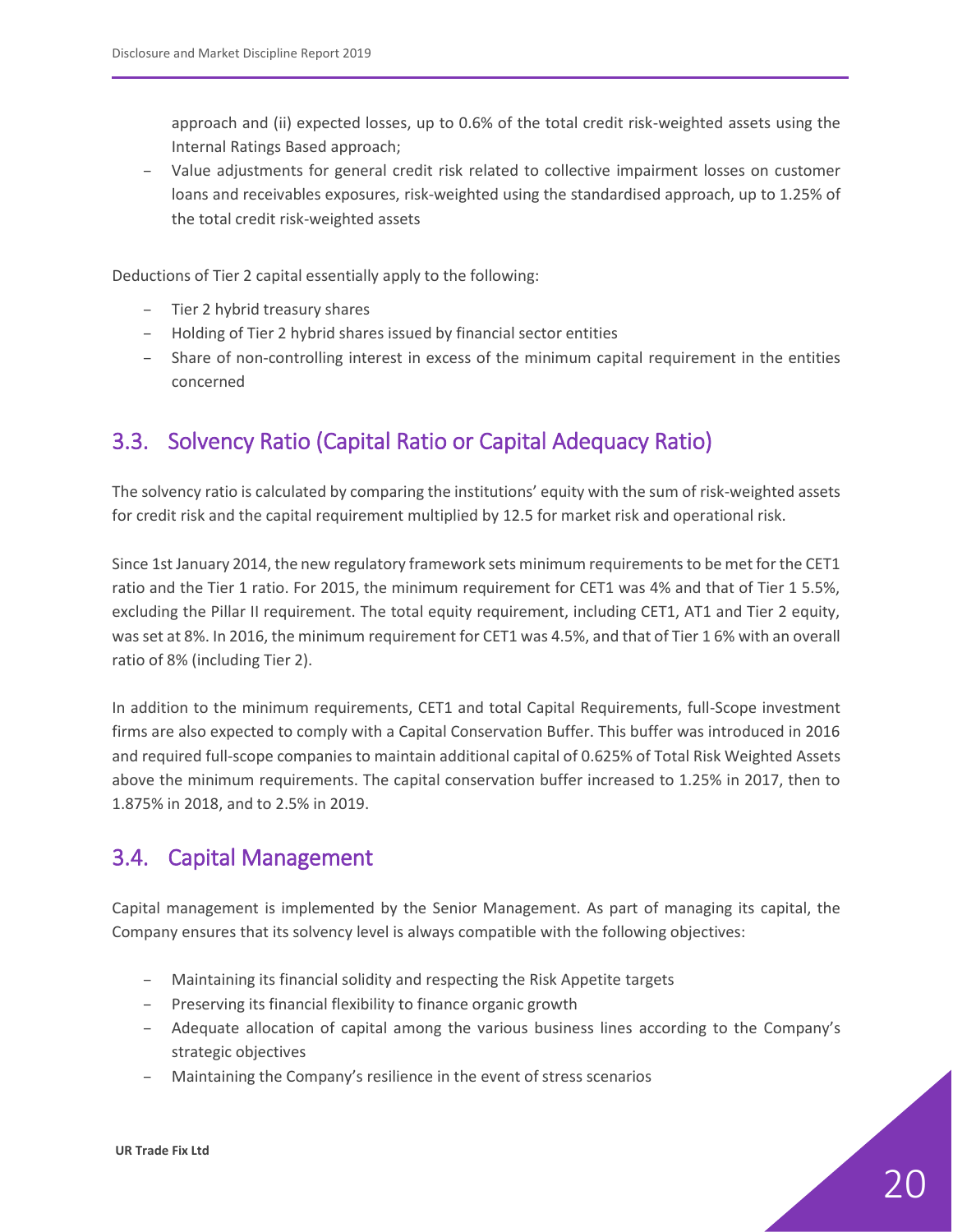– Meeting the expectations of its various stakeholders: supervisors, debt and equity investors, rating agencies, and shareholders

The Company determines its internal solvency targets in accordance with these.

In line with the above, the Company is obligated to calculate and report on a quarterly basis (see section on *Reporting and Contro*l), under CRD, its credit risk, market risk and operational risk, the result of which, i.e. solvency/capital ratio, needs to be above 8% (Calculated based on the section above) at all times.

At 31st December 2019, the Total Capital ratio of the Company was 10.67% with total risk-weighted assets of EUR 1,183,376.

|                                                           |                           |                           |               | 2019 increase (decrease)<br>from 2018 |
|-----------------------------------------------------------|---------------------------|---------------------------|---------------|---------------------------------------|
|                                                           | Dec 31, 2019<br>(Audited) | Dec 31, 2018<br>(Audited) | In $\epsilon$ | In $%$                                |
| <b>CAR Ratio</b>                                          | 10.67%                    | 44.10%                    | $-33.43%$     | $-75.80%$                             |
| <b>CAR Ratio surplus</b>                                  | 2.67%                     | 36.10%                    | $-33.43%$     | $-92.60%$                             |
| <b>Capital Adequacy (CET1) ratio</b>                      | 10.67%                    | 44.10%                    | $-33.43%$     | $-75.80%$                             |
| <b>CET1 Capital</b>                                       | 126,263.14                | 404,848.00                | (278, 584.86) | $-68.81%$                             |
| <b>Tier 1 Capital</b>                                     | 126,263.14                | 404,848.00                | (278, 584.86) | $-68.81%$                             |
| <b>Tier 2 Capital</b>                                     |                           |                           |               |                                       |
| <b>Total Own Funds</b>                                    | 126,263.14                | 404,848.00                | (278, 584.86) | $-68.81%$                             |
| <b>Total Own Funds surplus</b>                            | 1,263.14                  | 279,848.00                | (278, 584.86) | $-99.55%$                             |
| <b>Total Credit Risk Exposure</b>                         | 74,914.09                 | 809,102.50                | (734, 188.41) | $-90.74%$                             |
| <b>Total Market Risk Exposure</b>                         | 46,057                    |                           | 46.057        | 0.00%                                 |
| Additional Risk Exposure Due to Fixed<br><b>Overheads</b> | 1,062,405.67              | 65,283.13                 | 997,122.54    | 1527.38%                              |
| <b>Total Risk Weighted Assets</b>                         | 1,183,376.31              | 918,065.63                | 265,310.69    | 28.90%                                |

<span id="page-20-0"></span>*Table 5: Capital Requirements*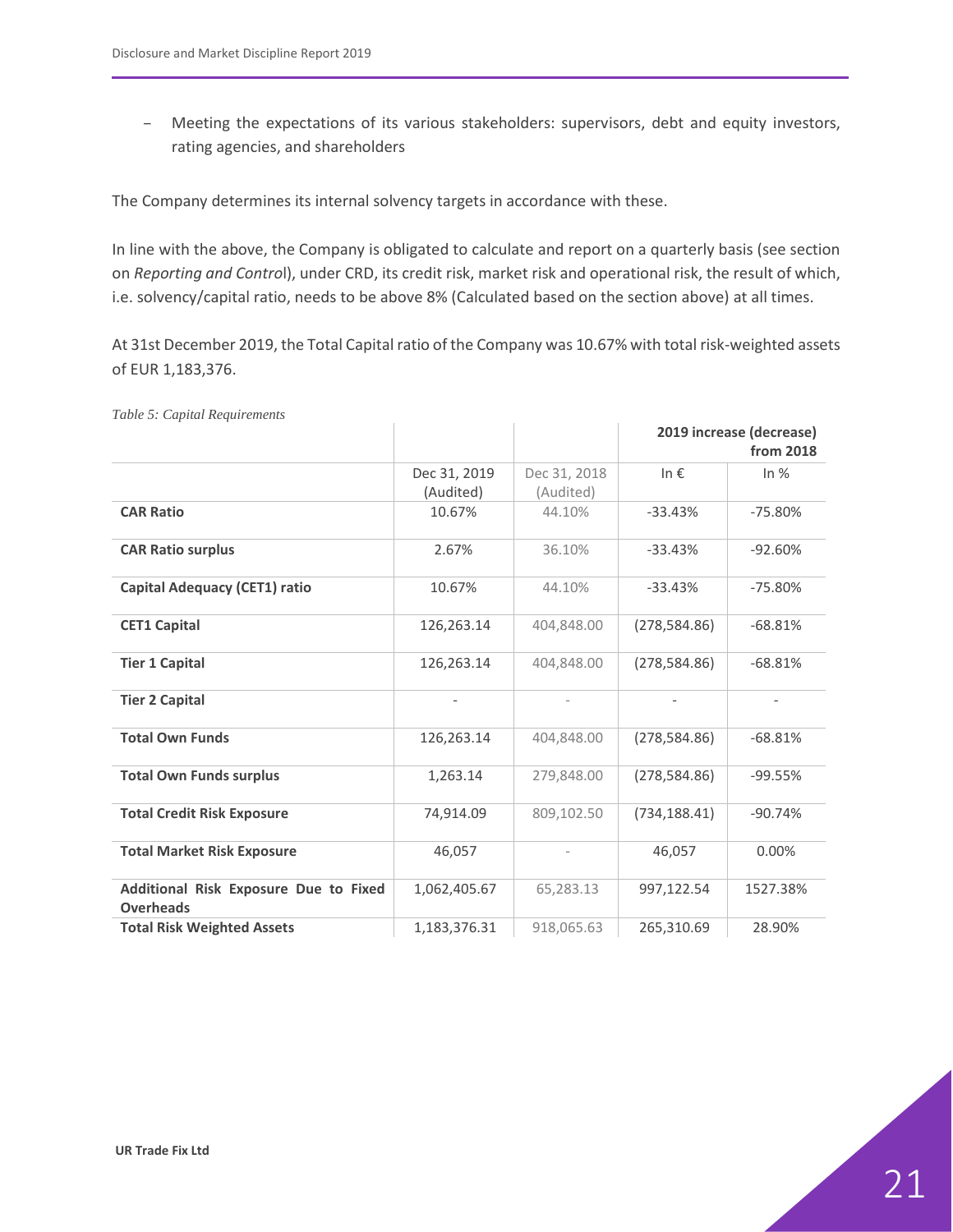#### <span id="page-21-0"></span>*Table 6: Regulatory Capital*

#### **2019 increase (decrease) from 2018**

| €                                                                                                                                                                                                                                                                                            | Dec 31, 2019<br>(Audited) | Dec 31, 2018<br>(Audited) | In $\epsilon$            | In $%$    |
|----------------------------------------------------------------------------------------------------------------------------------------------------------------------------------------------------------------------------------------------------------------------------------------------|---------------------------|---------------------------|--------------------------|-----------|
| <b>Common Equity Tier 1 (CET 1) capital:</b>                                                                                                                                                                                                                                                 |                           |                           |                          |           |
| instruments and reserves                                                                                                                                                                                                                                                                     |                           |                           |                          |           |
| Capital instruments and the related share<br>premium accounts                                                                                                                                                                                                                                | 172,000                   | 172,000                   |                          |           |
| Retained earnings                                                                                                                                                                                                                                                                            | (757, 802)                | 10,117                    | (767, 919)               | -7590.38% |
| Accumulated other comprehensive<br>income<br>(loss), net of tax                                                                                                                                                                                                                              |                           |                           |                          |           |
| Other                                                                                                                                                                                                                                                                                        | 778,806                   | 291,527                   | 487,279                  | 167.15%   |
| Common Equity Tier 1 (CET 1) capital before<br>regulatory adjustments                                                                                                                                                                                                                        | 193,004                   | 473,644                   | (280, 640)               | $-59.25%$ |
| <b>Common Equity Tier 1 (CET 1) capital:</b><br>regulatory adjustments                                                                                                                                                                                                                       |                           |                           |                          |           |
| Goodwill and other intangible assets (net of<br>related tax liabilities) (negative amount)                                                                                                                                                                                                   |                           |                           | $\overline{\phantom{a}}$ |           |
| Deferred tax assets that rely on future<br>profitability excluding those arising from<br>temporary differences (net of related tax<br>liabilities where the conditions in Art. 38 (3) CRR<br>are met) (negative amount)                                                                      |                           |                           | $\overline{\phantom{a}}$ |           |
| Direct, indirect and synthetic holdings by the<br>institution of the CET 1 instruments of financial<br>sector entities where the institution has a<br>significant investment in those entities (amount<br>above the 15 % threshold and net of eligible<br>short positions) (negative amount) |                           |                           |                          |           |
| Other regulatory adjustments                                                                                                                                                                                                                                                                 | (66, 741)                 | (68, 794)                 | 2,053                    | $-2.98%$  |
| <b>Total regulatory adjustments to Common</b><br>Equity Tier 1 (CET 1) capital                                                                                                                                                                                                               | (66, 741)                 | (68, 794)                 | 2,053                    | $-2.98%$  |
| <b>Common Equity Tier 1 (CET 1) capital</b>                                                                                                                                                                                                                                                  | 126,263                   | 404,850                   | (278, 587)               | $-68.81%$ |
| <b>Additional Tier 1 Capital</b>                                                                                                                                                                                                                                                             |                           |                           |                          |           |
| <b>Tier 1 Capital</b>                                                                                                                                                                                                                                                                        | 126,263                   | 404,850                   | (278, 587)               | $-68.81%$ |
| <b>Tier 2 Capital</b>                                                                                                                                                                                                                                                                        |                           |                           |                          |           |
| <b>Total Capital</b>                                                                                                                                                                                                                                                                         | 126,263                   | 404,850                   | (278, 587)               | $-68.81%$ |
| <b>Total risk-weighted assets</b>                                                                                                                                                                                                                                                            | 1,183,376                 | 918,066                   | 265,311                  | 28.90%    |
| <b>Capital Ratios</b>                                                                                                                                                                                                                                                                        |                           |                           |                          |           |
| Common Equity Tier 1 (CET 1) capital ratio                                                                                                                                                                                                                                                   | 10.67%                    | 44.10%                    | $\overline{\phantom{a}}$ | $-33.43%$ |
| <b>Tier 1 Capital ratio</b>                                                                                                                                                                                                                                                                  | 10.67%                    | 44.10%                    | $\overline{\phantom{a}}$ | $-33.43%$ |
| <b>Total Capital ratio</b>                                                                                                                                                                                                                                                                   | 10.67%                    | 44.10%                    | $\overline{\phantom{a}}$ | $-33.43%$ |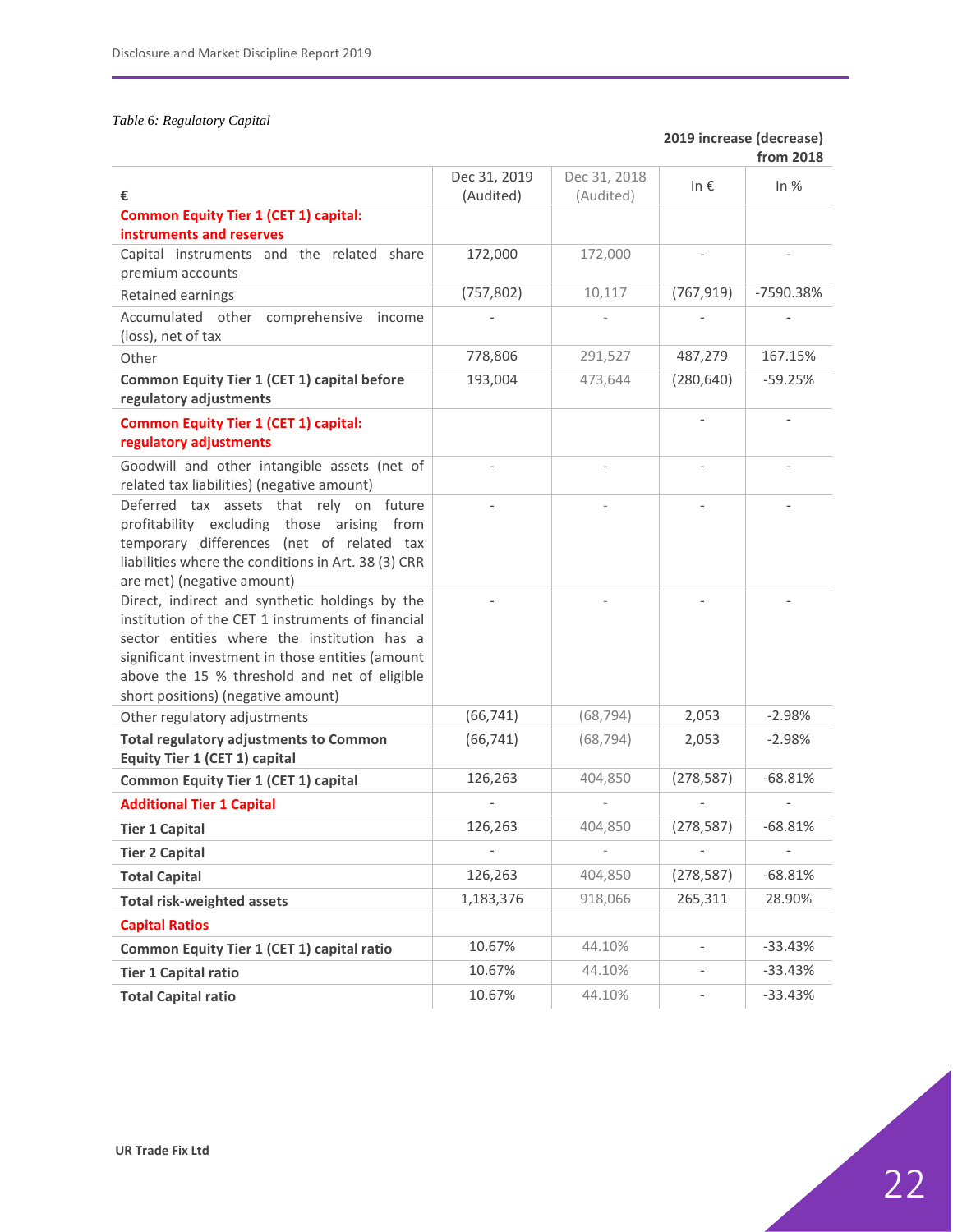# <span id="page-22-0"></span>4. Credit Risk

Credit risk corresponds to the risk of losses arising from the inability of the Company's customers, issuers or other counterparties to meet their financial commitments.

The Company's credit risk mainly arises:

- By the Company's deposits in credit and financial institutions
- By assets mainly held from debtors or prepayments made

The Company follows the Standardized Approach under Pillar I for calculating its Credit Risk Capital Requirements, as specified in CRR. It categorizes the assets in respect to their exposure class and uses the Credit Step methodology to determine its respective Risk Weights (RW).

The Company follows both regulatory and compliance-oriented credit risk mitigation ("CRM") strategies in order to minimize the possibility of occurrence of this risk, such as:

- All Client funds are held in segregated accounts, separated from Company's funds.
- The Company maintains regular credit review of counterparties, identifying the key risks faced and reports them to the Board of Directors, which then determines the firm's risk appetite and ensures that an appropriate amount of capital is maintained.
- In order to maintain its Credit risk to the minimum, the Company is using EU credit institutions for safekeeping of funds and always ensures that the banks it cooperates with have high ratings based on top credit rating agencies (Moody's, S&P or Fitch), it frequently monitors their compliance with the EU regulatory framework and diversifies the funds over several credit institutions thus mitigating the risk exposure efficiently.

Further to the above, the Company has policies to diversify credit risk and to limit the amount of credit exposure to any particular counterparty in compliance with the requirements of the Regulation (EU) No. 575/2013.

#### **Concentration Risk**

Concentrations are measured using a standardised model and individual concentration limits are defined for large exposures. Any concentration limit breach is managed over time by reducing exposures.

### <span id="page-22-1"></span>4.1. External Ratings

For the purpose of calculating the capital requirements of the Company, mainly under the credit risk requirement, the external credit ratings from **Moody's Analytics** have been applied for the exposure classes listed below:

- Exposures to central governments or central banks
- Exposures to institutions
- Exposures to corporates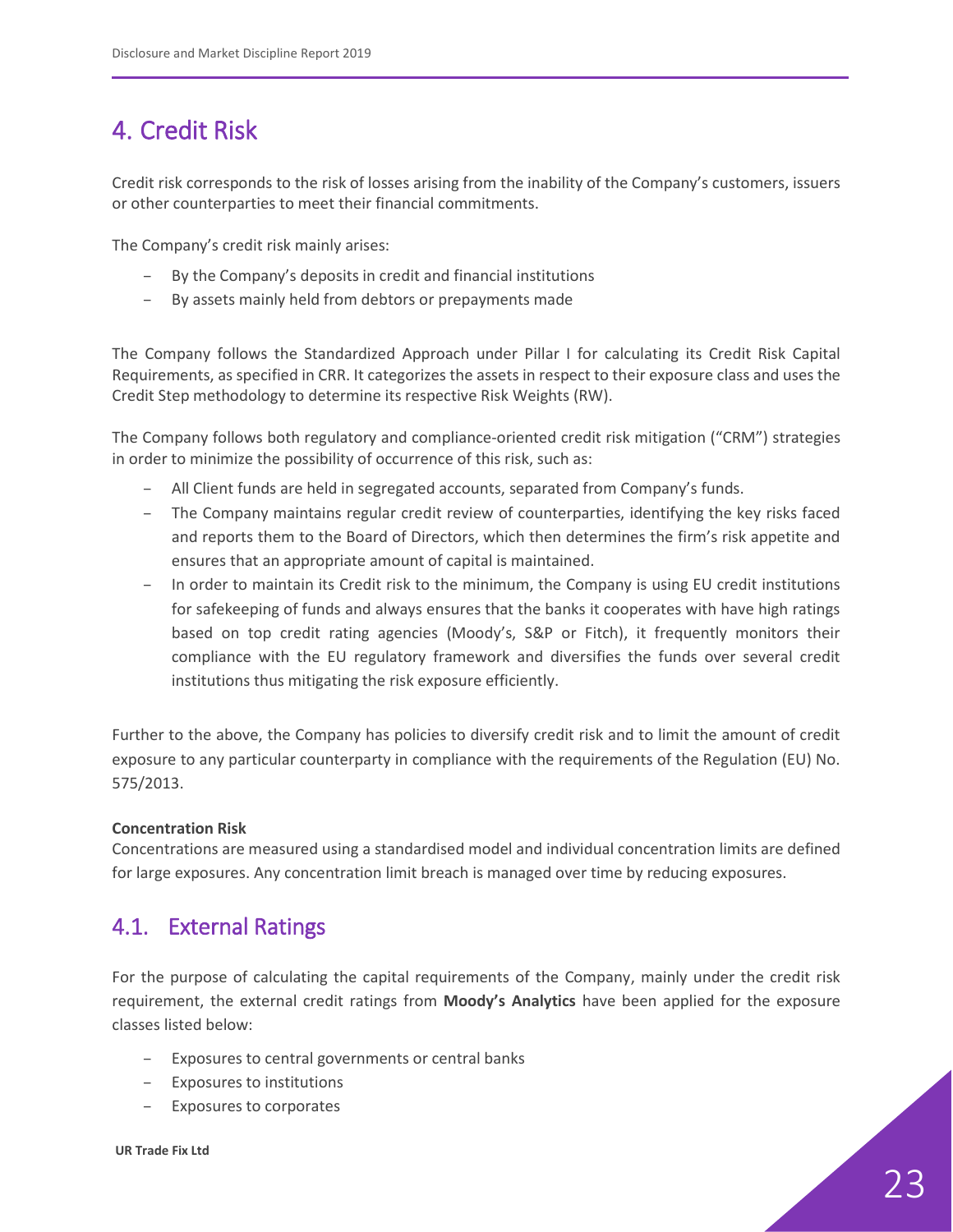The general association with each credit quality step complies with the standard association published by CySEC as follows:

| <b>Credit</b><br>Quality<br><b>Step</b> | Moody's<br>Rating | <b>Institution Risk</b><br><b>Weight (Below</b><br>3 months) | <b>Institution Risk Weight</b><br>(Above 3 months) | <b>Sovereigns Risk</b><br>Weight | <b>Corporate Risk</b><br>Weight |
|-----------------------------------------|-------------------|--------------------------------------------------------------|----------------------------------------------------|----------------------------------|---------------------------------|
| 1                                       | Aaa to Aa3        | 20%                                                          | 20%                                                | 0%                               | 20%                             |
| $\overline{2}$                          | $A1$ to $A3$      | 20%                                                          | 50%                                                | 20%                              | 50%                             |
| 3                                       | Baa1 to Baa3      | 20%                                                          | 50%                                                | 50%                              | 100%                            |
| 4                                       | Ba1 to Ba3        | 50%                                                          | 100%                                               | 100%                             | 100%                            |
| 5                                       | B1 to B3          | 50%                                                          | 100%                                               | 100%                             | 150%                            |
| 6                                       | Caa1 and below    | 150%                                                         | 150%                                               | 150%                             | 150%                            |

For exposures to regional governments or local authorities, public sector entities and institutions, the external ratings are applied in the following priority (i) Issue/Exposure (ii) Issuer/Counterparty (iii) Sovereign.

For exposures to central governments or central banks and corporates the external ratings are applied in the following priority (i) Issue/Exposure (ii) Issuer/Counterparty.

*It should be noted that the external ratings are not taken into account where exceptions or discretions as per the CRR apply.*

## <span id="page-23-0"></span>4.2. Quantitative Information

The credit exposures in this section are measured using the standardized approach. Exposures are broken down by sectors and obligor ratings.

At 31st December 2019, the Company's capital requirements for credit risk amounted to EUR 5,963 (EUR 74,915 total risk-weighted credit risk exposure). The tables below indicate the Company's credit risk exposure.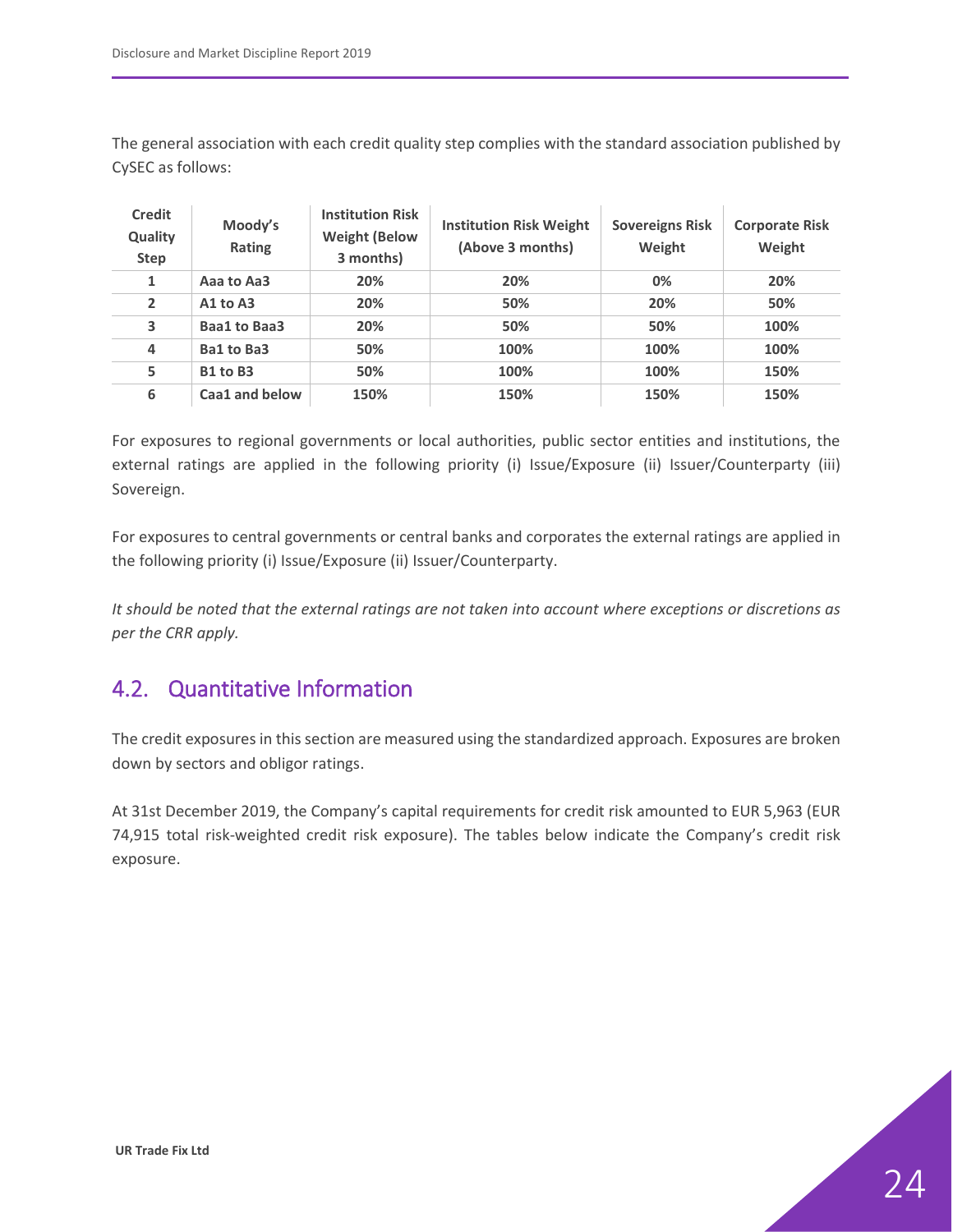| <b>Asset Class</b>                            | Net value of exposures at the end of the<br>period | Minimum capital requirement |
|-----------------------------------------------|----------------------------------------------------|-----------------------------|
| Central governments or central banks          | $\overline{\phantom{0}}$                           | $\overline{\phantom{a}}$    |
| <b>Public sector entities</b>                 | $\overline{\phantom{0}}$                           | $\overline{\phantom{a}}$    |
| <b>Institutions</b>                           | 29,384                                             | 2,351                       |
| <b>Corporates</b>                             | 27,596                                             | 2,208                       |
| Of which: SMEs                                | $\overline{\phantom{0}}$                           | $\overline{\phantom{a}}$    |
| Retail                                        | 376                                                | 30.09                       |
| Of which: SMEs                                | $\overline{\phantom{a}}$                           | $\overline{\phantom{a}}$    |
| <b>Equity exposures</b>                       | $\overline{\phantom{a}}$                           | $\overline{\phantom{a}}$    |
| Other exposures                               | 17,558                                             | 1,405                       |
| <b>Total risk weighted assets</b>             | 74,915                                             | $\overline{\phantom{a}}$    |
| <b>Total Credit Risk Capital Requirements</b> |                                                    | 5,993                       |

*Table 7: Asset Class Breakdown of Net Credit Risk Exposure and Minimum Capital Requirement as at 31 December 2019, €* 

<span id="page-24-0"></span>*Table 8: Exposures Post Value Adjustments (before applying Credit Risk Mitigation and after applying credit conversion factors) by Exposure Class, €* 

<span id="page-24-1"></span>

| <b>Asset class</b>                            | <b>Exposure before CRM</b> | <b>Exposure After CRM</b> |
|-----------------------------------------------|----------------------------|---------------------------|
| Central governments or central banks          | $\overline{\phantom{a}}$   | $\overline{\phantom{0}}$  |
| <b>Public sector entities</b>                 | $\overline{\phantom{a}}$   | -                         |
| <b>Institutions</b>                           | 112,640                    | 29,384                    |
| Corporates                                    | 27,596                     | 27,596                    |
| Of which: SMEs                                | $\overline{\phantom{a}}$   | $\overline{\phantom{0}}$  |
| <b>Retail</b>                                 | 501                        | 376                       |
| Of which: SMEs                                | $\overline{\phantom{a}}$   | $\overline{\phantom{0}}$  |
| <b>Equity exposures</b>                       | $\overline{\phantom{a}}$   | ۰                         |
| Other exposures                               | 17,626                     | 17,558                    |
| <b>Total risk weighted assets</b>             | 158,363                    |                           |
| <b>Total Credit Risk Capital Requirements</b> |                            | 74,915                    |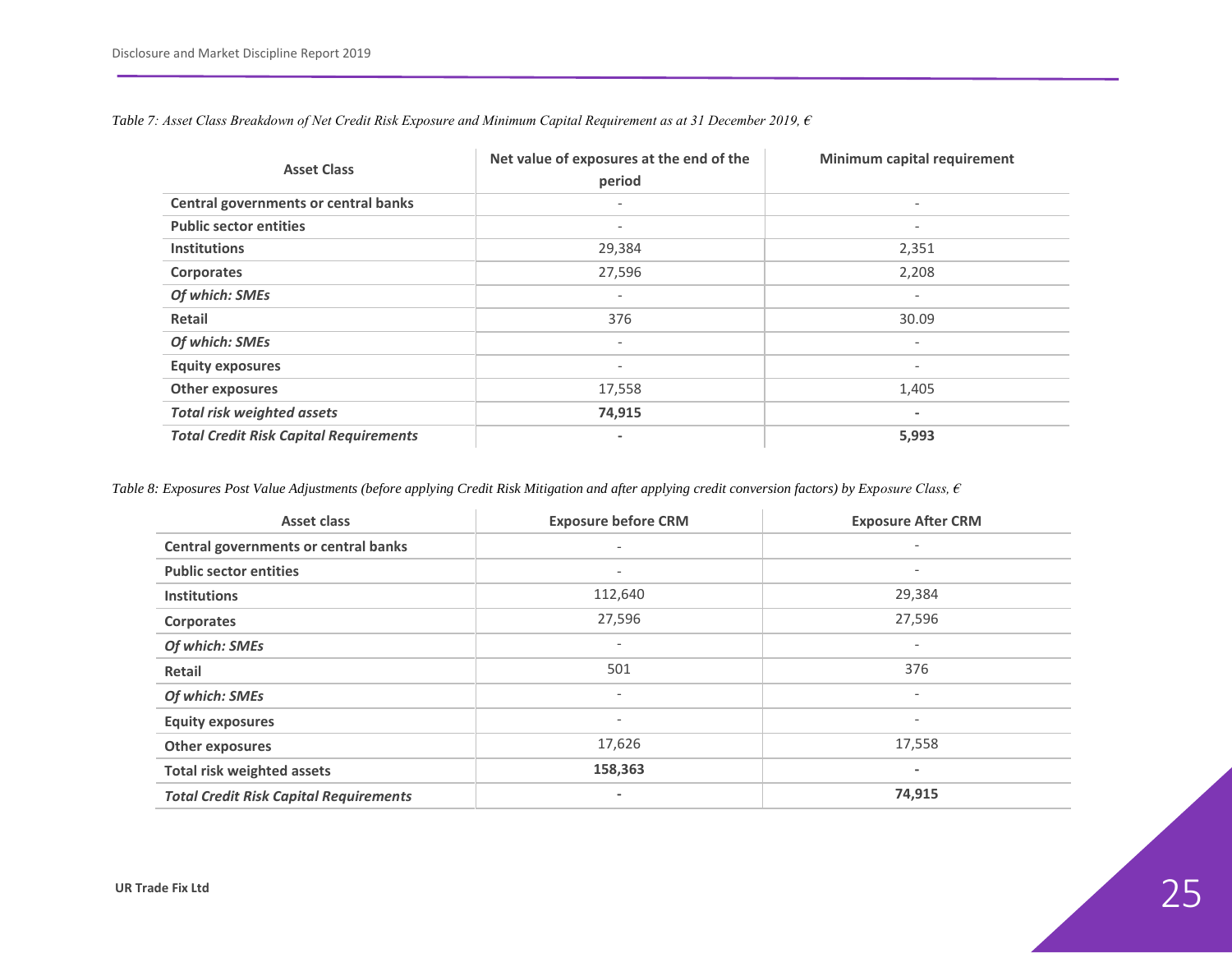| <b>Asset class</b>                            | <b>Cyprus</b>            | Other                    | <b>Total</b>             |
|-----------------------------------------------|--------------------------|--------------------------|--------------------------|
| Central governments or central banks          | $\overline{\phantom{0}}$ | $\overline{\phantom{a}}$ | $\overline{\phantom{a}}$ |
| <b>Public sector entities</b>                 | $\overline{\phantom{m}}$ | $\overline{\phantom{a}}$ | $\overline{\phantom{a}}$ |
| <b>Institutions</b>                           | 104,079                  | 8,561                    | 112,640                  |
| Corporates                                    | 27,596                   | $\overline{\phantom{a}}$ | 27,596                   |
| Of which: SMEs                                | $\overline{\phantom{a}}$ | $\overline{\phantom{a}}$ | $\overline{\phantom{a}}$ |
| <b>Retail</b>                                 | 501                      | $\overline{\phantom{a}}$ | 501                      |
| Of which: SMEs                                | $\overline{\phantom{a}}$ | $\overline{\phantom{a}}$ |                          |
| <b>Equity exposures</b>                       | $\overline{\phantom{a}}$ | $\qquad \qquad -$        | $\overline{\phantom{a}}$ |
| Other exposures                               | 17,626                   | $\overline{\phantom{a}}$ | 17,626                   |
| <b>Total risk weighted assets</b>             | 149,802                  | 8,561                    | ٠                        |
| <b>Total Credit Risk Capital Requirements</b> | $\blacksquare$           | $\blacksquare$           | 158,363                  |

*Table 9: Exposures Post Value Adjustments (before applying Credit Risk Mitigation and after applying credit conversion factors) by Significant Geographic Area and Material Exposure Class, €* 

<span id="page-25-0"></span>*Table 10: Exposures Post Value Adjustments (before applying Credit Risk Mitigation and after applying credit conversion factors) by Industry and Exposure Class, €* 

<span id="page-25-1"></span>

| Asset class                                   | <b>Financial Services</b> | <b>Payment Processor</b> | <b>Not Applicable</b>    | <b>Total</b>             |
|-----------------------------------------------|---------------------------|--------------------------|--------------------------|--------------------------|
| Central governments or central banks          |                           | $\overline{\phantom{a}}$ | $\overline{\phantom{a}}$ |                          |
| <b>Public sector entities</b>                 | $\qquad \qquad -$         | $\overline{\phantom{a}}$ | $\overline{\phantom{a}}$ |                          |
| <b>Institutions</b>                           | 14,968                    | 97,671                   | ٠                        | 112,640                  |
| <b>Corporates</b>                             | $\qquad \qquad -$         | $\overline{\phantom{a}}$ | 27,596                   | 27,596                   |
| Of which: SMEs                                | $\qquad \qquad -$         | $\overline{\phantom{a}}$ | $\overline{\phantom{a}}$ |                          |
| <b>Retail</b>                                 | $\qquad \qquad -$         | $\overline{\phantom{a}}$ | 501                      | 501                      |
| Of which: SMEs                                | $\qquad \qquad$           | $\overline{\phantom{a}}$ | $\overline{\phantom{a}}$ |                          |
| <b>Equity exposures</b>                       | $\qquad \qquad$           | $\overline{\phantom{a}}$ | $\overline{\phantom{a}}$ | $\overline{\phantom{a}}$ |
| Other exposures                               | $\qquad \qquad -$         | $\overline{\phantom{a}}$ | 17,626                   | 17,626                   |
| <b>Total risk weighted assets</b>             | 14,968                    | 97,671                   | 45,724                   | 158,363                  |
| <b>Total Credit Risk Capital Requirements</b> | 1,197                     | 7,814                    | 3,658                    | 12,669                   |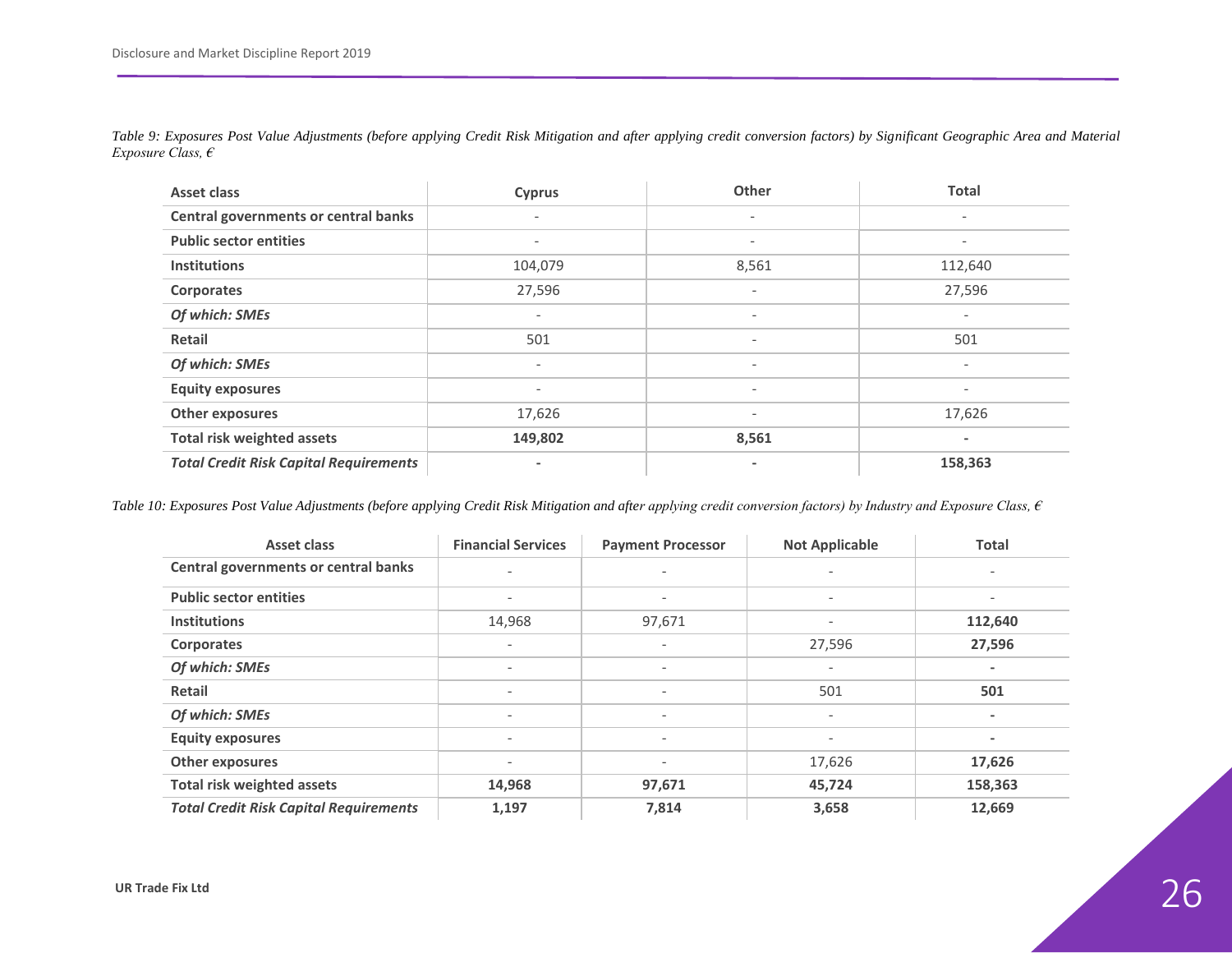<span id="page-26-0"></span>

| <b>Asset class</b>                            | Up to 3 months           | More than 3 months       | <b>Total</b>             |
|-----------------------------------------------|--------------------------|--------------------------|--------------------------|
| Central governments or central banks          |                          | $\overline{\phantom{a}}$ | $\overline{\phantom{a}}$ |
| <b>Public sector entities</b>                 | $\qquad \qquad -$        | $\overline{\phantom{a}}$ | $\overline{\phantom{a}}$ |
| <b>Institutions</b>                           | 112,640                  | $\overline{\phantom{a}}$ | 112,640                  |
| <b>Corporates</b>                             | 27,596                   | $\overline{\phantom{a}}$ | 27,596                   |
| Of which: SMEs                                | $\overline{\phantom{a}}$ | $\overline{\phantom{a}}$ | $\overline{\phantom{a}}$ |
| Retail                                        | 501                      | $\overline{\phantom{a}}$ | 501                      |
| Of which: SMEs                                | $\overline{\phantom{a}}$ | $\overline{\phantom{a}}$ | $\overline{\phantom{a}}$ |
| <b>Equity exposures</b>                       | $\overline{\phantom{a}}$ | $\overline{\phantom{a}}$ | $\overline{\phantom{a}}$ |
| <b>Other exposures</b>                        | 17,626                   | $\overline{\phantom{a}}$ | 17,626                   |
| <b>Total risk weighted assets</b>             | 158,363                  | ٠                        | 158,363                  |
| <b>Total Credit Risk Capital Requirements</b> | 12,669                   | $\overline{\phantom{a}}$ | 12,669                   |

*Table 11: Exposures Post Value Adjustments (before applying Credit Risk Mitigation and after applying credit conversion factors) by Residual Maturity and by Material Exposure Class, €*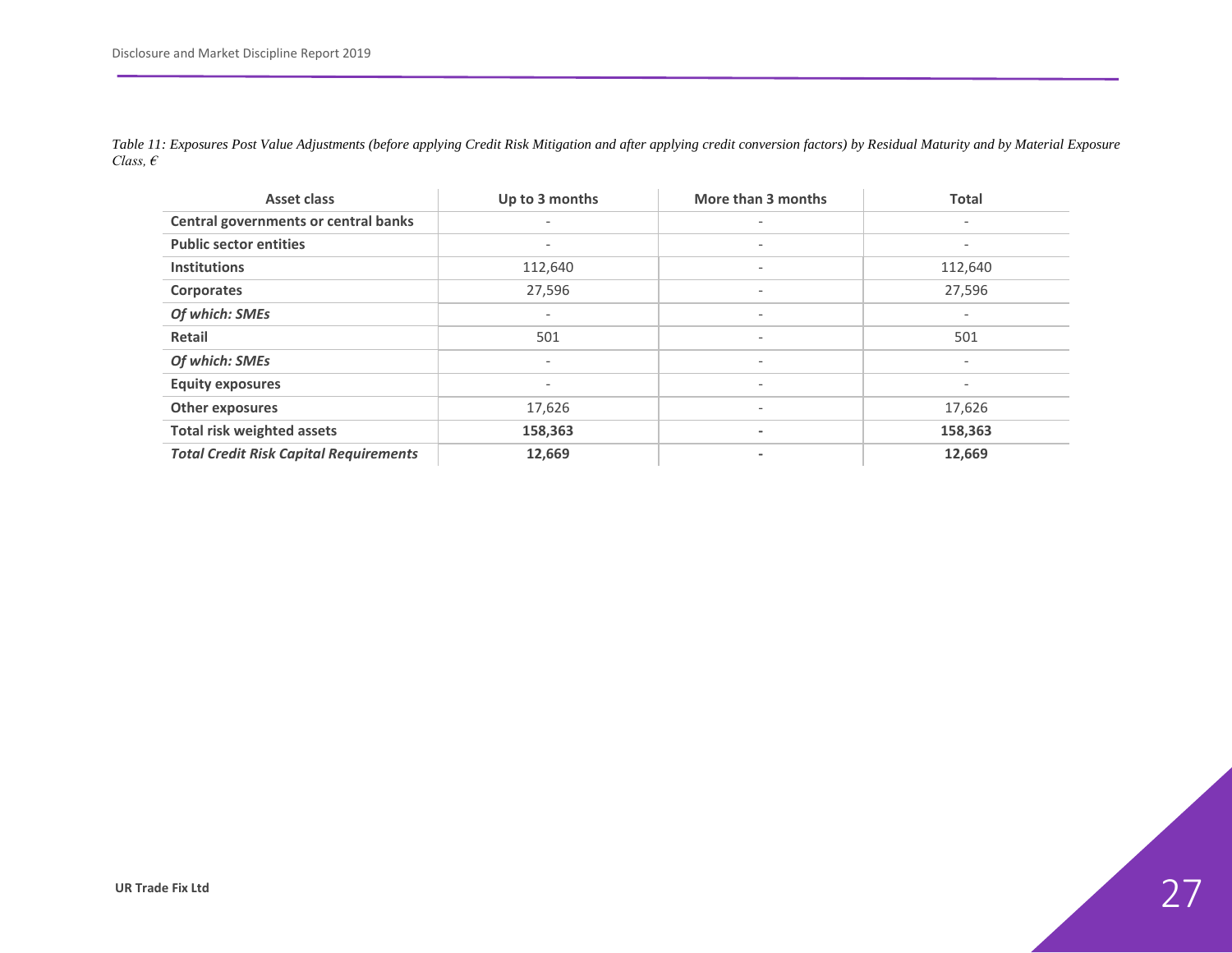# <span id="page-27-0"></span>5. Market Risk

Market risk corresponds to the risk of a loss of value on financial instruments arising from changes in market parameters, the volatility of these parameters and correlations between them. These parameters include but are not limited to exchange rates, interest rates, and the price of securities (equity, bonds), commodities, derivatives and other assets, including real estate assets.

As mentioned above, in the context of Pillar I, market risk mainly arises as:

*Position Risk***:** It refers to the probability of loss associated with a particular trading/security (long or short) position due to price changes.

*Interest rate risk***:** The risk that the fair value of future cash flows of a financial instrument will fluctuate because of changes in market interest rates.

*Commodities Risk***:** It refers to the uncertainties of future market values and of the size of the future income, caused by the fluctuation in the prices of commodities. These commodities may be oil, metals, gas, electricity etc.

*Foreign Exchange Risk***:** It is a financial risk that exists when a financial transaction is denominated in a currency other than the base currency of the company. The foreign exchange risk in the Company is effectively managed by the establishment and control of foreign exchange limits, such as through the establishment of maximum value of exposure to a currency pair as well as through the utilization of sensitivity analysis.

The Company monitors these exposures on a quarterly basis and has policies to minimize its market risk exposures which are in accordance with the CRR.

In 2019, the Company's market risk mainly emanated from foreign exchange fluctuations which affect the Company's deposits in banks or reserves held that are denominated in foreign currencies.

### <span id="page-27-1"></span>5.1. Quantitative Information

The Company's capital requirements related to market risk are mainly determined using the standardized approach.

At 31st December 2019, the Company's capital requirements for Market Risk amounted to EUR 3,685 (EUR 46 thousand total risk-weighted Market Risk exposure).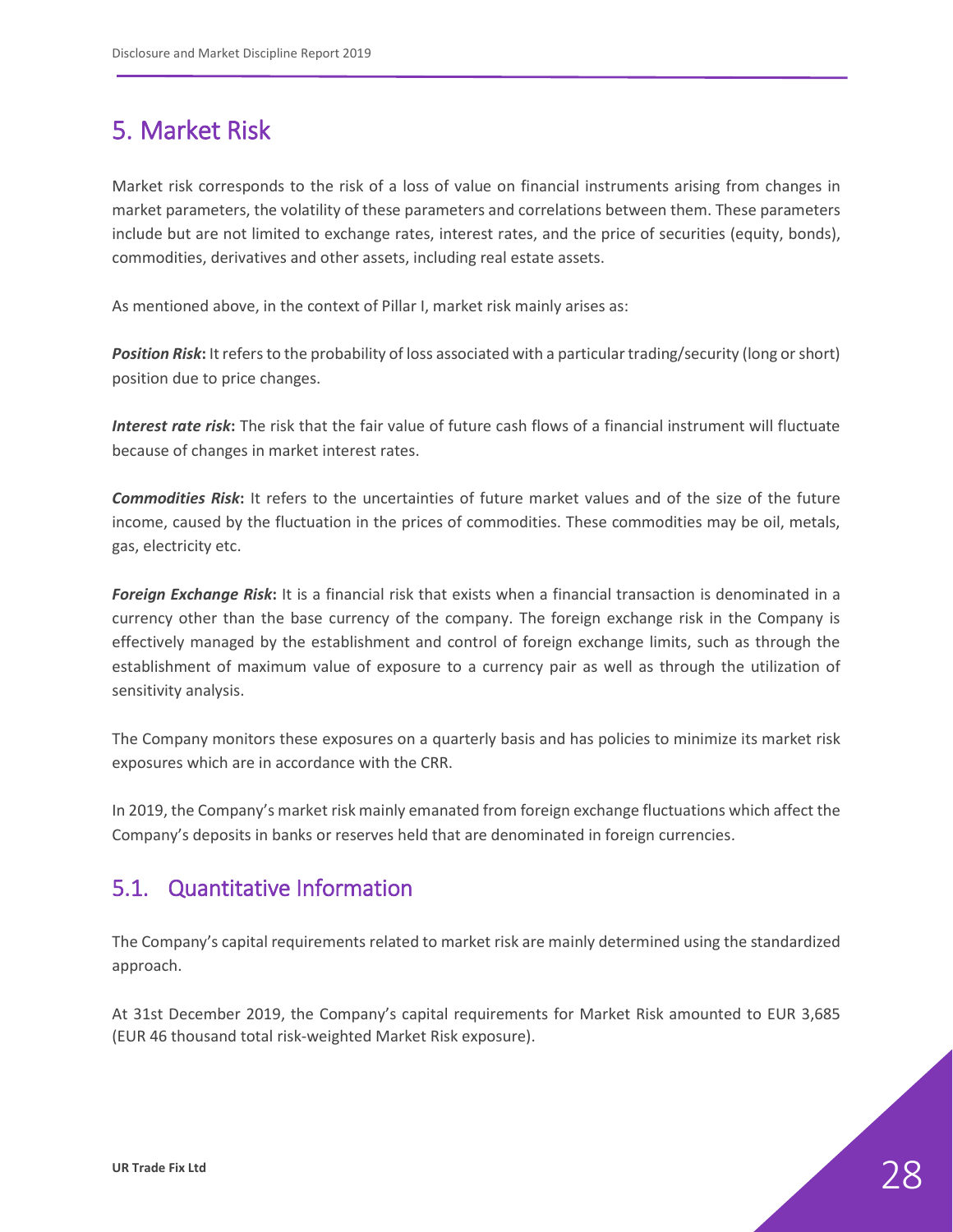# <span id="page-28-0"></span>6. Operational Risk

Operational risks (including accounting and environmental risks) correspond to the risk of losses arising from inadequacies or failures in internal procedures, systems or staff, or from external events, including low-probability events that entail a high risk of loss. This section describes the monitoring of the Company's operational risk, in addition to providing an analysis of the Company's operational risk profile and regulatory capital requirements.

The Company has developed processes, management tools and a control infrastructure to enhance the Company-wide control and management of the operational risks that are inherent in its various activities. These include, among others, general and specific procedures, permanent supervision, business continuity plans and functions dedicated to the oversight and management of specific types of operational risks, such as fraud, risks related to external service providers, legal risks, information system security risks and compliance risks.

In order to control the exposure to operational risks, the management has established two key objectives:

- To minimise the impact of losses suffered, both in the normal course of business (small losses) and from extreme events (large losses).
- To improve the effective management of the Company and strengthen its brand and external reputation.

The Company recognises that the control of operational risk is directly related to effective and efficient management practices and high standards of corporate governance.

To that effect, the management of operational risk is geared towards:

- Maintaining a strong internal control governance framework.
- Managing operational risk exposures through a consistent set of processes that drive risk identification, assessment, control and monitoring.

The Company implements the below Operational Risk Mitigation Strategies in order to minimize its Operational Risk Exposure:

- The development of operational risk awareness and culture.
- The provision of adequate information to the Company's management, in all levels, in order to facilitate decision making for risk control activities.
- The implementation of a strong system of internal controls to ensure that operational losses do not cause material damage to the Company and have a minimal impact on profitability and objectives.
- The improvement of productivity, efficiency and cost effectiveness, with an objective to improve customer service and protect shareholder value.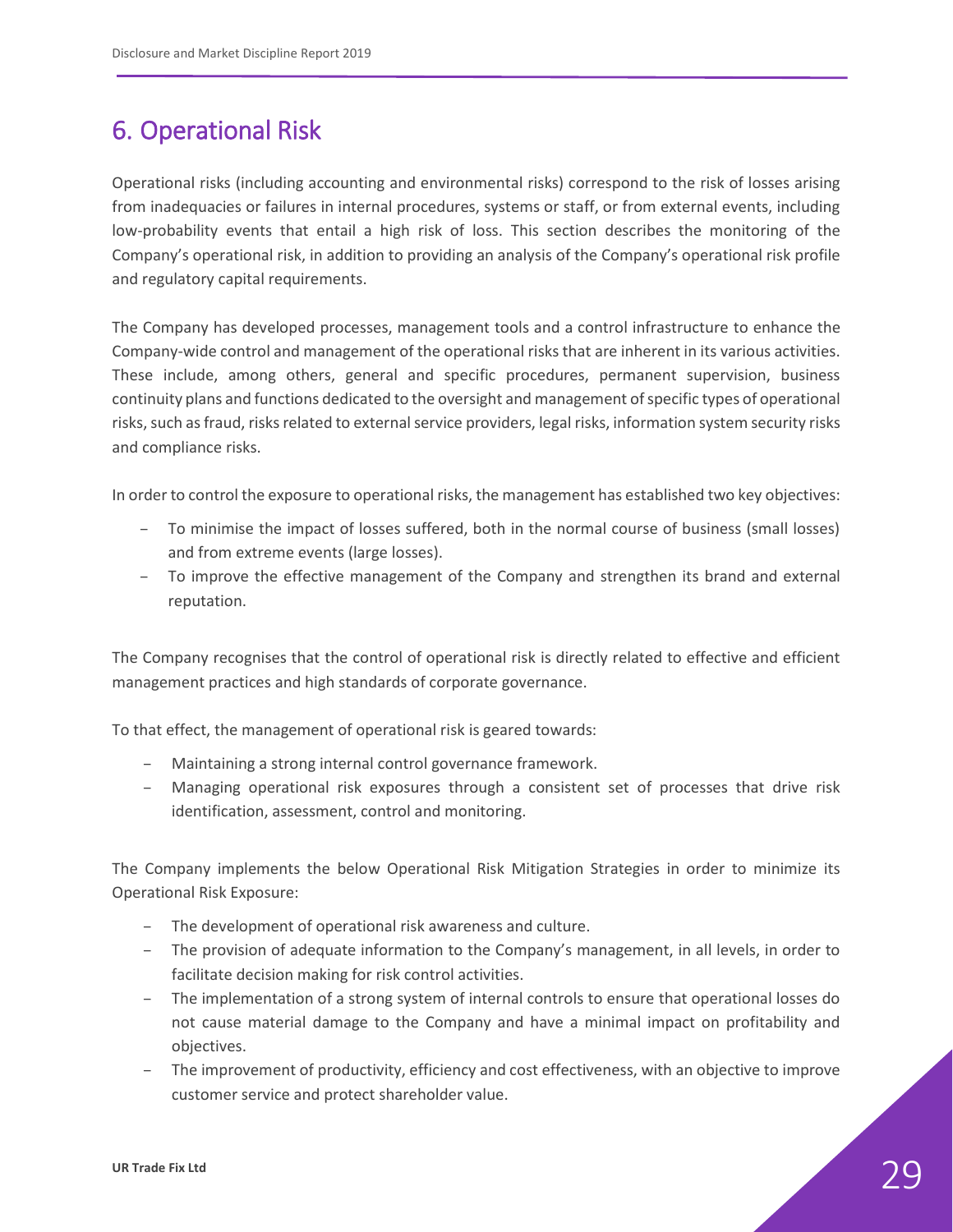- Established a "four-eye" structure and board oversight. This structure ensures the separation of power regarding vital functions of the Company namely through the existence of a Senior Management. The Board further reviews any decisions made by the Management while monitoring their activities;
- Detection methods are in place in order to detect fraudulent activities;
- Comprehensive business contingency and disaster recovery plan.

The Senior Management employs specialized tools and methodologies to identify, assess, mitigate and monitor operational risk. These specialized tools and methodologies assist operational risk management to address any control gaps. To this effect, the following are implemented:

- Incident collection
- Key Risk Indicators
- Business Continuity Management
- Training and awareness

The table below indicates the Geographical exposure to clients as a percentage of the total volume of transactions during 2019.



<span id="page-29-0"></span>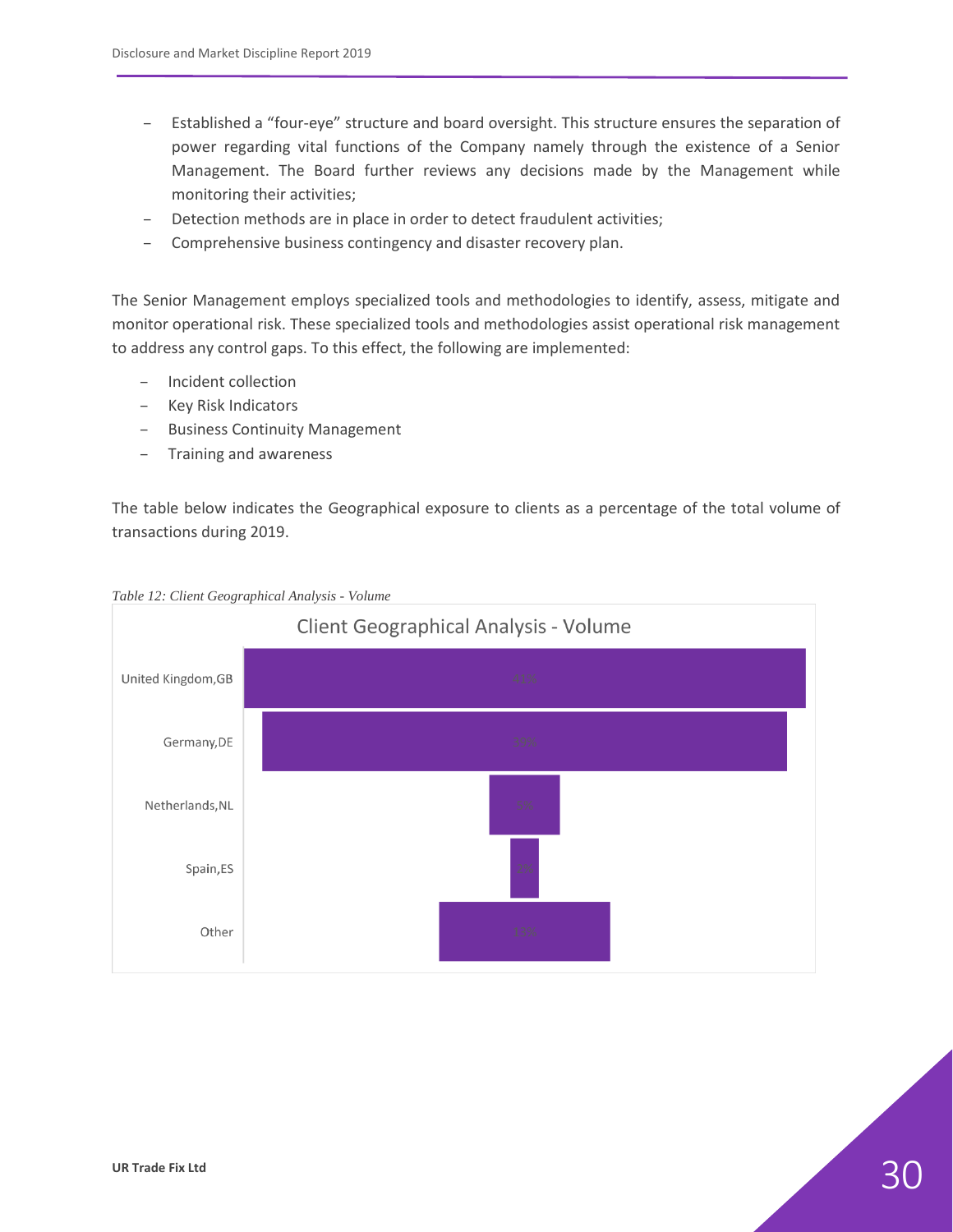### <span id="page-30-0"></span>6.1. Fixed Overheads Risk

Fixed Overhead Risk is the risk that the company does not hold sufficient eligible capital to accommodate fluctuations in a firm's levels of business. The requirement is to hold eligible capital of at least one-quarter of the fixed overheads of the previous year. For the operational risk in relation to the capital adequacy returns, the Company now uses the fixed overhead requirement, which is taken into account if and only if the summation of credit and market risk falls below a calculated limit of Fixed overheads.

The risks and uncertainties faced by the company are those inherent to the industry. The Board seeks to mitigate this risk by constant review and strict control of fixed overhead costs by optimising resources and reducing unnecessary expenses. From January 2019 to December 2019 the Historical Fixed Overhead Requirement was EUR 917,981. In accordance to the latest Audited Financial Statements (2019) the FOH requirement is EUR 1,183,376 (EUR 94,670 Capital Requirements).

### <span id="page-30-1"></span>6.2. Pandemic Risk

Further to the recent developments of the COVID-19 outbreak, which is a current major worldwide issue, UR Trade Fix Ltd follows all of the government and health authorities' guidelines and instructions, regarding the protection measures against the virus. Moreover, the company implements additional health and safety measures enabling the company to continue its operations in a smooth and moderate manner.

Furthermore, the company has adapted a dynamic business model, ready to withstand possible market volatilities and anomalies, that are caused due to the rapid developments of the virus.

# <span id="page-30-2"></span>7. Liquidity risk

Liquidity risk corresponds to the risk of the Company not being able to meet its cash or collateral requirements as they arise and at a reasonable cost.

The Company's primary objective is to ensure the funding of its activities in the most cost-effective way by managing liquidity risk and adhering to regulatory constraints. The liquidity system aims at providing a balance sheet framework with assets and liabilities target structure that is consistent with the risk appetite defined by the Board of Directors:

- The assets structure should allow the businesses to develop their activities in a way that is liquidity-efficient and compatible with the target liabilities structure.
- The liabilities structure is based on the ability of the businesses to collect financial resources from customers and the ability of the Company to sustainably raise financial resources on the markets, in accordance with its risk appetite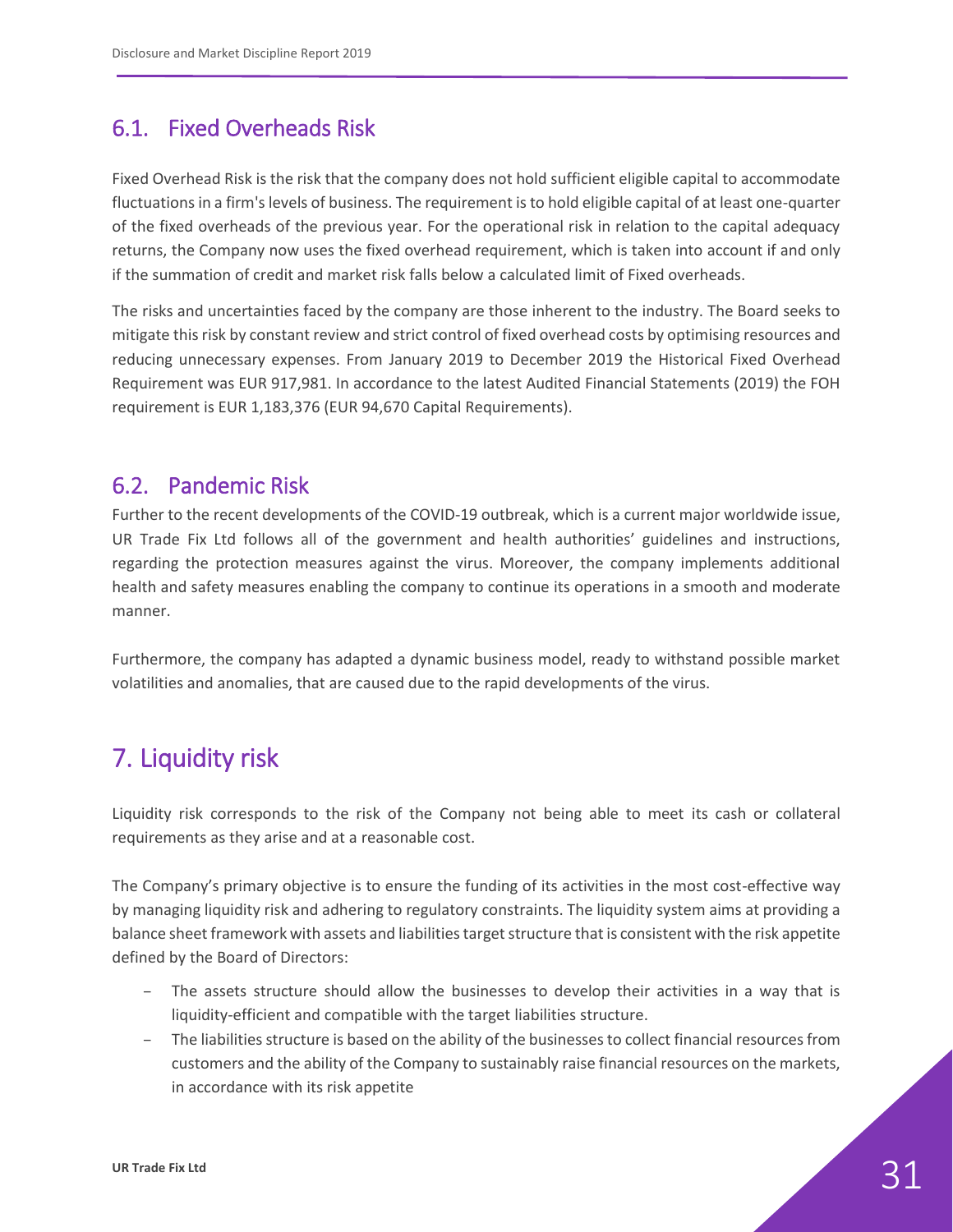The principles and standards applicable to the management of liquidity risks are defined by the Company's governing bodies, whose duties in the area of liquidity are listed below:

- The Company's Board of Directors (i) establishes the level of liquidity risk tolerance as part of the Risk Appetite exercise, (ii) meets regularly to examine the Company's liquidity risk situation, on a quarterly basis
- The Senior Management (i) sets budget targets in terms of liquidity (ii) allocates liquidity to the pillars

To minimize its exposure to liquidity risk, the CIF implements the below Liquidity Risk Mitigation Strategies:

- Regular analysis & reporting to the Board of Directors on the funding needs of the Company
- Monitoring of the Company's exposures and diversification to avoid rise of concentration risk as per the internal policies
- Cash Management

The Company has undertaken a specific review of its liquidity risks and believes that it is able to meet its upcoming maturities. As at 31/12/2019, the Company held enough capital in its bank accounts, to meet its short-term obligations.

Furthermore, the Company is taking due care in safeguarding the client assets held in fiduciary capacity (in segregated accounts) and performs the following mitigation strategies:

- These assets are held by the Company in a fiduciary capacity and are not included in the Company's funds nor its financial statements
- The funds are held in client segregated bank accounts
- Frequent reconciliations are performed internally.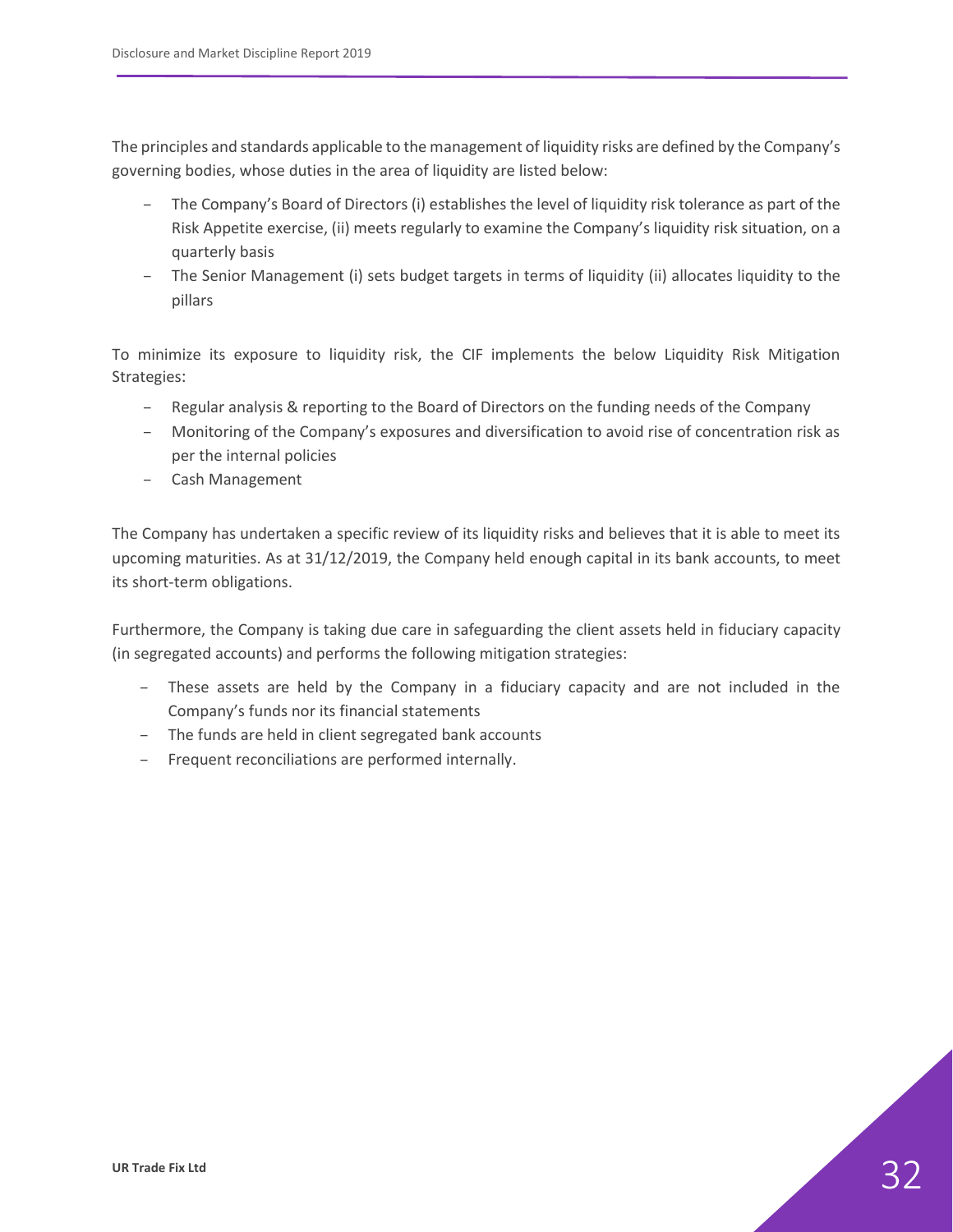# <span id="page-32-0"></span>8. Compliance, Reputational and Legal Risks

Compliance risk (including legal and tax risks) corresponds to the risk of legal, administrative or disciplinary sanction, or of material financial losses, arising from failure to comply with the provisions governing the Company's activities.

Compliance means acting in accordance with applicable regulatory rules, as well as professional, ethical and internal principles and standards. Fair treatment of customers, with integrity, contributes decisively to the reputation of the Company.

By ensuring that these rules are observed, the Company works to protect its customers and, in general, all of its counterparties, employees, and the various regulatory authorities to which it reports.

#### **Compliance System and Department**

Independent compliance structures have been set up within the Company's different business lines around the world to identify and prevent any risks of non-compliance.

The Compliance Officer verifies that all compliance laws, regulations and principles applicable to the Company's services are observed, and that all staff respect codes of good conduct and individual compliance. The Compliance Officer also monitors the prevention of reputational risk and provides expertise for the Company performs controls at the highest level and assists with the day-to-day operations. The Compliance Officer is responsible for:

- The Company's financial security (prevention of money laundering and terrorism financing; know-your-customer obligations; embargoes and financial sanctions)
- Developing and updating consistent standards for the function, promoting a compliance culture, coordinating employee training and managing Company regulatory projects
- Coordinating a compliance control mechanism within the Company (second-level controls), overseeing a normalised Compliance process, oversight of personnel operations and, finally, managing large IT projects for the function
- Preventing and managing conflicts of interest
- Proposing ethical rules to be followed by all Company employees
- Training and advising employees and raise their awareness of compliance issues
- Building and implementing steering and organisational tools for the function: Compliance and Reputational Risk dashboards, forums to share best practices, meetings of functional compliance officers
- Generally monitoring subjects likely to be harmful to the Company's reputation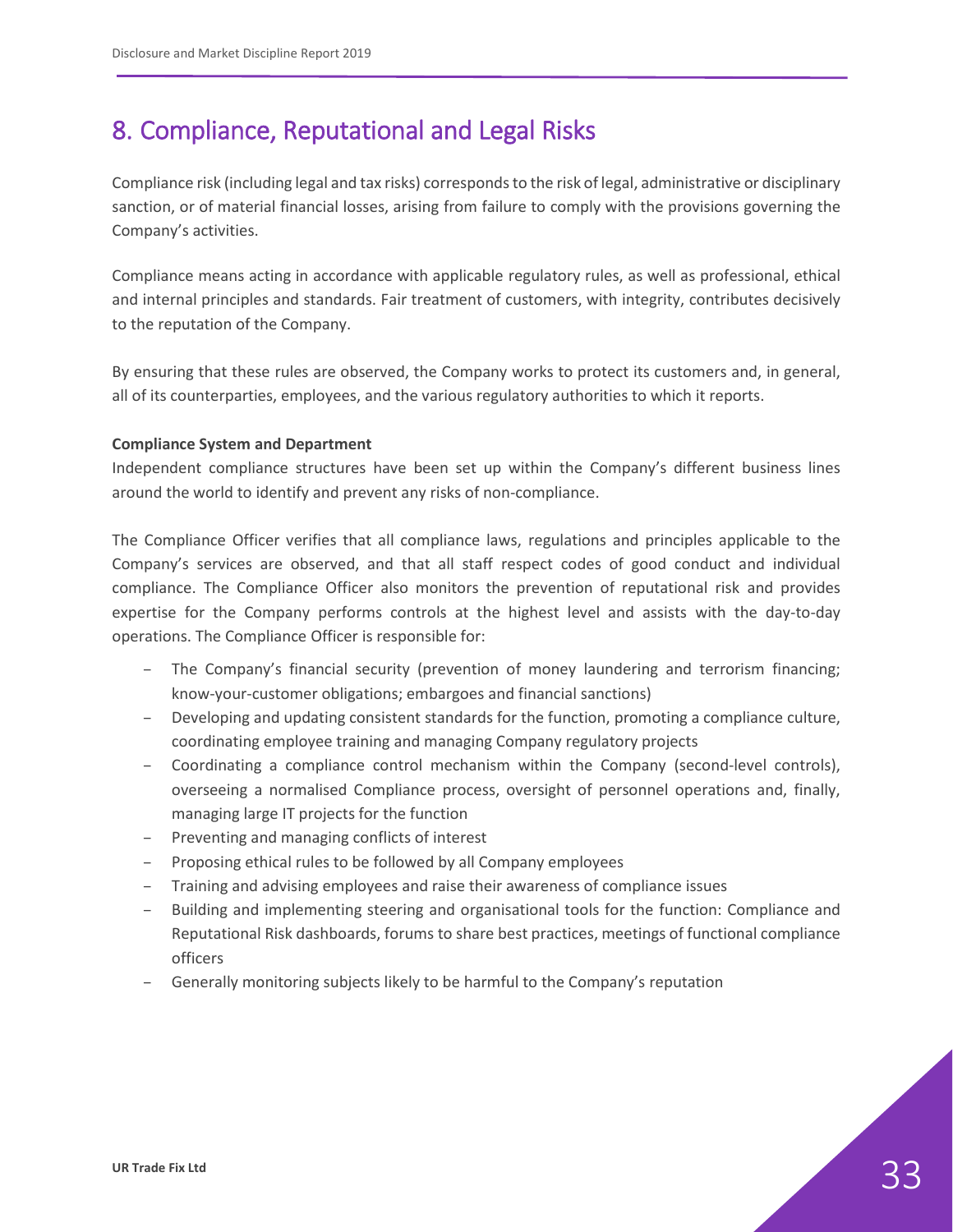### <span id="page-33-0"></span>8.1. Compliance Transformation Programme

In light with the changes arising from MiFID II, which came into force since January 1<sup>st</sup>, 2018, the Company has launched a programme to transform and improve the Compliance function, in particular to raise the monitoring standards and better fulfil the increasing requirements of regulatory authorities.

Among other things, this programme will strengthen governance and increase the resources made available to the function, both by recruiting additional resources and by investing in streamlining the Compliance function's existing IT applications and strengthening alert controls and management.

It targets the continued enhancement of priority functions, the central tools for monitoring regulatory application (including training, harmonisation, and regulatory oversight), financial security, constant oversight, customer protection, market integrity (including preventing conflicts of interest), and reporting quality.

### <span id="page-33-1"></span>8.2. Prevention of Money Laundering and Terrorism Financing

Money laundering and terrorist financing risk mainly refers to the risk where the Company may be used as a vehicle to launder money and/or assist/involved in financing terrorism.

The Company has in place and is updating as applicable, certain policies, procedures and controls in order to mitigate the money laundering and terrorist financing risks. Among others, these policies, procedures and controls include the following:

- The adoption of a risk-based approach that involves specific measures and procedures in assessing the most cost effective and appropriate way to identify and manage the Money Laundering and Terrorist Financing risks faced by the Company
- The adoption of adequate Client due diligence and identification procedures in line with the Clients' assessed Money Laundering and Terrorist Financing risk
- Setting certain minimum standards of quality and extent of the required identification data for each type of Client (e.g. documents from independent and reliable sources, third party information)
- Obtaining additional data and information from Clients, where this is appropriate and relevant, for the proper and complete understanding of their activities and source of wealth and for the effective management of any increased risk emanating from a particular Business Relationship or an Occasional Transaction
- Monitoring and reviewing the business relationship or an occasional transaction with clients and potential clients of high-risk countries
- ensuring that the Company's personnel receive the appropriate training and assistance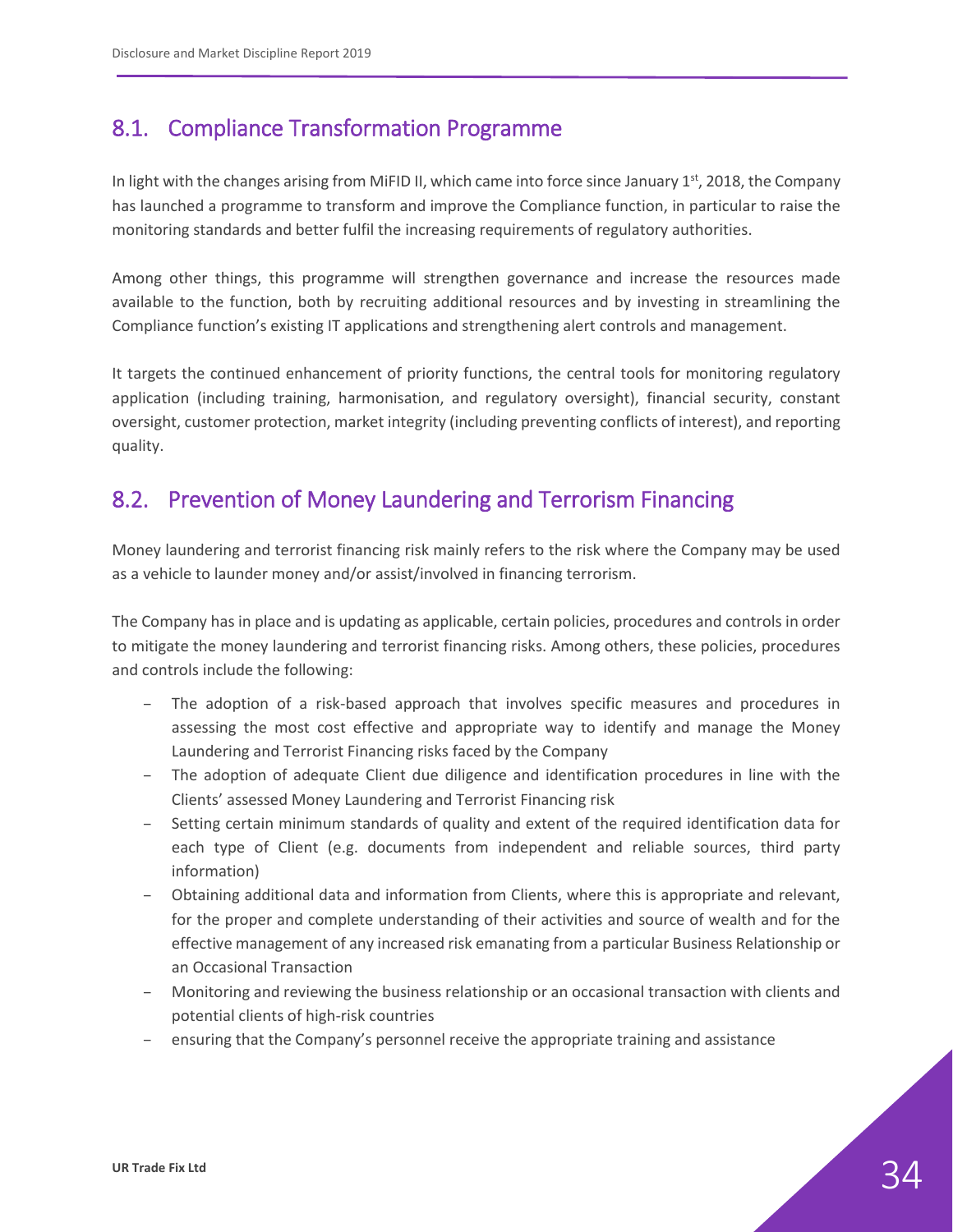The Company is frequently reviewing its policies, procedures and controls with respect to money laundering and terrorist financing to ensure compliance with the applicable legislation and incorporated, as applicable, any new information issued/available in this respect.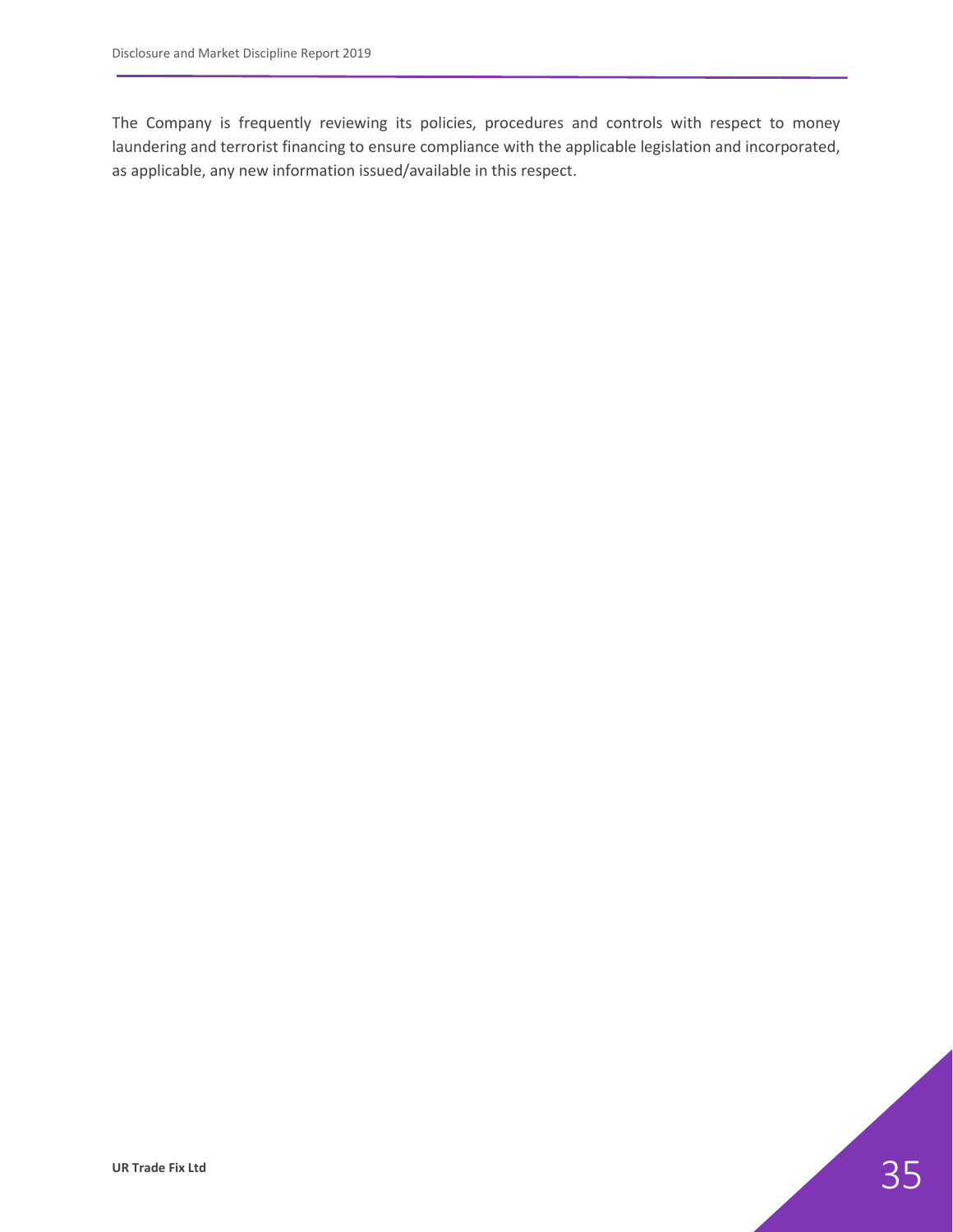# 9. Appendix - Specific References to CRR

<span id="page-35-0"></span>

| <b>CRR Ref</b>                          | <b>High Level Summary</b>                                                                                                               | Compliance<br><b>Reference</b> |  |  |  |
|-----------------------------------------|-----------------------------------------------------------------------------------------------------------------------------------------|--------------------------------|--|--|--|
|                                         | <b>Scope of disclosure requirements</b>                                                                                                 |                                |  |  |  |
| 431(1)                                  | Requirement to publish Pillar III disclosures.                                                                                          | 1.2                            |  |  |  |
| 431(2)                                  | Disclosure of operational risk information.                                                                                             | 6                              |  |  |  |
| 431(3)                                  | Institution must have a policy covering frequency of disclosures. Their verification, comprehensiveness<br>and overall appropriateness. | 1.2                            |  |  |  |
| 431(4)                                  | Explanation of ratings decisions to SMEs upon request.                                                                                  | N/A                            |  |  |  |
| <b>Frequency of disclosure</b>          |                                                                                                                                         |                                |  |  |  |
| 433                                     | Disclosures must be published once a year at a minimum, in conjunction with the date of publication of<br>the financial statements.     | $1.2$                          |  |  |  |
| <b>Means of disclosures</b>             |                                                                                                                                         |                                |  |  |  |
| 434(1)                                  | To include disclosures in one appropriate medium, or provide clear cross-references to other media.                                     | 1.2                            |  |  |  |
| 434(2)                                  | Equivalent disclosures made under other requirements (i.e., accounting) can be used to satisfy Pillar III<br>if appropriate.            | 1.2                            |  |  |  |
| Risk management objectives and policies |                                                                                                                                         |                                |  |  |  |
| 435(1)(a)                               |                                                                                                                                         | 2, 4, 5 and 6                  |  |  |  |
| $435(1)$ (b)                            | Disclosure of information as regards strategies and processes, organisational structure of the relevant                                 | 2, 4, 5 and 6                  |  |  |  |
| 435(1)(c)                               | risk management function, reporting and measurement systems and risk mitigation/hedging policies                                        | 2, 4, 5 and 6                  |  |  |  |
| $435(1)$ (d)                            |                                                                                                                                         | 2, 4, 5 and 6                  |  |  |  |
| 435(1)(e)                               | Declaration approved by the BoD on adequacy of risk management arrangements                                                             | Preface                        |  |  |  |
| $435(1)$ (f)                            | Concise risk statement approved by the BoD                                                                                              | N/A                            |  |  |  |
| 435(2)                                  | Information, once a year at a minimum, on governance arrangements.                                                                      | $\overline{2}$                 |  |  |  |
| $435(2)$ (a)                            | Number of directorships held by members of the BoD.                                                                                     | 2.10                           |  |  |  |
| $435(2)$ (b)                            | Recruitment policy of BoD members, their experience and expertise.                                                                      | 2.7                            |  |  |  |
| 435(2)(c)                               | Policy on diversity of BoD members, its objectives and results against targets.                                                         | 2.6                            |  |  |  |
| $435(2)$ (d)                            | Disclosure of whether a dedicated risk committee is in place, and number of meetings in the year.                                       | 2.5                            |  |  |  |
| $435(2)$ (e)                            | Description of information flow on risk to BoD.                                                                                         | 2.11                           |  |  |  |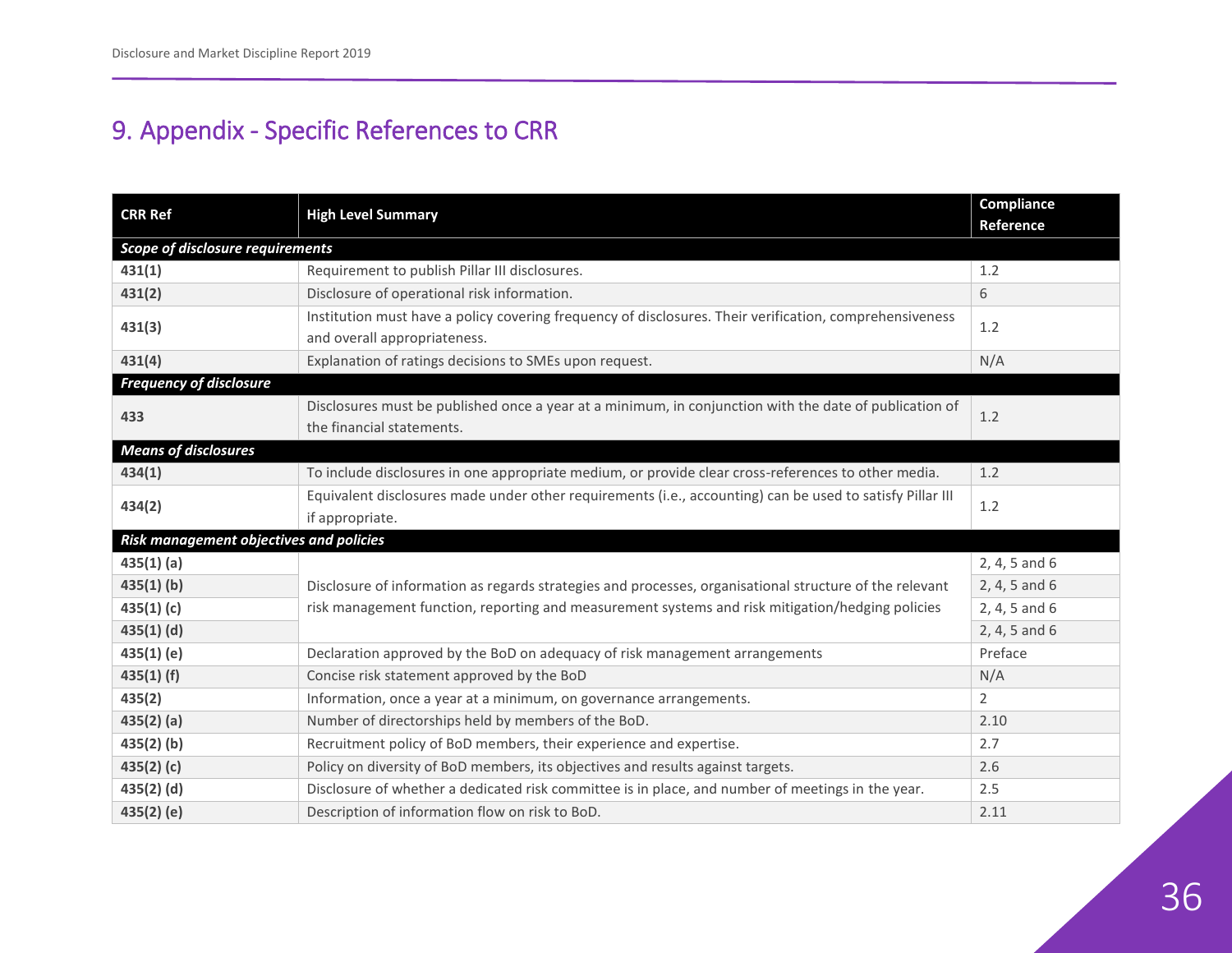| <b>Scope of application</b> |                                                                                                                                          |     |
|-----------------------------|------------------------------------------------------------------------------------------------------------------------------------------|-----|
| 436(a)                      | Name of institution.                                                                                                                     | 1.1 |
| 436 (b)                     | Difference on the basis of consolidation for accounting and prudential purposes, naming entities that<br>are:                            | N/A |
| 436 (b) (i)                 | Fully consolidated;                                                                                                                      | N/A |
| 436 (b) (ii)                | Proportionally consolidated;                                                                                                             | N/A |
| 436 (b) (iii)               | Deducted from own funds;                                                                                                                 | N/A |
| 436 (b) (iv)                | Neither consolidated nor deducted.                                                                                                       | N/A |
| 436 (c)                     | Impediments to transfer of funds between parent and subsidiaries.                                                                        | N/A |
| 436 (d)                     | Capital shortfalls in any subsidiaries outside of scope of consolidation and their names (if any).                                       | N/A |
| 436 (e)                     | Use of articles on derogations from (a) prudential requirements or (b) liquidity requirements for<br>individual subsidiaries / entities. | N/A |
| <b>Own Funds</b>            |                                                                                                                                          |     |
| 437(1)                      |                                                                                                                                          | 3.4 |
| 437(1)                      |                                                                                                                                          | 3.4 |
| 437(1)(a)                   |                                                                                                                                          | 3.4 |
| 437(1)(b)                   |                                                                                                                                          | 3.4 |
| 437 $(1)(c)$                | Requirements regarding capital resources table                                                                                           | 3.4 |
| 437 (1) (d) (i)             |                                                                                                                                          | 3.4 |
| 437 (1) (d) (ii)            |                                                                                                                                          | 3.4 |
| 437 (1) (d) (iii)           |                                                                                                                                          | 3.4 |
| 437 (1) (e)                 |                                                                                                                                          | 3.4 |
| 437 $(1)$ $(f)$             |                                                                                                                                          | 3.4 |
| 437(2)                      | EBA shall develop implementation standards for points (a), (b), (d) and (e) above                                                        | N/A |
| <b>Capital Requirements</b> |                                                                                                                                          |     |
| 438(a)                      | Summary of institution's approach to assessing adequacy of capital levels.                                                               | 3.4 |
| 438(b)                      | Result of ICAAP on demand from competent authority.                                                                                      | 2.3 |
| 438(c)                      | Capital requirement amounts for credit risk for each Standardised approach exposure class (8% of risk-<br>weighted exposure).            | 4.2 |
| 438(d)                      |                                                                                                                                          | N/A |
| 438(d) (i)                  | Capital requirements amounts for credit risk for each Internal Ratings Based approach exposure class.                                    | N/A |
| 438(d) (ii)                 |                                                                                                                                          | N/A |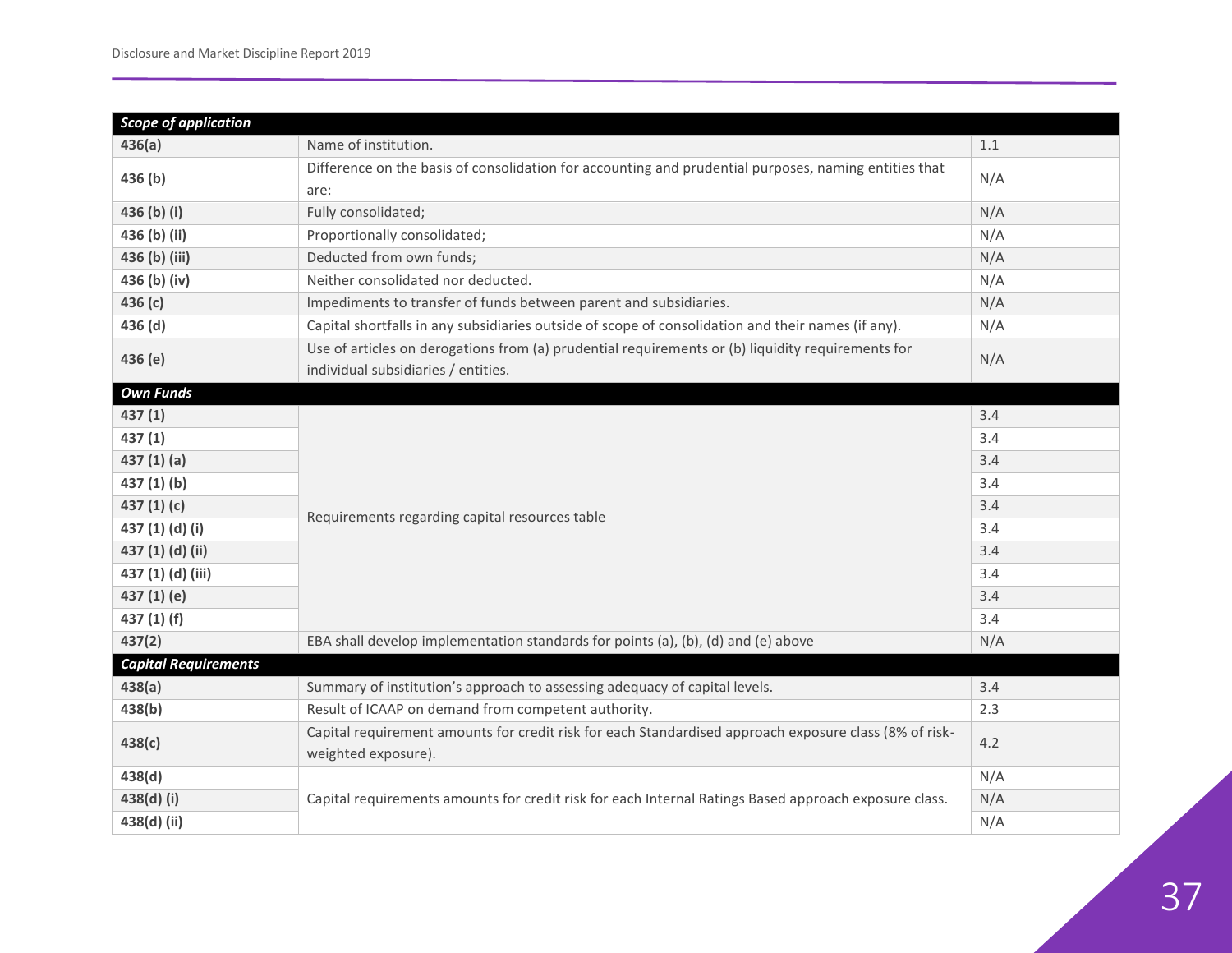| 438(d) (iii)                                      |                                                                                                                                                                                     | N/A |
|---------------------------------------------------|-------------------------------------------------------------------------------------------------------------------------------------------------------------------------------------|-----|
| 438(d) (iv)                                       |                                                                                                                                                                                     | N/A |
| 438(e)                                            | Capital requirements amount for market risk or settlement risk, or large exposures where they exceed<br>limits.                                                                     | 5.1 |
| 438(f)                                            | Capital requirement amounts for operational risk, separately for the basic indicator approach, the<br>Standardised approach, and the advanced measurement approaches as applicable. | 6.1 |
| <b>Exposure to counterparty credit risk (CCR)</b> |                                                                                                                                                                                     |     |
| 439(a)                                            | Description of methodology to assign internal capital and credit limits for counterparty credit<br>exposures.                                                                       | N/A |
| 439(b)                                            | Discussion of policies for securing collateral and establishing reserves.                                                                                                           | N/A |
| 439(c)                                            | Discussion of policies as regards wrong-way exposures.                                                                                                                              | N/A |
| 439(d)                                            | Disclosure of collateral to be provided (outflows) in the event of a ratings downgrade.                                                                                             | N/A |
| 439(e)                                            | Derivation of net derivative credit exposure.                                                                                                                                       | N/A |
| 439(f)                                            | Exposure values for mark-to-market, original exposure, standardised and internal model methods.                                                                                     | N/A |
| 439(g)                                            | Notional value of credit derivative hedges and current credit exposure by type of exposure.                                                                                         | N/A |
| 439(h)                                            | Notional amounts of credit derivative transactions for own credit, intermediation, bought and sold, by<br>product type.                                                             | N/A |
| 439(i)                                            | Estimation of alpha, if applicable.                                                                                                                                                 | N/A |
| <b>Credit Risk Adjustments</b>                    |                                                                                                                                                                                     |     |
| 442(a)                                            | Definitions for accounting purposes of 'past due' and 'impaired'.                                                                                                                   | N/A |
| 442(b)                                            | Approaches for calculating credit risk adjustments.                                                                                                                                 | N/A |
| 442(c)                                            | Exposures post-value adjustments (before applying Credit Risk Mitigation and after applying credit<br>conversion factors) by different types of exposures.                          | 4.2 |
| 442(d)                                            | Exposures post value adjustments (before applying Credit Risk Mitigation and after applying credit                                                                                  | 4.2 |
| 442(e)                                            | conversion factors) by significant geographic areas and material exposure classes.                                                                                                  | 4.2 |
| 442(f)                                            | Exposures post value adjustments by residual maturity and by material exposure class.                                                                                               | 4.2 |
| 442(g)                                            |                                                                                                                                                                                     | N/A |
| 442(g) (i)                                        | Breakdown of impaired, past due, specific and general credit adjustments, and impairment charges for                                                                                | N/A |
| 442(g) (ii)                                       | the period, by exposure class or counterparty type.                                                                                                                                 | N/A |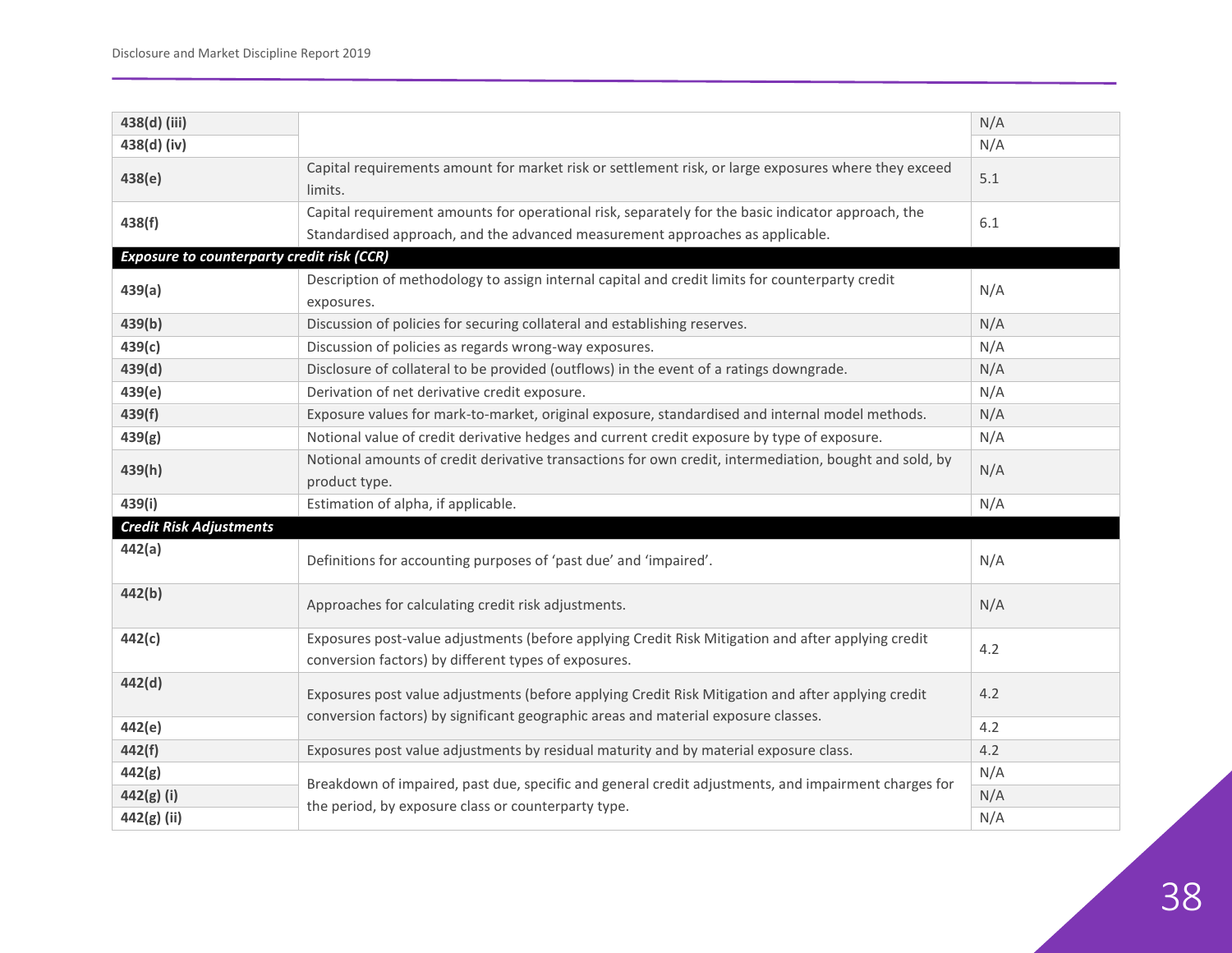| 442(g) (iii)                                           |                                                                                                          | N/A |
|--------------------------------------------------------|----------------------------------------------------------------------------------------------------------|-----|
| 442(h)                                                 | Impaired, past due exposures, by geographical area, and amounts of specific and general impairment       | N/A |
|                                                        | for each geography.                                                                                      |     |
| 442(i)                                                 |                                                                                                          | N/A |
| 442(i) (i)                                             | Reconciliation of changes in specific and general credit risk adjustments.                               | N/A |
| 442(i) (ii)                                            |                                                                                                          | N/A |
| 442(i) (iii)                                           |                                                                                                          | N/A |
| 442(i) (iv)                                            |                                                                                                          | N/A |
| 442(i) (v)                                             |                                                                                                          | N/A |
| 442 endnote                                            | Specific credit risk adjustments recorded to income statement are disclosed separately.                  | N/A |
| <b>Unencumbered assets</b>                             |                                                                                                          |     |
| 443                                                    | Disclosures on unencumbered assets.                                                                      | N/A |
| Use of ECAI's                                          |                                                                                                          |     |
| 444(a)                                                 | Names of the nominated ECAIs used in the calculation of Standardised approach RWAs, and reasons for      | 4.1 |
|                                                        | any changes.                                                                                             |     |
| 444(b)                                                 | Exposure classes associated with each ECAI.                                                              | 4.1 |
| 444(c)                                                 | Description of the process used to transfer the issuer and issue credit assessments onto items not       | N/A |
|                                                        | included in the trading book;                                                                            |     |
| 444(d)                                                 | Mapping of external rating to credit quality steps.                                                      | 4.1 |
| 444(e)                                                 | Exposure values pre- and post-credit risk mitigation, by credit quality step.                            | 4.2 |
| <b>Exposure to market risk</b>                         |                                                                                                          |     |
| 445                                                    | Disclosure of position risk, large exposures exceeding limits, FX, settlement and commodities risk.      | 5   |
| <b>Operational Risk</b>                                |                                                                                                          |     |
|                                                        | Disclosure of the scope of approaches used to calculate operational risk, discussion of advanced         |     |
| 446                                                    | methodology and external factors considered.                                                             | 6   |
| Exposures in equities not included in the trading book |                                                                                                          |     |
| 447(a)                                                 | Differentiation between exposures based on their objectives and overview of the accounting               |     |
|                                                        | techniques and valuation methodologies used.                                                             | N/A |
|                                                        | Recorded at fair value and actual prices of exchange traded equity where it is materially different from |     |
| 447(b)                                                 | fair value.                                                                                              | N/A |
| 447(c)                                                 | Types, nature and amounts of the relevant classes of equity exposures.                                   | N/A |
| 447(d)                                                 | Cumulative realised gains and losses on sales in the period.                                             | N/A |